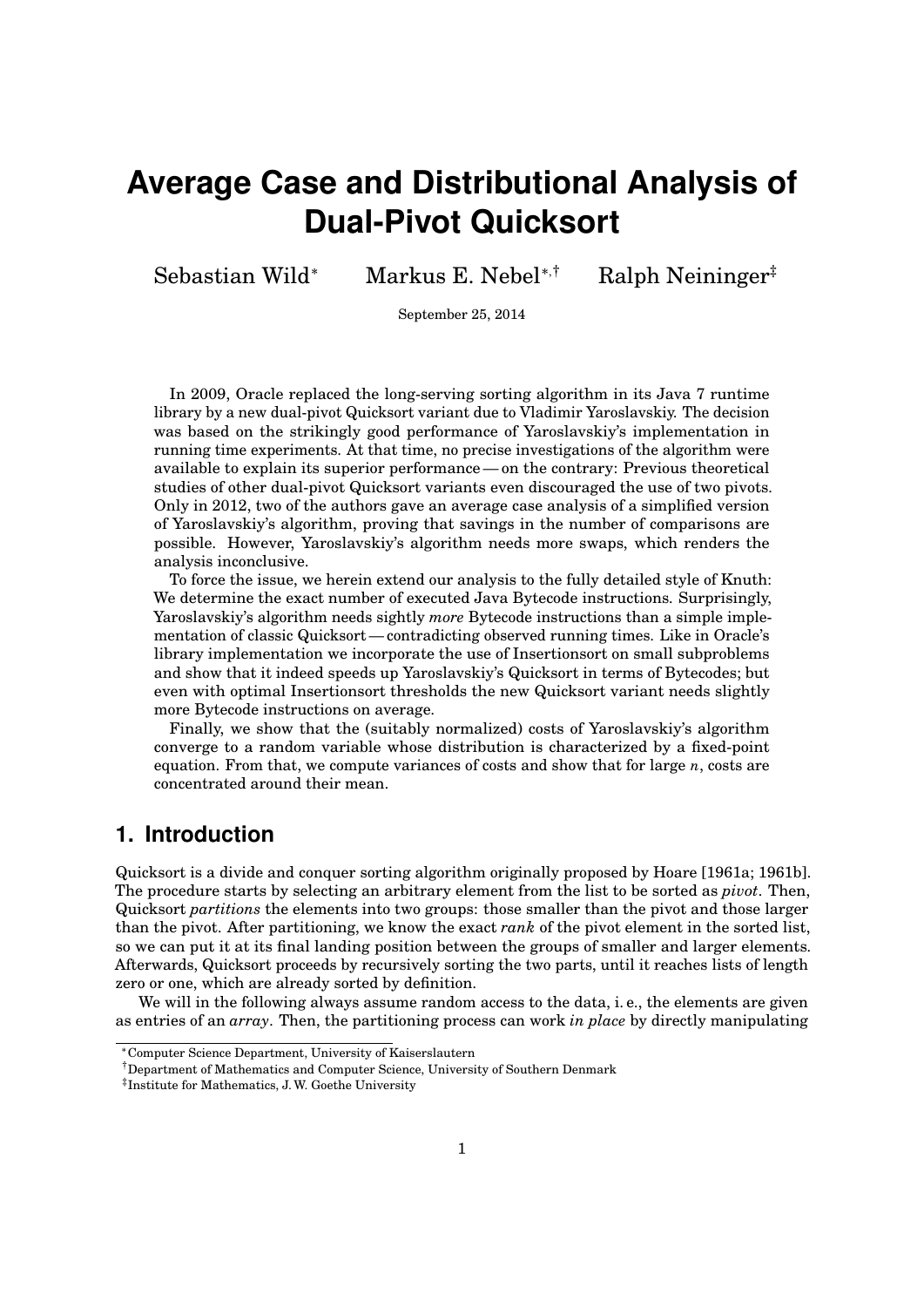#### 1. Introduction

the array. This makes Quicksort convenient to use and avoids the need for extra space (except for the recursion stack). Hoare's initial implementation [\[Hoare, 1961b\]](#page-39-1) works in place and [Sedgewick](#page-40-0) [\[1975\]](#page-40-0) studies several variants thereof.

In the worst case, Quicksort has quadratic complexity, namely if in every partitioning step, the pivot is the smallest or largest element of the current subarray. However, this behavior occurs very infrequently, such that the expected complexity is Θ(*n*log*n*). [Hoare](#page-39-2) [\[1962\]](#page-39-2) already gives a precise average case analysis of his algorithm, which is nowadays contained in most algorithms textbooks, [e. g. [Cormen et al. 2009\]](#page-39-3). Sedgewick [\[1975;](#page-40-0) [1977\]](#page-40-1) refines this analysis to count the exact number of executed primitive instructions of a low level implementation. This detailed breakdown reveals that Quicksort has the asymptotically fastest average running time on MIX among all the sorting algorithm studied by [Knuth](#page-39-4) [\[1998\]](#page-39-4).

Only considering average results can be misleading. To increase our confidence in a sorting method, we also require that it is *likely* to observe costs close to the expectation. The standard deviation of the Quicksort complexity grows linearly with *n* [\[Hennequin, 1989;](#page-39-5) [Knuth, 1998\]](#page-39-4), which implies that the costs are concentrated around their mean for large *n*. Precise tail bounds which ensure tight concentration around the mean were derived by [McDiarmid and Hayward](#page-40-2) [\[1996\]](#page-40-2); see also [Fill and Janson](#page-39-6) [\[2002\]](#page-39-6).

Much more information is available on the full distribution of the number of key comparisons. When suitably normalized, the number of comparisons converges in law [\[Regnier, 1989\]](#page-40-3), with a certain unknown limit distribution. [Hennequin](#page-39-5) [\[1989\]](#page-39-5) computed its first cumulants and proved that it is not a normal distribution. The limiting distribution can be implicitly characterized by a stochastic fixed-point equation [\[Rösler, 1991\]](#page-40-4) and it is known to have a smooth density [\[Fill and](#page-39-7) [Janson, 2000;](#page-39-7) [Tan and Hadjicostas, 1995\]](#page-40-5).

Due to its efficiency in the average, Quicksort has been used as general purpose sorting method for decades, for example in the  $C/C++$  standard library and the Java runtime library. As sorting is a widely used elementary task, even small speedups of such library implementations can be worthwhile. This caused a run on variations and modifications to the basic algorithm. One very successful optimization is based on the observation that Quicksort's performance on tiny subarrays is comparatively poor. Therefore, we should switch to some special purpose sorting method for these cases [\[Hoare, 1962\]](#page-39-2). [Singleton](#page-40-6) [\[1969\]](#page-40-6) proposed using Insertionsort for this task, which indeed "for small *n* [ . . . ] is about the best sorting method known" according to [Sedgewick](#page-40-0) [\[1975,](#page-40-0) p. 22]. He also gives a precise analysis of Quicksort where Insertionsort is used for subproblems of size less than *M* [\[Sedgewick, 1977\]](#page-40-1). For his MIX implementation, the optimal choice is  $M = 9$ , which leads to a speedup of  $14\%$  for  $n = 10000$ .

Another very successful optimization is to improve the choice of the pivot element by selecting the *median* of a small sample of the current subarray. This idea has been studied extensively [\[Chern and Hwang, 2001;](#page-39-8) [Durand, 2003;](#page-39-9) [Emden, 1970;](#page-39-10) [Hennequin, 1989;](#page-39-5) [Hoare, 1962;](#page-39-2) [Martínez](#page-40-7) [and Roura, 2001;](#page-40-7) [Sedgewick, 1977;](#page-40-1) [Singleton, 1969\]](#page-40-6), and real world implementations make heavy use of it [\[Bentley and McIlroy, 1993\]](#page-39-11).

Precise analysis of the impact of a modification often helped in understanding and assessing its usefulness, and in fact, many proposed variations turned out detrimental in the end (many examples are exposed by [Sedgewick](#page-40-0) [\[1975\]](#page-40-0)). Partitioning with more than one pivot used to be counted among those. [Sedgewick](#page-40-0) [\[1975,](#page-40-0) p. 150ff] studies a dual-pivot Quicksort variant in detail, but finds that it uses more swaps and comparisons than classic Quicksort.<sup>[1](#page-1-0)</sup> Later [Hennequin](#page-39-12) [\[1991\]](#page-39-12) considers the general case of partitioning into  $s \geq 2$  partitions. For  $s = 3$ , his Quicksort uses asymptotically the same number of comparisons as classic Quicksort; for *s* > 3, he attests minor savings which, however, will not compensate for the much more complicated partitioning process in practice. These negative results may have discouraged further research along these lines in the following two decades.

<span id="page-1-0"></span><sup>&</sup>lt;sup>1</sup>Interestingly, tiny changes make Sedgewick's dual-pivot Quicksort competitive w.r.t. the number of comparisons; in fact it even needs only 28/15*n*ln*n*+O(*n*) comparisons [\[Wild, 2012,](#page-40-8) Chapter 5], which is less than Yaroslavskiy's algorithm! Yet, the many swaps dominate overall performance.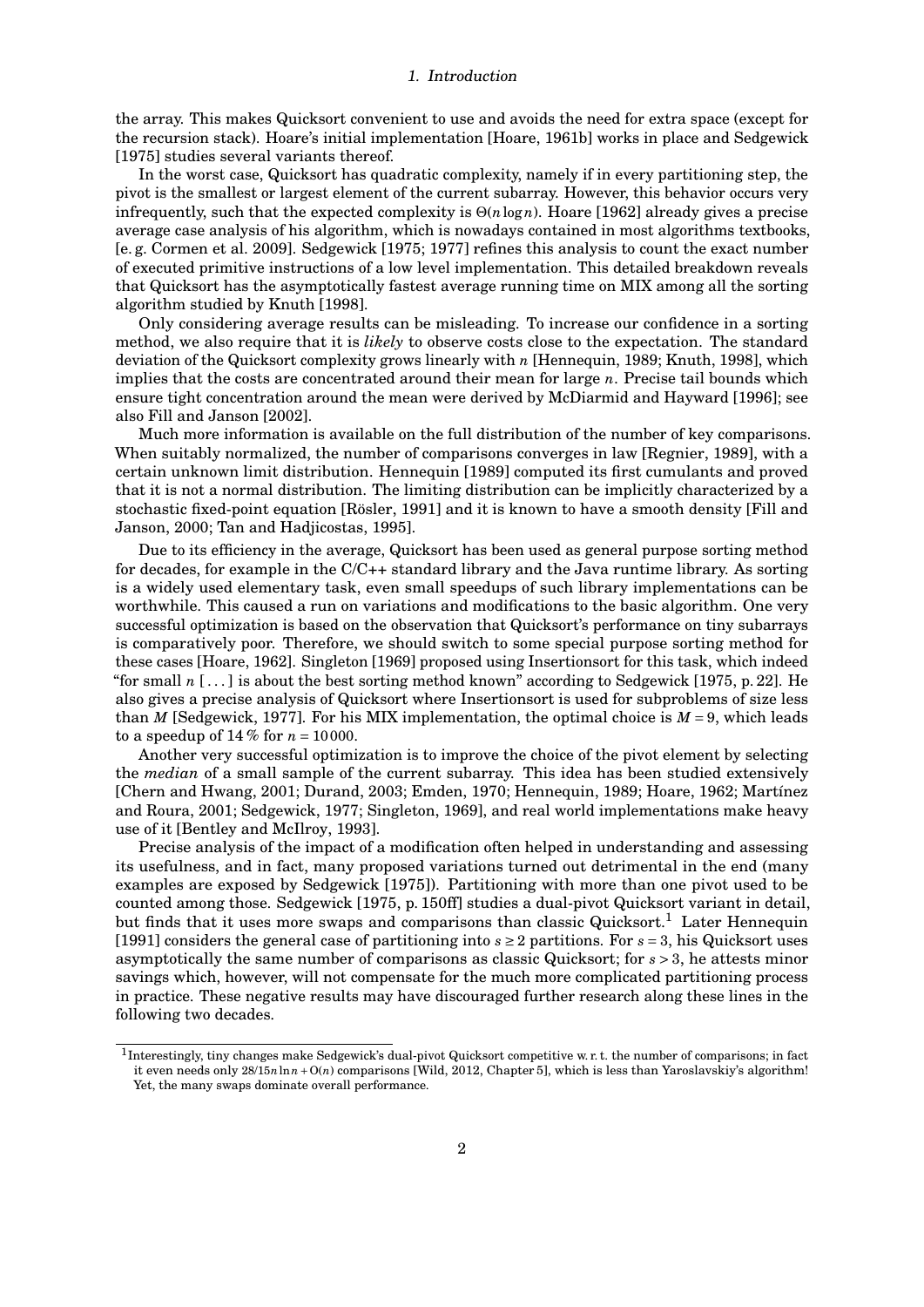#### 1. Introduction

In 2009, however, Vladimir Yaroslavskiy presented his new dual-pivot Quicksort variant at the Java core library mailing list.<sup>[2](#page-2-0)</sup> After promising running time benchmarks, Oracle decided to use Yaroslavskiy's algorithm as default sorting method for arrays of primitive types $^3$  $^3$  in the Java 7 runtime library, even though literature did not offer an explanation for the algorithm's good performance.

Only in 2012, [Wild and Nebel](#page-40-9) [\[2012\]](#page-40-9) made a first step towards closing this gap by giving exact expected numbers of swaps and comparisons for a simple version of Yaroslavskiy's algorithm. We will re-derive these results here as a special case.

The surprising finding is that Yaroslavskiy's algorithm uses only  $1.9n \ln n + O(n)$  comparisons on average — asymptotically 5 % less than the 2*n*ln*n*+O(*n*) comparisons needed by classic Quicksort.

The reason for the savings lies in the clever usage of stochastic dependencies: Yaroslavskiy's algorithm contains two opposite pairs of locations  $C_k$  (lines 11 and 15 of Algorithm [1\)](#page-3-0) and  $C_g$ (lines 16 and 17) in the code where key comparisons are done: At C*k*, elements are first compared with the small pivot p (in line 11) and then with the large pivot q (in line 15)—if still needed, i.e., only if the element is larger than *p*. This means that we need only *one* comparison to identify a small element, whereas all other elements cost us a second comparisons. For C*<sup>g</sup>* it is vice versa: We first compare with  $q$ , and thus large elements are cheap to identify there.

By the way partitioning is organized, it happens that elements which are initially to the *right* of the final position of *q* are classified at  $C_g$ ; whereas elements to the left are classified at  $C_k$ . This implies that the *number* of elements classified at  $C_g$  *co-varies* with the number of large elements:  $C_g$  is executed more often if there are more elements larger than *q* (on average) and similarly,  $C_k$  is visited often if there are many small elements. Consequently, the probability that one comparison suffices to determine an element's target partition is strictly larger than 1/3 — which would be the probability if *all* elements are first compared to *p* (or all first to *q*). The asymmetric treatment of elements is the novelty that makes Yaroslavskiy's algorithm superior to the dual-pivot partitioning schemes studied earlier.<sup>[4](#page-2-2)</sup>

While the lower number of comparisons seems promising, Yaroslavskiy's dual-pivot Quicksort needs more swaps than classic Quicksort, so the high level analysis remains inconclusive. In this paper, we extend our analysis to detailed instruction counts, complementing previous work on classic Quicksort [\[Sedgewick, 1977\]](#page-40-1). However, instead of Knuth's slightly dated mythical machine MIX, we consider the Java Virtual Machine [\[Lindholm and Yellin, 1999\]](#page-40-10) and count the number of executed Java Bytecode instructions. [Wild](#page-40-8) [\[2012\]](#page-40-8) gives similar results for Knuth's MMIX [\[Knuth,](#page-39-13) [2005\]](#page-39-13), the successor of MIX.

The number of executed Bytecode instructions has been shown to resemble actual running time [\[Camesi et al., 2006\]](#page-39-14), even though just-in-time compilation can have a tremendous influence [\[Wild](#page-41-0) [et al., 2013\]](#page-41-0) and some aspects of modern processor architectures are neglected.

Extending the results of [Wild and Nebel](#page-40-9) [\[2012\]](#page-40-9), the analysis in this paper includes sorting short subproblems with Insertionsort. Moreover, all previous results on Yaroslavskiy's algorithm only concern expected behavior. In this article, we show existence and give characterizations of limit distributions. A comforting result of these studies is that the standard deviation grows linearly for Yaroslavskiy's algorithm as well, which implies concentration around the mean.

This paper does not consider more refined ways to choose pivots, like selecting order statistics of a random sample. We decided to defer a detailed treatment of Yaroslavskiy's algorithm under this optimization to a separate article [\[Nebel and Wild, 2014\]](#page-40-11).

The rest of this paper is organized as follows. Section [1.1](#page-3-1) presents our object of study. In Section [2,](#page-4-0) we review basic notions used in the analysis later. We also define our input model and

<span id="page-2-0"></span> $^2$ see e.g. the archive on <code>http://permalink.gmane.org/gmane.comp.java.openjdk.core–libs.devel/2628</code>

<span id="page-2-1"></span><sup>3</sup>Primitive types are all integer types as well as Boolean, character and floating point types. For arrays of objects, the library specification prescribes a stable sorting method, which Quicksort does not provide. Instead a variant of Mergesort is used, there.

<span id="page-2-2"></span><sup>4</sup>For details consider [\[Wild and Nebel, 2012\]](#page-40-9) or the corresponding talk at

<http://www.slideshare.net/sebawild/average-case-analysis-of-java-7s-dual-pivot-quicksort>.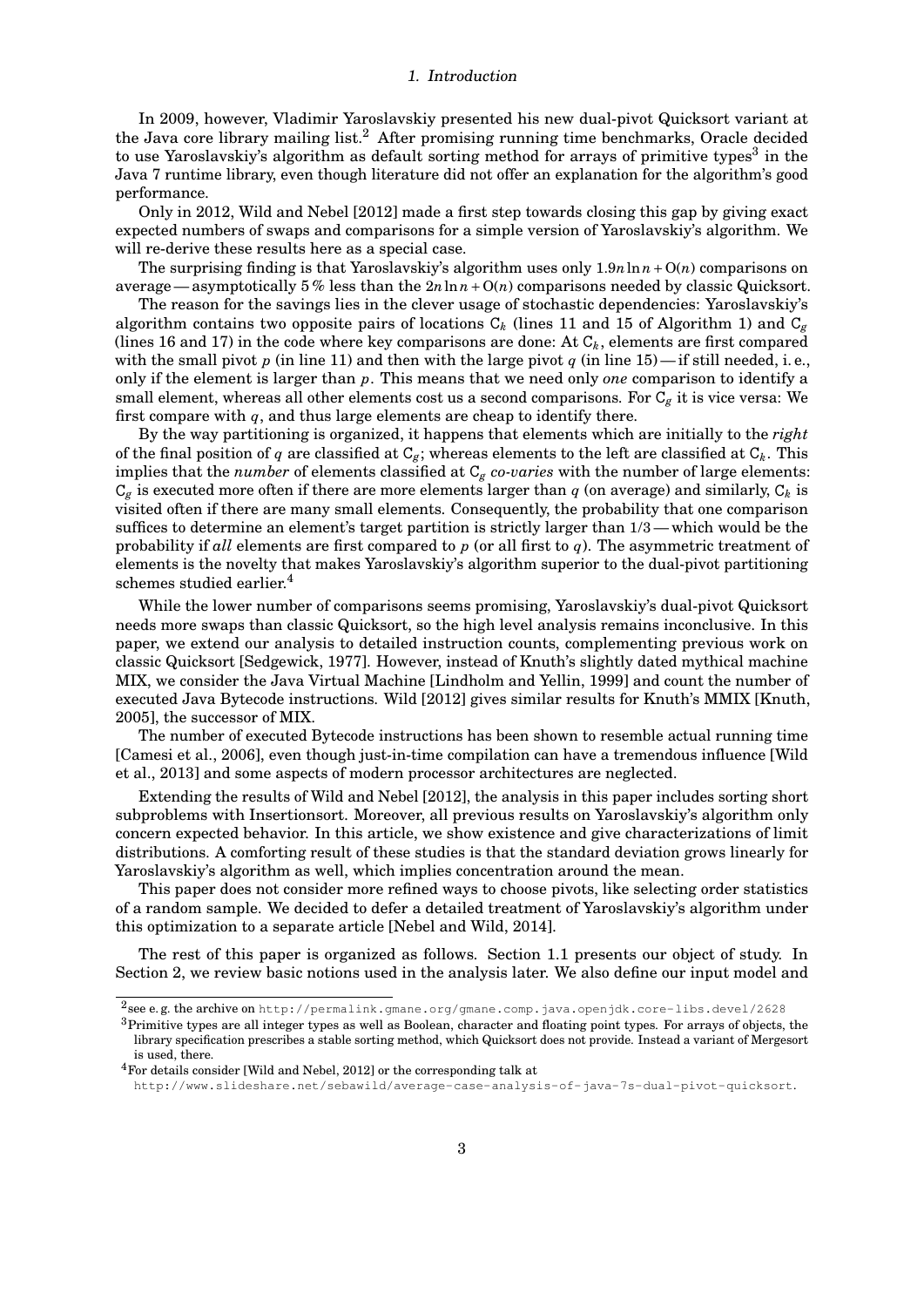```
Algorithm 1 Yaroslavskiy's Dual-Pivot Quicksort with Insertionsort.
```
QUICKSORTYAROSLAVSKIY (A,*left*,*right*)

```
// Sort A[left,...,right] (including end points).
1 if right−left < M // i.e. the subarray has <i>n ≤ M elements <br>2 INSERTIONSORT(A,left,right)
         2 INSERTIONSORT(A,left,right)
3 else
4 if A[left] > A[right]5 p := A[right]; \quad q := A[left]<br>6 else
         6 else
7 p := A[\text{left}]; \quad q := A[\text{right}]8 end if
9 \ell := \text{left} + 1; \quad g := \text{right} - 1; \quad k := \ell<br>10 while k \leq g10 while k \leq g<br>11 if A[k]if A[k] < p12 Swap A[k] and A[`]
13 \ell := \ell + 114 else
15 if A[k] \ge q16 while A[g] > q and k < g do g := g - 1 end while
17 if A[g] \ge p18 Swap A[k] and A[g]
19 else
20 Swap A[k] and A[g]; Swap A[k] and A[`]
21 \ell := \ell + 1<br>22 end if
                         end if
23 g := g - 124 end if
25 end if
26 k := k + 1<br>27 end while
         end while
28 \ell := \ell - 1; g := g + 1<br>
29 \mathbf{A}[\ell] := \mathbf{A}[\ell]; \mathbf{A}[\ell] := p29 A[left] := A[\ell]; A[\ell] := p // Swap pivots to final position<br>30 A[right] := A[g]; A[g] := q30 \text{A}[\text{right}] := \text{A}[g];<br>31 \text{QUICKSORTYA}31 QUICKSORTYAROSLAVSKIY(A, left, \ell−1)<br>32 QUICKSORTYAROSLAVSKIY(A, \ell+1, \sigma−1)
32 QUICKSORTYAROSLAVSKIY(A, \ell + 1, g - 1)<br>33 QUICKSORTYAROSLAVSKIY(A, g + 1, right)
         33 QUICKSORTYAROSLAVSKIY (A, g +1,right)
34 end if
```
collect elementary properties of Yaroslavskiy's algorithm. In Section [3,](#page-6-0) we derive exact average costs in terms of comparisons, swaps and executed Bytecode instructions. These are used in Section [4](#page-16-0) to identify a limiting distribution of normalized costs in all three measures, from which we obtain asymptotic variances. Finally, Section [5](#page-22-0) summarizes our findings and puts them in context.

# <span id="page-3-1"></span>**1.1. Yaroslavskiy's Algorithm**

Yaroslavskiy's dual-pivot Quicksort is shown in Algorithm [1.](#page-3-0) The initial call to the procedure takes the form QUICKSORTYAROSLAVSKIY $(A,1,n)$ , where A is an array containing the elements to be sorted and *n* is its length. After selecting the outermost elements as pivots *p* and *q* such that  $p \leq q$ , lines 9 – 30 of Algorithm [1](#page-3-0) comprise the partitioning method. After that, all small elements, i. e., those smaller than *p* (and *q*), form a contiguous region at the left end of the array, followed by *p*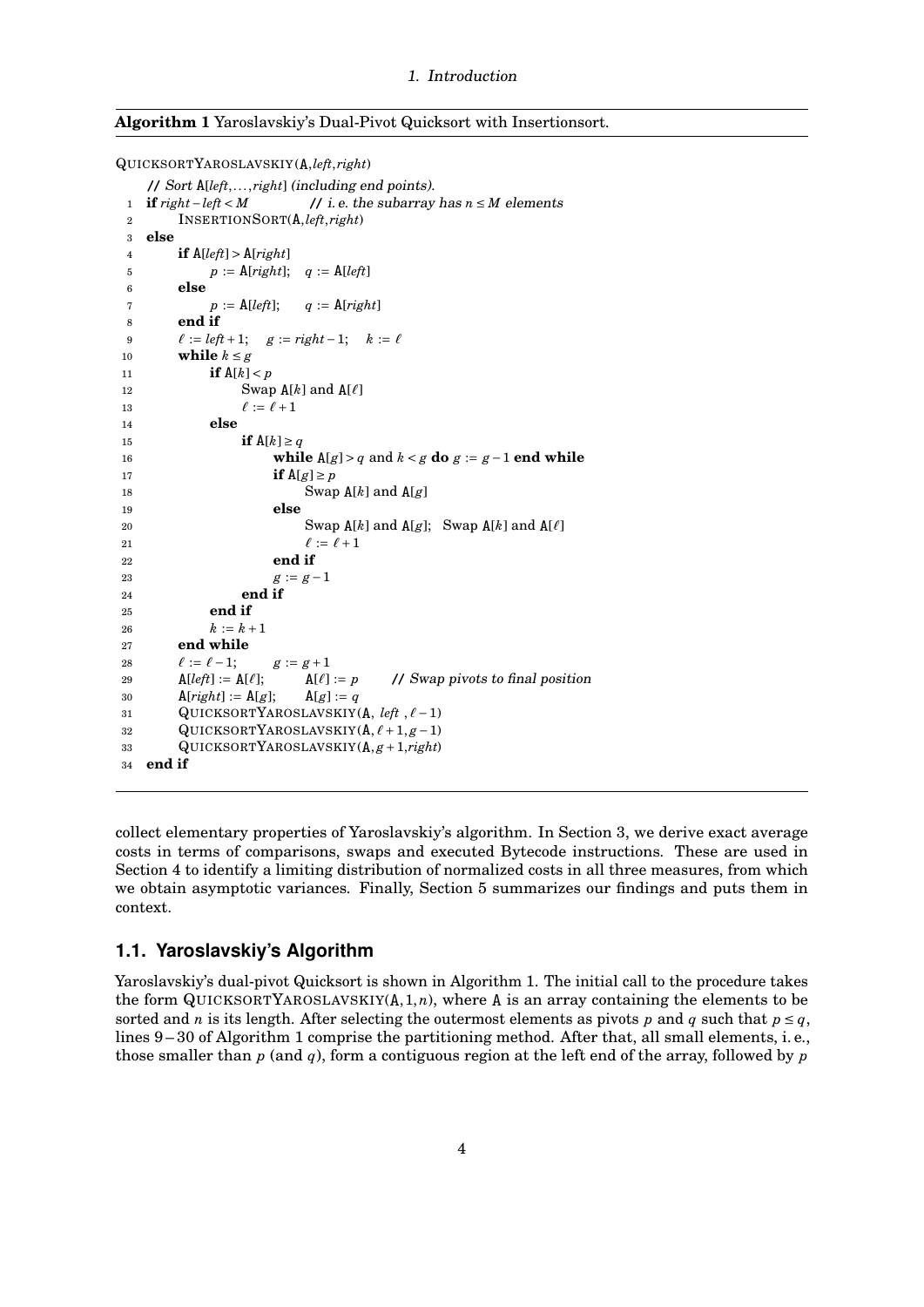#### 2. Preliminaries

and the medium elements. Finally *q* separates the medium and large elements. After recursively sorting these three regions, the whole array is in order.

Yaroslavskiy's partitioning algorithm is an asymmetric generalization of Hoare's crossing pointers technique: The index pointers *k* and *g* start at the left and right ends, respectively, and are moved towards each other until they cross. Additionally, pointer  $\ell$  marks the position of the rightmost small element, such that the array is kept invariably in the following form:

| n | $p \leq \circ \leq q$ |  | $\leq$ |  |
|---|-----------------------|--|--------|--|
|   |                       |  |        |  |

Our Algorithm [1](#page-3-0) differs from Algorithm 3 of [\[Wild and Nebel, 2012\]](#page-40-9) as follows:

- For lists of length less than *M*, we switch to INSERTIONSORT.<sup>[5](#page-4-1)</sup> A possible implementation is given in Appendix [B.](#page-29-0) The case  $M = 1$  corresponds to not using Insertionsort at all.
- The swap of  $A[k]$  and  $A[g]$  has been moved behind the check  $A[g] \geq p$ . Thereby, we never use array positions in a key comparison after we have overwritten their contents in one partitioning step; see Fact [2.3](#page-6-1) below. (This is just to simplify discussions.)
- The comparison in line 15 has been made non-strict. For distinct elements this makes no difference, but it drastically improves performance in case of many equal keys [\[Wild, 2012,](#page-40-8) p. 54]. The reader might find it instructive to consider the behavior on an array with all elements equal.

Note that partitioning an array around two pivots is similar in nature to the *Dutch National Flag Problem (DNFP)* posed by [Dijkstra](#page-39-15) [\[1976\]](#page-39-15) as a programming exercise:

Given an array of *n* red, white and blue pebbles, rearrange them by swaps, such that the colors form the Dutch national flag: red, white and blue in contiguous regions. Each pebble may be inspected only once and only a constant amount of extra storage may be used.

Dijkstra assumes an operation "buck" that tells us an element's color in one shot, so any algorithm must use exactly *n* buck-operations. Performance differences only concern the number of swaps needed.

Interestingly, [Meyer](#page-40-12) [\[1978\]](#page-40-12) gave an algorithm for the DNFP which is essentially equivalent to Yaroslavskiy's partitioning method. Indeed, it even outperforms the algorithm proposed by Dijkstra [\[McMaster, 1978\]](#page-40-13)! Yet, the real advantage of Yaroslavskiy's partitioning scheme— the reduced expected number of key comparisons — is hidden by the atomic buck operation; its potential use in Quicksort went unnoticed.

# <span id="page-4-0"></span>**2. Preliminaries**

In this section, we recall elementary definitions and collect some notation and basic facts used throughout this paper.

By  $\mathcal{H}_n := \sum_{i=1}^n 1/i$ , we denote the *n*th *Harmonic Number*. We use  $\delta_{ij}$  for the *Kronecker delta*, which is defined to be 1 if  $i = j$  and 0 otherwise. We define  $x \ln(x) = 0$  for  $x = 0$ , so that  $x \rightarrow x \ln(x)$ becomes a continuous function on  $[0, \infty)$ .

The *probability* of an event *E* is denoted by  $P[E]$  and we write  $\mathbb{I}_{E}$  for its *indicator random variable*, which is 1 if the event occurs and 0 otherwise. For a random variable *X*, let  $E[X]$ , Var $(X)$ and  $\mathscr{L}(X)$  denote its *expectation*, *variance* and *distribution*, respectively.  $X \stackrel{\mathscr{Q}}{=} Y$  means that  $X$  has the *same distribution* as *Y*.

<span id="page-4-1"></span><sup>5</sup>Note that even if [Sedgewick](#page-40-1) [\[1977\]](#page-40-1) proposes to use one final run of Insertionsort over the entire input array, modern cache hierarchies suggest to immediately sort small subarrays as done in our implementation.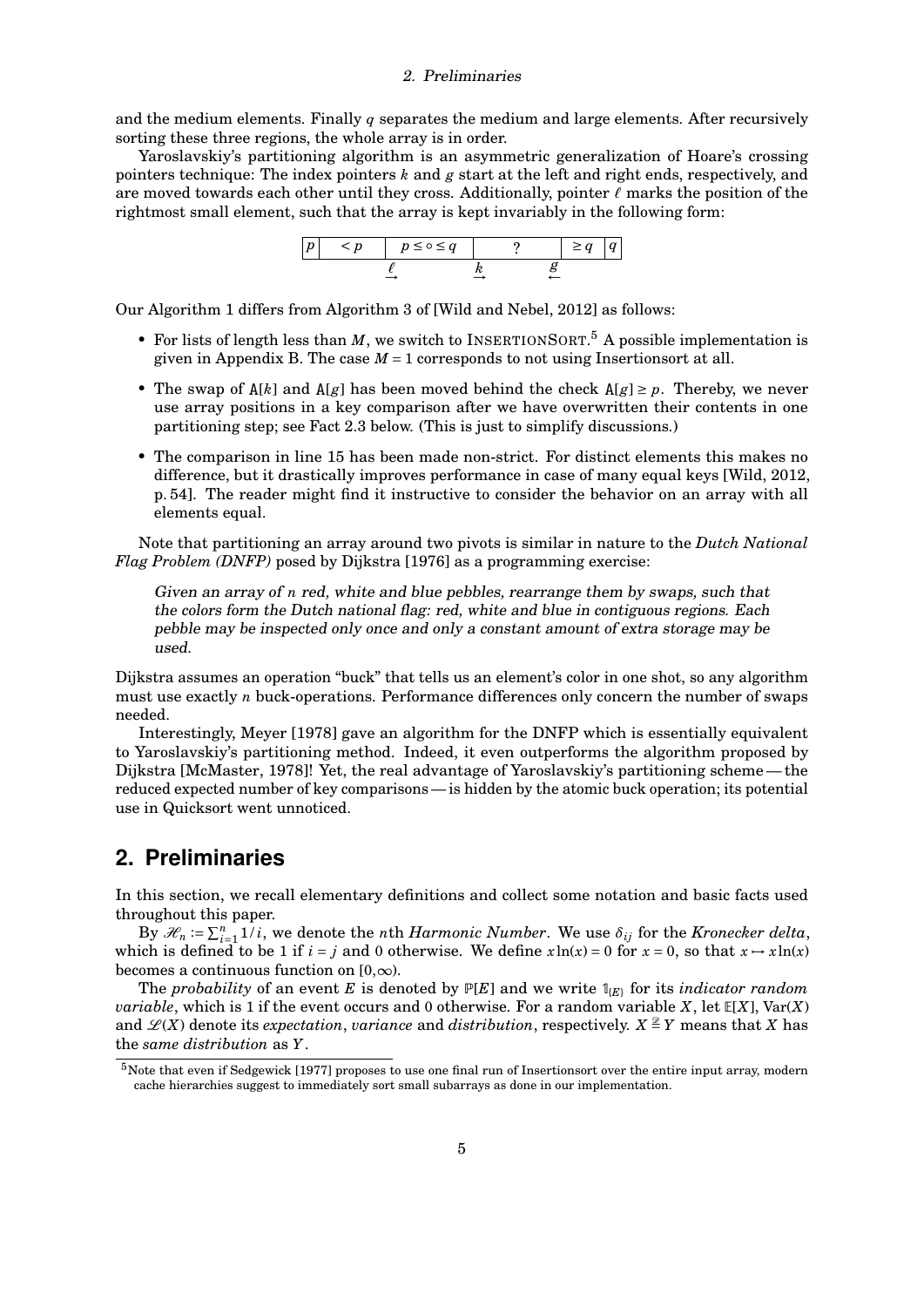By  $||X||_p := \mathbb{E}[|X|^p]^{1/p}$ ,  $1 \le p < \infty$ , we denote the  $L_p$ *-norm* of random variable *X*. For random variables  $X_1, X_2, \ldots$  and  $X$ , we say  $X_n$  *converges in*  $L_p$  *to*  $X$ 

$$
X_n \stackrel{L_p}{\longrightarrow} X \qquad \text{iff} \qquad \lim_{n \to \infty} \|X_n - X\|_p = 0 \,.
$$

The *Bernoulli distribution* with parameter *p* is written as B(*p*). Provided that  $\sum_{r=1}^{b} p_r = 1$  and *h* ≥ 1 is a fixed integer, we denote by  $M(n; p_1, ..., p_b)$  the *multinomial distribution* with *n* trials and success probabilities  $p_1, \ldots, p_b \in [0,1]$ . For *random probabilities*  $V = (V_1, \ldots, V_b)$ , i.e., random variables  $0 \le V_r \le 1$  ( $r = 1,...,b$ ) with  $\sum_{r=1}^{b} V_r = 1$  almost surely, we write  $Y \stackrel{\mathscr{D}}{=} M(n; V_1,..., V_b)$  to denote that *Y conditional* on *V* = *v* (i.e., conditional on  $(V_1,...,V_b) = (v_1,...,v_b)$ ) is multinomially  $M(n; v_1, \ldots, v_b)$  distributed.

For  $k, r, b \in \mathbb{N}$  satisfying  $k \leq r + b$ , the *hypergeometric distribution* with *k* trials from *r* red and *b* black balls is denoted by HypG(*k*, *r*, *r* + *b*). Given an urn with *r* red and *b* black balls, it is the distribution of the number of red balls drawn when drawing *k* times without replacement. The mean and variance of a hypergeometrically HypG(*k*, *r*, *r*+*b*) distributed random variable *G* are given by [\[Kendall, 1945,](#page-39-16) p. 127]

<span id="page-5-2"></span>
$$
\mathbb{E}[G] = k \cdot \frac{r}{r+b}, \qquad \text{Var}(G) = \frac{krb(r+b-k)}{(r+b)^2(r+b-1)}.
$$
 (2.1)

As for the multinomial distribution, given *random* parameters *K*, *R* in {0,...,*n*} we use  $Y \triangleq$ HypG(*K*,*R*,*n*) to denote that *Y conditional* on  $(K,R) = (k,r)$  is hypergeometrically HypG( $k,r,n$ ) distributed.

# **2.1. Input Model**

We assume the *random permutation model*: The keys to be sorted are the integers  $1, \ldots, n$  and each permutation of  $\{1,\ldots,n\}$  has equal probability  $1/n!$  to become the input. Note that we implicitly exclude the case of equal keys by that.

As sorting is only concerned with the relative order of elements, not the key values themselves, we can equivalently assume keys to be i. i. d. real random variables from any (non-degenerate) continuous distribution. Equal keys do not occur almost surely and the *ranks* of the elements form in fact a random permutation of {1,...,*n*} again [see e. g. [Mahmoud 2000\]](#page-40-14). For the analysis of Section [4,](#page-16-0) this alternative point of view will be helpful.

# **2.2. Basic Properties of Yaroslavskiy's Algorithm**

As typical for divide and conquer algorithms, the analysis is based on setting up a recurrence relation for the costs. For such a recurrence to hold, it is vital that the costs for subproblems of size *k* behave the same as the costs for dealing with an original random input of initial size *k*. For Quicksort, we require the following property:

#### <span id="page-5-0"></span>**Property 2.1** (Randomness Preservation)**.**

If the whole input is a (uniformly chosen) random permutation of its elements, so are the subproblems Quicksort is recursively invoked on.

[Hennequin](#page-39-5) [\[1989\]](#page-39-5) showed that Property [2.1](#page-5-0) is implied by the following property.

<span id="page-5-1"></span>**Property 2.2** (Sufficient Condition for Randomness Preservation)**.** Every key comparison involves a pivot element of the current partitioning step.

Now, it is easy to verify that Yaroslavskiy's algorithm fulfills Property [2.2](#page-5-1) and hence Property [2.1.](#page-5-0)

Since Yaroslavskiy's algorithm is an in-place sorting method, it modifies the array A over time. This dynamic component makes discussions inconvenient. Fortunately, a sharp look at the algorithm reveals the following fact, allowing a more static point of view: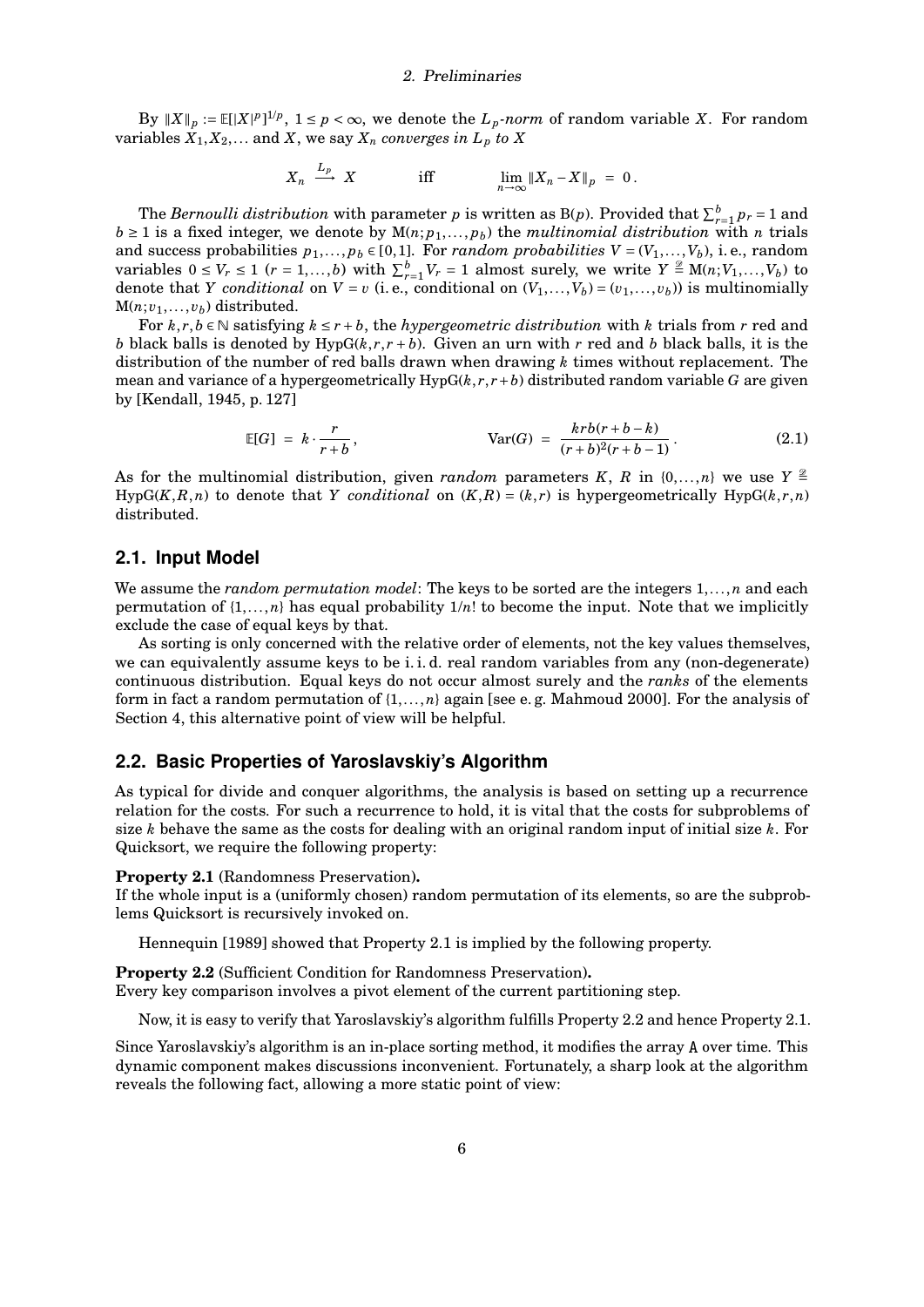<span id="page-6-1"></span>**Fact 2.3.** The array elements used in key comparisons have not been changed since the beginning of the current partitioning step. More precisely, if a key comparison involves an array element A[*i*], then there has not been a write access to A[*i*] in the current partitioning step.  $\Box$ 

# <span id="page-6-0"></span>**3. Average Case Analysis**

Throughout Section 3, we assume that array A stores a random permutation of {1,...,*n*}.

# **3.1. The Dual-Pivot Quicksort Recurrence**

In this section, we obtain a general solution to the recurrence relation corresponding to dual-pivot Quicksort. We denote by  $E[C_n]$  the *expected costs* — where different cost measures will be inserted later — of Yaroslavskiy's algorithm on a random permutation of  $\{1,\ldots,n\}$ .  $\mathbb{E}[C_n]$  decomposes as

<span id="page-6-2"></span>
$$
\mathbb{E}[C_n] = \text{costs of first partitioning step} + \text{costs for subproblems}. \tag{3.1}
$$

As Yaroslavskiy's algorithm satisfies Property [2.1,](#page-5-0) the costs for recursively sorting subarrays can be expressed in terms of *C* with smaller arguments, leading to a recurrence relation. Every (sorted) pair of elements has the same probability  $1/\binom{n}{2}$  of becoming pivots. Conditioning on the ranks of the pivots, this gives the following recursive form for the expected costs  $\mathbb{E}[C_n]$  of Yaroslavskiy's algorithm on a random permutation of size *n*:

<span id="page-6-4"></span>
$$
\mathbb{E}[C_n] = \begin{cases} \mathbb{E}[T_n] + 1/{n \choose 2} \sum_{1 \le p < q \le n} \big( \mathbb{E}[C_{p-1}] + \mathbb{E}[C_{q-p-1}] + \mathbb{E}[C_{n-q}] \big), & \text{for } n > M; \\ \mathbb{E}[C_n^{\text{IS}}], & \text{for } n \le M, \end{cases} \tag{3.2}
$$

where  $C^{\text{IS}}_{n}$  denotes the costs of INSERTIONSORTing a random permutation of  $\{1,\ldots,n\}$  and  $T_{n}$  is the cost contribution of the *first* partitioning step. This function  $T_n$  quantifies the "toll" we have to pay for unfolding the recurrence once, therefore we will call *T<sup>n</sup>* the *toll function* of the recurrence. By adapting the toll function, we can use the same recurrence to describe different kinds of costs and we only need to derive a general solution to this single recurrence relation as provided by the following theorem:

<span id="page-6-3"></span>**Theorem 3.1.** Let  $\mathbb{E}[C_n]$  be recursively defined by [\(3.2\)](#page-6-2). Then,  $\mathbb{E}[C_n]$  satisfies

$$
\mathbb{E}[C_n] = \frac{1}{\binom{n}{4}} \sum_{i=M+4}^{n} \binom{i}{4} \sum_{j=M+2}^{i-2} \left( \mathbb{E}[T_{j+2}] - \frac{2j}{j+2} \mathbb{E}[T_{j+1}] + \frac{\binom{j}{2}}{\binom{j+2}{2}} \mathbb{E}[T_j] \right) + \left( \frac{n+1}{5} + \frac{\binom{M+3}{4} - \binom{M+4}{5}}{\binom{n}{4}} \right) \mathbb{E}[C_{M+3}] - \frac{M-1}{M+3} \left( \frac{n+1}{5} - \frac{\binom{M+4}{5}}{\binom{n}{4}} \right) \mathbb{E}[C_{M+2}], \quad \text{for } n \ge M+3. \quad (3.3)
$$

As an immediate consequence,  $\mathbb{E}[C_n]$  *— seen as a function of*  $\mathbb{E}[T_n]$  *— is* linear in  $\mathbb{E}[T_n]$ *.* 

The proof for Theorem [3.1](#page-6-3) uses several layers of successive differences of  $E[C_n]$  to finally obtain a telescoping recurrence. Substituting back in then yields [\(3.3\)](#page-6-4). The detailed computations are given in Appendix [A.](#page-25-0) This general solution still involves non-trivial double sums. For the cost measures we are interested in, the following proposition gives an explicit solution for [\(3.2\)](#page-6-2).

<span id="page-6-6"></span>**Proposition 3.2.** Let  $\mathbb{E}[C_n]$  be recursively defined by [\(3.2\)](#page-6-2) and let  $\mathbb{E}[T_n] = an + b$  for  $n \geq M + 1$ . Then, E[*Cn*] *satisfies*

<span id="page-6-5"></span>
$$
\mathbb{E}[C_n] = \frac{6}{5}a(n+1)(\mathcal{H}_{n+1} - \mathcal{H}_{M+2}) + \frac{1}{5}(n+1)(\frac{19}{5}a + \frac{6(b-a)}{M+2}) + \frac{a-b}{2}
$$
  
+  $\frac{1}{5}(n+1)\sum_{k=0}^{M} \frac{3M-2k}{\binom{M+2}{3}} \mathbb{E}[C_k^{IS}] + \frac{\binom{M+4}{5}}{\binom{n}{4}} R_M$ , for  $n \ge M+3$ , (3.4)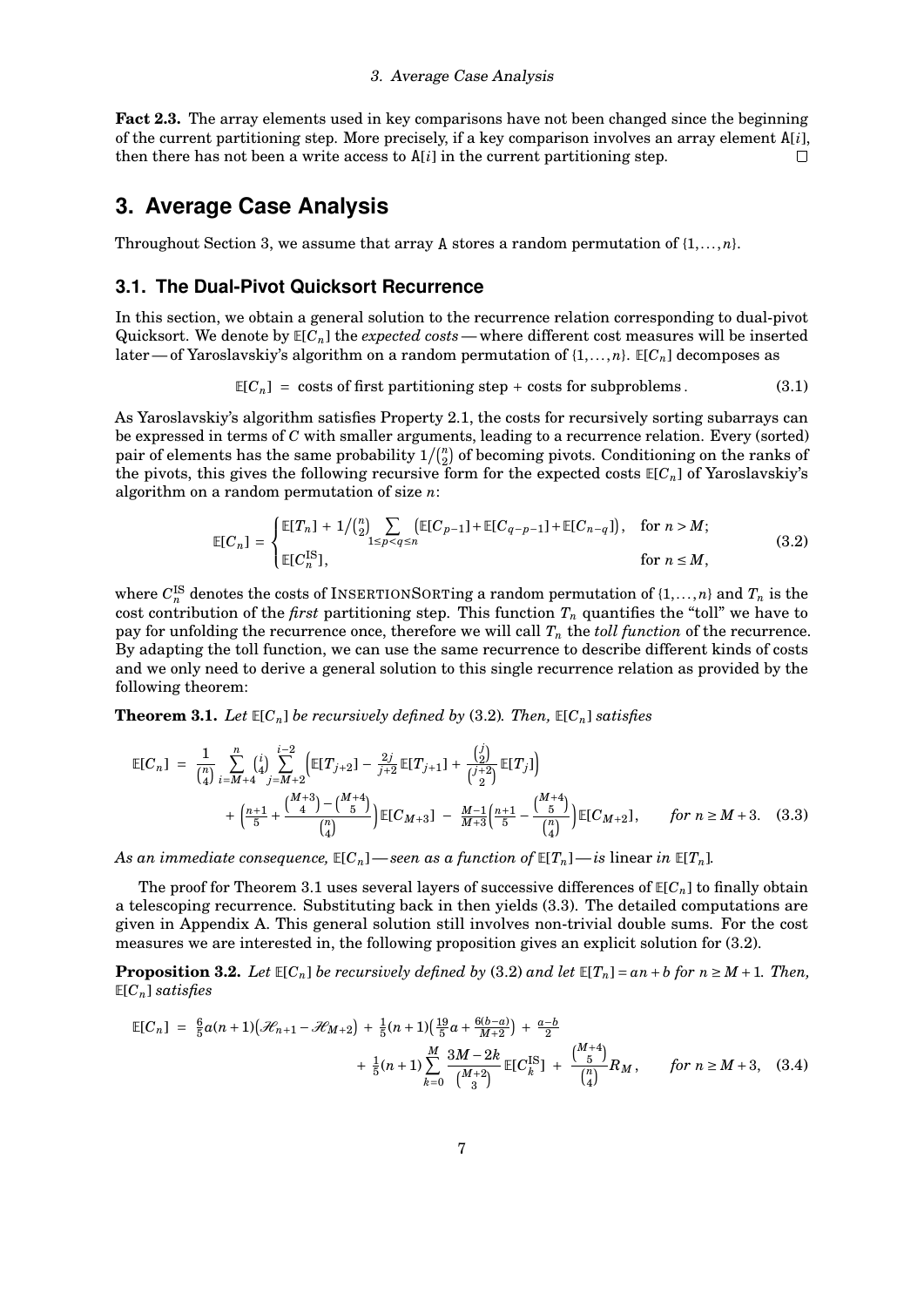*where*

$$
R_M = \frac{6}{5}a + \frac{2(a-b)}{M+3} + \frac{5b-17a}{2(M+4)} - \frac{M-1}{M+4}\mathbb{E}[C_{M+3}] + \frac{M-1}{M+3}\mathbb{E}[C_{M+2}].
$$

 $If \mathbb{E}[C^{\text{IS}}_n = 0]$  for all  $n$ ,  $\mathbb{E}[C_n]$  has the following asymptotic representation:

$$
\mathbb{E}[C_n] = \frac{6}{5} a n \ln n + \left(\frac{19}{25} a + W\right) n + \frac{6}{5} a \ln n + \left(\frac{153}{50} a - \frac{1}{2} b + W\right) + O\left(\frac{1}{n}\right), \qquad n \to \infty,
$$
 (3.5)

*where*

<span id="page-7-0"></span>
$$
W = \frac{6}{5} \big( a \gamma + \frac{b-a}{M+2} - a \mathcal{H}_{M+2} \big)
$$

*and γ* ≈ 0.57721 *is the Euler-Mascheroni constant.*

*Moreover, if the toll function*  $E[T_n]$  *has essentially the form given above, but with*  $E[T_2] = 0 \neq 2a + b$ *, we get an additional summand* −*δM*<sup>1</sup> · 1 <sup>10</sup> (2*a* + *b*)·(*n*+1) *in* [\(3.4\)](#page-6-5)*. Equation* [\(3.5\)](#page-7-0) *remains valid if we*  $set W = \frac{6}{5} (a\gamma + \frac{b-a}{M+2} - a\mathcal{H}_{M+2} - \delta_{M1}(2a+b)/10).$ 

The proof of Proposition [3.2](#page-6-6) is basically "by computing", the details are again deferred to Appendix [A.](#page-25-0)

*Remark:* For constant *M*, i.e.,  $M = \Theta(1)$  as  $n \to \infty$ , only the linear term of the expected costs is affected by *M*. This means that for the leading term of  $E[C_n]$ , the "base case strategy" for solving small subproblems is totally irrelevant.

#### <span id="page-7-2"></span>**3.2. Basic Block Execution Frequencies**

In this section, we compute for every single instruction of Yaroslavskiy's algorithm how often it is executed in expectation. Based on that, we can easily derive the expected number of key comparisons, swaps, but also more detailed measures, such as the expected number of executed Bytecode instructions. This is the kind of analysis Knuth popularized through his book series The Art of Computer Programming [\[Knuth, 1998\]](#page-39-4). A corresponding analysis of classic single pivot Quicksort was done by [Sedgewick](#page-40-1) [\[1977\]](#page-40-1). Like the Quicksort variant discussed there, Algorithm [1](#page-3-0) uses Insertionsort for sorting small subarrays. Our detailed implementation of Insertionsort and its analysis are given in Appendix [B.](#page-29-0)

Consecutive lines of purely sequential<sup>[6](#page-7-1)</sup> code always have the same execution frequencies; contracting maximal blocks of such code yields the control flow graph (CFG). Figure [1](#page-8-0) shows the resulting CFG for Yaroslavskiy's algorithm. Simple flow conservation arguments (a. k. a. Kirchhoff's laws) allow to express execution frequencies of some blocks by the frequencies of others: The execution frequencies of the 20 basic blocks of Figure [1](#page-8-0) only depend on the following nine frequencies: *A*, *B*, *R*, *F*,  $C^{(1)}$ ,  $C^{(3)}$ ,  $C^{(4)}$ ,  $S^{(1)}$  and  $S^{(3)}$ . The name  $C^{(i)}$  indicates that this frequency counts executions of the *i*th location in the code of Algorithm [1,](#page-3-0) where a key comparison is done. Similarly,  $S^{(i)}$  corresponds to the *i*th swap location.

The results are summarized in Tables [1](#page-13-0) and [2](#page-13-1) at the end of the section.

The expected execution frequencies allow a recursive representation of the following form, here using the example of  $C^{(1)}$ :

$$
\mathbb{E}[C_n^{(1)}] = \begin{cases} \mathbb{E}[T_{C^{(1)}}(n)] + 1/\binom{n}{2} \sum_{1 \le p < q \le n} \left( \mathbb{E}[C_{p-1}^{(1)}] + \mathbb{E}[C_{q-p-1}^{(1)}] + \mathbb{E}[C_{n-q}^{(1)}] \right), & \text{for } n > M; \\ 0, & \text{for } n \le M, \end{cases} \tag{3.6}
$$

where  $T_{C^{(1)}} = T_{C^{(1)}}(n)$  is the frequency specific toll function—namely the corresponding frequency during the first partitioning step only. For the other frequencies, we similarly denote by  $T_A$ ,  $T_F$ ,  $T_{C^{(3)}},$  $T_{C^{(4)}},\,T_{S^{(1)}}$  and  $T_{S^{(3)}}$  the toll functions corresponding to  $A,\,F,\,C^{(3)},\,C^{(4)},\,S^{(1)}$  and  $S^{(3)},$  respectively.

<span id="page-7-1"></span> $6$ Purely sequential blocks contain neither (outgoing) jumps, nor targets for (incoming) jumps from other locations, except for the last and first instructions, respectively.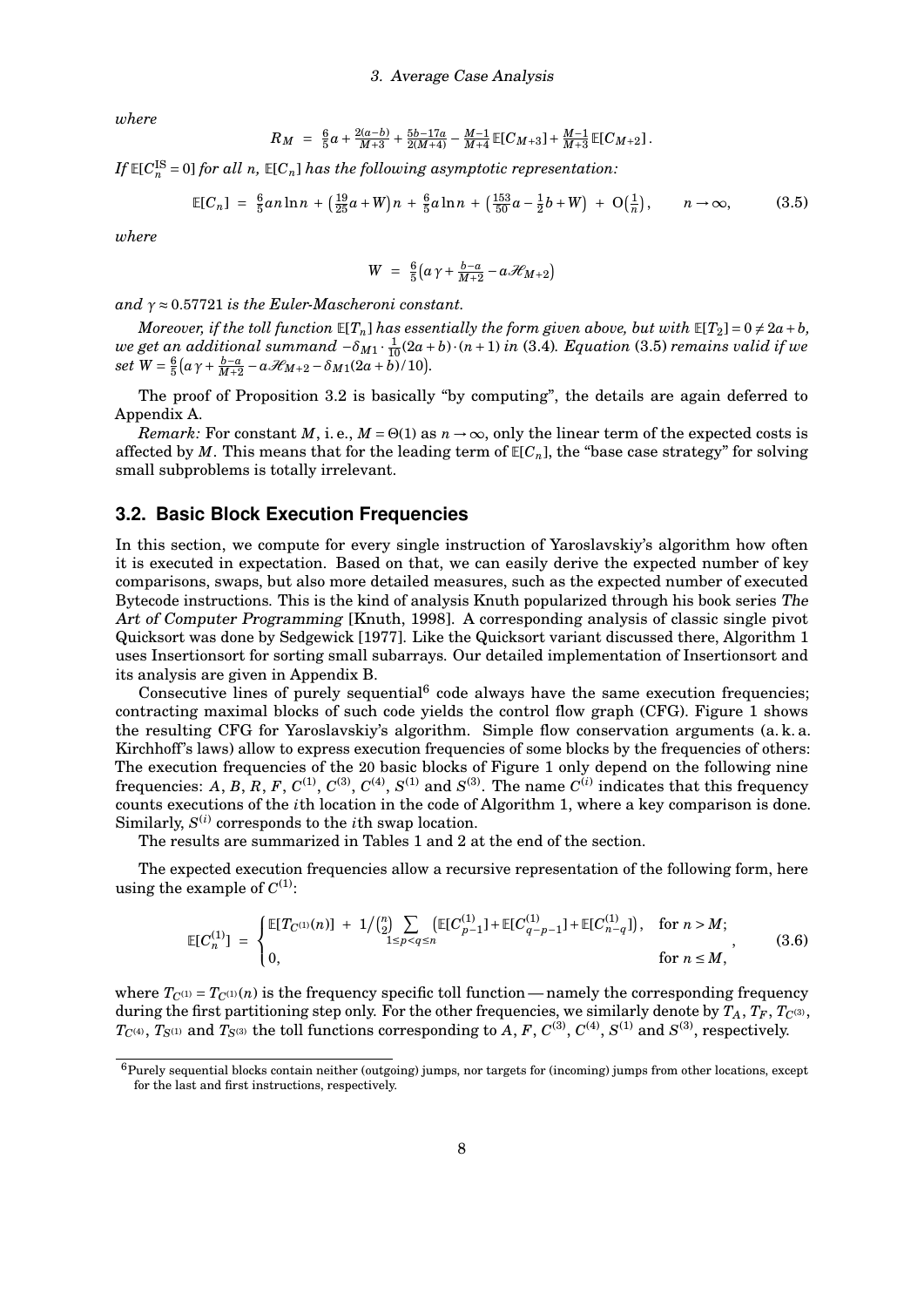# <span id="page-8-19"></span><span id="page-8-18"></span><span id="page-8-16"></span><span id="page-8-14"></span><span id="page-8-10"></span><span id="page-8-8"></span><span id="page-8-2"></span>3. Average Case Analysis

<span id="page-8-13"></span><span id="page-8-12"></span><span id="page-8-7"></span><span id="page-8-6"></span><span id="page-8-5"></span><span id="page-8-3"></span>

<span id="page-8-20"></span><span id="page-8-17"></span><span id="page-8-15"></span><span id="page-8-11"></span><span id="page-8-9"></span><span id="page-8-4"></span><span id="page-8-1"></span><span id="page-8-0"></span>**Figure 1:** Control flow graph for Algorithm [1.](#page-3-0) The algorithm is decomposed into *basic blocks* of purely sequential code. Possible transitions from one block to another are indicated by arrows. Blocks with two outgoing arrows end with a conditional, the "yes" path is taken if the condition is fulfilled, otherwise the "no" transition is chosen. We refer to blocks using the number shown in the upper left corner. In the upper right corner, a block's symbolic *execution frequency* is given. For clarity of presentation, the recursive calls in block [19](#page-8-1) are not explicitly shown, but only sketched by the dashed arrows. Block [2](#page-8-2) calls INSERTIONSORT which is given in Appendix [B.](#page-29-0)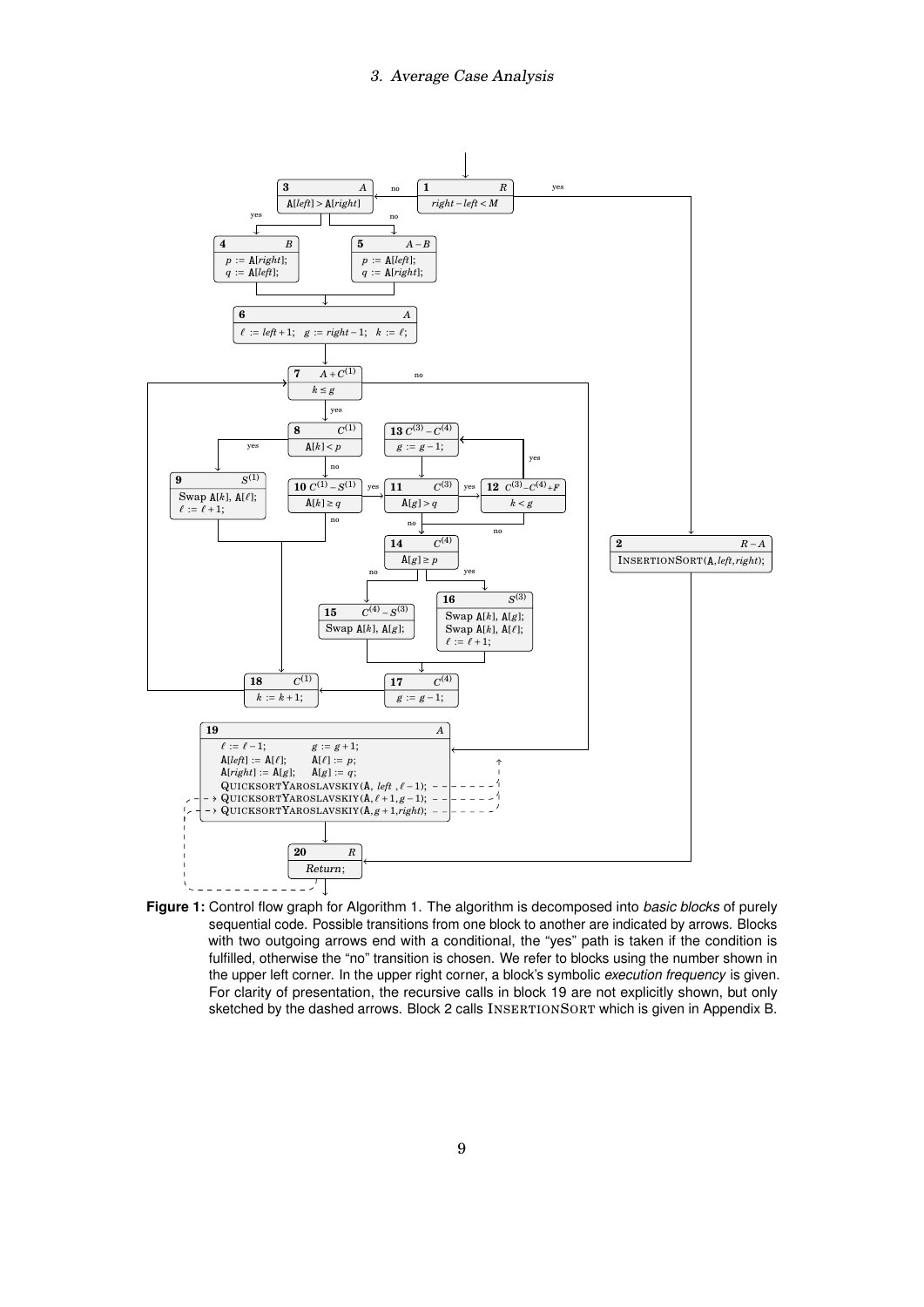#### 3. Average Case Analysis

Later, in Section [4](#page-16-0) where the distinction becomes important, we reserve *A*, *B* etc. for the actual random variables and explicitly write  $E[A]$ ,  $E[B]$  etc. for their expectations.

The frequencies  $F$  ,  $C^{(1)}$  ,  $C^{(3)}$  ,  $C^{(4)}$  ,  $S^{(1)}$  and  $S^{(3)}$  correspond to basic blocks in the body of the main partitioning loop, i. e., blocks [8](#page-8-3) – [18.](#page-8-4) All these blocks have in common that they are *not executed at all* during calls with *right* − *left* ≤ 1, i. e., when *n* ≤ 2: In that case we have *k* > *g* directly after block [6](#page-8-5) and hence immediately leave the partitioning loop from block [7](#page-8-6) to block [19.](#page-8-1) Therefore, we have  $T_F(2) = T_C(1)(2) = T_C(3)(2) = T_C(4)(2) = T_S(1)(2) = T_S(3)(2) = 0$ . In the subsequent sections, we will determine the toll functions for  $n \geq 3$ .

For that, we will first compute their values given *fixed* pivot ranks *P* and *Q*, i. e., we determine their distribution *conditional* on  $(P,Q) = (p,q)$ . Here, we capitalized P and Q to emphasize the fact that the pivot ranks are themselves random variables. Then, we get the unconditional expected frequencies via the law of total expectation. Note that for permutations of {1,...,*n*}, ranks and values coincide and we will not always dwell on the difference to keep the presentation concise, but unless stated otherwise, *P* and *Q* refer to the ranks of the two pivots.

#### **3.2.1. The Crossing Point Lemma**

The following lemma is the key to the precise analysis of the execution frequencies that depend on how pointers *k* and *g* "cross". As the pointers are moved alternatingly towards each other, one of them will reach the crossing point *first*— waiting for the other to arrive.

<span id="page-9-1"></span>**Lemma 3.3** (Crossing Point Lemma). Let A store a random permutation of  $\{1, \ldots, n\}$  with  $n \geq 2$ . *Then, Algorithm [1](#page-3-0) leaves the outer loop of the first partitioning step with*

<span id="page-9-0"></span>
$$
k = q + \delta = g + 1 + \delta, \qquad \text{where } \delta = 0 \text{ or } \delta = 1. \tag{3.7}
$$

*(More precisely,* [\(3.7\)](#page-9-0) *holds for the valuations of k, g and q upon entrance of block [19\)](#page-8-1).*

*Moreover,*  $\delta = 1$  iff *initially*  $A[q] > q$  *holds, where*  $q = max\{A[1], A[n]\}\$  *is the large pivot.* 

*Proof of Lemma* [3.3:](#page-9-1) Between two consecutive " $k \leq g$ "-checks in block [7,](#page-8-6) we move k and g towards each other by at most one position each; so we always have  $k \leq g+2$  and we exit the loop as soon as  $k > g$  holds. Therefore, we always leave the loop with  $k = g + 1 + \delta$  for some  $\delta \in \{0, 1\}$ . In the end, *q* is moved to position *g* in block [19.](#page-8-1) Just above in the same block, *g* has been incremented, so we have  $g = q - 1$  upon entrance of block [19.](#page-8-1)

For the "moreover" part, we show both implications separately. Assume first that  $\delta = 1$ , i.e., the loop is left with a difference of  $\delta + 1 = 2$  between *k* and *g*. This difference can only show up when both *k* is incremented *and g* is decremented in the last iteration. Hence, in this last iteration we must have gone from block [10](#page-8-7) to [11](#page-8-8) and accordingly  $A[k] \geq q$  must have held there—and by Fact [2.3](#page-6-1) A[*k*] still holds its initial value.

In case  $k < n$ , even strict inequality  $A[k] > q$  holds since we then have  $A[k] \neq A[n] = q$  by the assumption of distinct elements. Now assume towards a contradiction,  $k = n$  holds in the last execution of block [10.](#page-8-7) Since *g* is initialized in block [6](#page-8-5) to *right*−1 = *n*−1 and is only decremented in the loop, we have  $g \le n-1$ . But this is a contradiction to the loop condition " $k \le g$ ":  $n = k \le g \le n-1$ . So,  $A[k] > q$  holds for the last execution of block [10.](#page-8-7)

By assumption,  $\delta = 1$ , so  $k = q + 1$  upon termination of the loop. As k has been incremented exactly once since the last test in block [10,](#page-8-7) we find  $A[q] > q$  there, as claimed.

Now, assume conversely that initially  $A[q] > q$  holds. As *g* stops at  $q - 1$  and is decremented in block [17,](#page-8-9) we have  $g = q$  for the last execution of block 11. Using the assumption yields  $A[g] = A[q] > q$ , since by Fact [2.3,](#page-6-1) A[*q*] still holds its initial value. Thus, we take the transition to block [12.](#page-8-10) Execution then proceeds with block [14,](#page-8-11) otherwise we would enter block [11](#page-8-8) again, contradicting the assumption that we just finished its *last* execution. The transition from block [12](#page-8-10) to [14](#page-8-11) is only taken if  $k \geq g = q$ . With the following decrement of *g* and increment of *k*, we leave the loop with  $k \geq g + 2$ , so  $\delta = 1$ .  $\Box$ 

<span id="page-9-2"></span>**Corollary 3.4.** Let  $\delta \in \{0,1\}$  be the random variable from Lemma [3.3.](#page-9-1) It holds  $\mathbb{E}[\delta] = \frac{1}{3}$  and  $\mathbb{E}[\delta | (P,Q) = (p,q)] = \frac{n-q}{n-2}$  $\frac{n-q}{n-2}$ .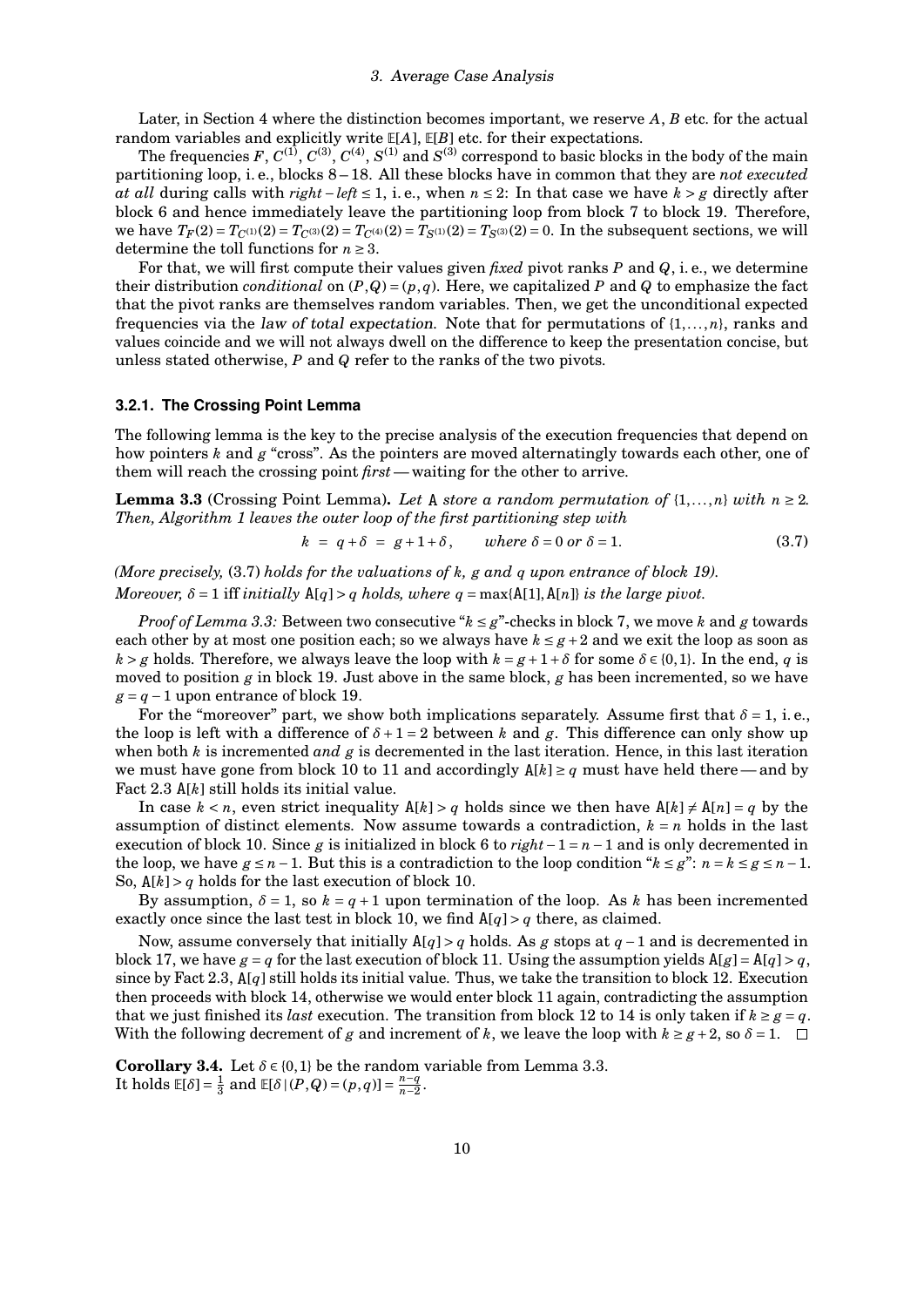*Proof:* We first compute the conditional expectation. As  $\delta \in \{0, 1\}$ , we have  $\mathbb{E}[\delta | P, Q] = \mathbb{P}[\delta = 1 | P, Q]$ , so it suffices to compute this probability. Now by Lemma [3.3,](#page-9-1) we have  $P[\delta = 1 | P, Q] = P[A[q] >$  $q | (P,Q) = (p,q)$ . We do a case distinction.

- For  $q < n$ , A[q] is one of the non-pivot elements. (We have  $1 \leq p < q < n$ .) Any of the  $n-2$ non-pivot elements can take position A[*q*], and among those, *<sup>n</sup>*−*<sup>q</sup>* elements are strictly greater than *q*. This gives a probability of  $\frac{n-q}{n-2}$  for A[*q*] > *q*.
- For  $q = n$ ,  $q$  is the maximum of all elements in the list, so we cannot possibly have  $A[q] > q$ . This implies a probability of  $0 = \frac{n-q}{n-2}$  $\frac{n-q}{n-2}$ .

By the law of total expectation, the unconditional expectation is given by:

$$
\mathbb{E}[\delta] = \sum_{1 \le p < q \le n} \mathbb{P}[(P,Q) = (p,q)] \cdot \mathbb{E}[\delta | (P,Q) = (p,q)] = 1 / \binom{n}{2} \sum_{1 \le p < q \le n} \frac{n-q}{n-2}
$$
\n
$$
= \frac{1}{\binom{n}{2}(n-2)} \left( \sum_{1 \le p < q \le n} n - \sum_{1 \le p < q \le n} q \right) = \frac{1}{\binom{n}{2}(n-2)} n \binom{n}{2} - \frac{\frac{2}{3}(n+1)}{n-2} = \frac{n-\frac{2}{3}(n+1)}{n-2} = \frac{1}{3}.
$$

The following expectations are used several times below, so we collect them here.

<span id="page-10-0"></span>**Lemma 3.5.**  $\mathbb{E}[P] = \frac{1}{3}(n+1)$  and  $\mathbb{E}[Q] = \frac{2}{3}(n+1)$ *.* 

*Proof:* Conditioning on  $(P,Q) = (p,q)$ , we find

$$
\mathbb{E}[Q] \;=\; \sum_{1\le p< q \le n} \frac{1}{\binom{n}{2}} \cdot q \;\;=\; \frac{1}{\binom{n}{2}} \sum_{q=2}^n q \sum_{p=1}^{q-1} 1 \;\;=\;\frac{2}{3} (n+1)\,.
$$

A similar calculation for *P* proves the lemma.

### **3.2.2. Frequency** *A*

The frequency  $A = A_n$  equals the number of partitioning steps or equivalently the number of (recursive) calls with *right*−*left* <sup>≥</sup> *<sup>M</sup>* when initially calling QUICKSORTYAROSLAVSKIY(A,1,*n*) with a random permutation stored in A. Therefore, the contribution *T<sup>A</sup>* of *one* partitioning step is  $T_A(n) = 1$ . By Proposition [3.2](#page-6-6) with  $T_n = 1$  and  $C_n^{\text{IS}} = 0$ , we obtain the closed form

$$
\mathbb{E}[A_n] = \frac{6}{5(M+2)}(n+1) - \frac{1}{2} + \frac{3}{10} {M+1 \choose 4} / {n \choose 4}. \tag{3.8}
$$

#### **3.2.3. Frequency** *R*

By  $R = R_n$ , we denote the number of calls to QUICKSORTYAROSLAVSKIY including those directly passing control to INSERTIONSORT for small subproblems. Every partitioning step entails three additional recursive calls on subarrays (see block [19\)](#page-8-1). Moreover, we have one additional initial call to the procedure. Together, this implies

$$
R_n = 3A_n + 1. \t\t(3.9)
$$

#### **3.2.4. Frequency** *B*

Frequency *B* counts how often we execute block [4.](#page-8-12) This block is reached at most once per partitioning step, namely iff A[*left*] <sup>&</sup>gt; A[*right*]. For random permutations, the probability for that is exactly  $1/2$ , so we find

$$
\mathbb{E}[B_n] = \frac{1}{2} \mathbb{E}[A_n]. \tag{3.10}
$$

 $\Box$ 

 $\Box$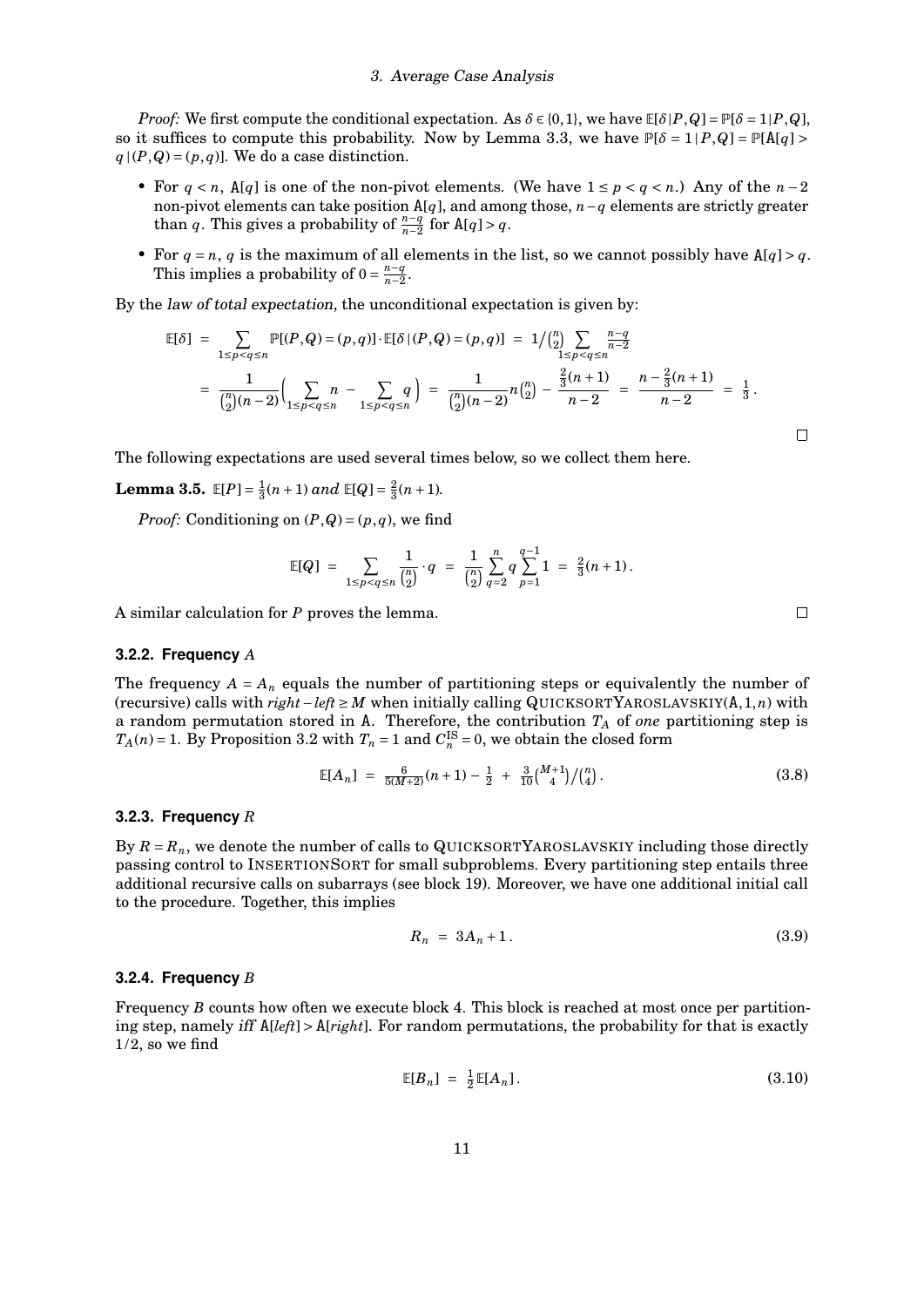#### 3. Average Case Analysis

### **3.2.5. Frequency**  $C^{(1)}$

 $C^{(1)}(n)$  denotes the execution frequency of block [8](#page-8-3) of Yaroslavskiy's algorithm. Block 8 is the first statement in the outer loop and the last block of this loop (block [18\)](#page-8-4) is the only place where *k* is incremented. Therefore,  $T_{C^{(1)}}$  is the number of different values that *k* attains during the first partitioning step. The following corollary quantifies this number as  $T_C(1) = Q - 2 + \delta$ .

<span id="page-11-0"></span>**Corollary 3.6.** Let us denote by  $\mathcal{K}$  the set of values that pointer k attains at block [8.](#page-8-3) Similarly, let  $\mathscr G$  be the set of values of  $\mathscr g$  in block [11.](#page-8-8) We have

$$
\mathcal{K} = \{2, 3, ..., Q - 1 + \delta\}, \qquad |\mathcal{K}| = Q - 2 + \delta,
$$
  

$$
\mathcal{G} = \{n - 1, n - 2, ..., Q + 1, Q\}, \qquad |\mathcal{G}| = n - Q.
$$

*Proof:* By Lemma [3.3,](#page-9-1) we leave the outer loop with  $k = Q + \delta$  and  $g = Q - 1$ . Since the last execution of block [8,](#page-8-3) *k* has been incremented exactly once (in block [18\)](#page-8-4), so the last value of *k*, namely  $Q + \delta$ , is not observed at block [8.](#page-8-3) Similarly, after the last execution of block [11,](#page-8-8) we always pass block [17](#page-8-9) where *g* is decremented. So the last value  $Q - 1$  for *g* is not attained in block [11.](#page-8-8) □

Continuing with frequency  $C^{(1)}$ , note that *Q* and *δ* and hence  $T_{C^{(1)}} = Q - 2 + \delta$  are random variables. By linearity of the expectation  $\mathbb{E}[T_{C^{(1)}}] = \mathbb{E}[Q] - 2 + \mathbb{E}[\delta]$  holds, so with Lemma [3.5](#page-10-0) and Corollary [3.4,](#page-9-2) we find

$$
\mathbb{E}[T_{C^{(1)}}(n)] = \frac{1}{3}(n+1) - 2 + \frac{1}{3} = \frac{2}{3}n - 1. \tag{3.11}
$$

### **3.2.6. Frequency** *S* (1)

Frequency  $S^{(1)}$  corresponds to block [9.](#page-8-13) Block [9](#page-8-13) is executed as often as block [8](#page-8-3) is reached with  $A[k] < p$ . This number depends on the input permutation:  $T_S(0(n))$  is exactly the number of elements smaller than *p* that happen to be located at positions in  $\mathcal{K}$ , the range that pointer *k* scans. Denote this quantity by  $s@K$ .

<span id="page-11-1"></span>**Lemma 3.7.** *Conditional on the pivot ranks P* and *Q*,  $s \mathcal{QK}$  *is hypergeometrically* HypG(*P* − 1,*Q* − 2,*n*−2) *distributed.*

*Proof:* This is seen by considering the following (imaginary) generation process of the current input permutation: Assuming fixed pivots  $(P,Q) = (p,q)$ , we have to generate a random permutation of the remaining *n*−2 elements *E* := {1,...,*n*} \ {*p*, *q*}. To do so, we first choose a random subset *S* of the free positions  $F := \{2, ..., n-1\}$  with  $|S| = p - 1$ . Then we put a random permutation of  $\{1, ..., p-1\}$ into positions *S* and a random permutation of *E*\{1,..., *p*−1} into positions *F*\*S*. It is easily checked that this generates all permutations of *E* with equal probability, if all choices are done uniformly.

Then by definition,  $s@X = |S \cap \mathcal{X}|$ . This seemingly innocent equation hides a subtle intricacy not to be overlooked:  $\mathcal{K} = \{2,\ldots,q-1+\delta\}$  (Corollary [3.6\)](#page-11-0) is itself a random variable which depends on the permutation via *δ*. Luckily, the characterization of *δ* from Lemma [3.3](#page-9-1) allows to resolve this inter-dependence.  $\mathcal{X} = \{2,\ldots,q\}$  if  $A[q] > q$  and  $\mathcal{X} = \{2,\ldots,q-1\}$  otherwise. Stated differently, we get the additional position *q* in X iff the element at that position is large, which means position *q never* contributes towards *small* elements at positions in K. As a result,  $s@K = s@K' = |S \cap K'|$ for  $\mathcal{K}' = \{2,\ldots,q-1\}$ , which is constant for fixed pivot values *p* and *q*.

Drawing positions *S* for small elements one by one is then equivalent to choosing |*S*| balls out of an urn with *n*−2 balls without replacement. If  $|\mathcal{K}'|$  of the *n*−2 balls are red, then *s*@K equals the number of red balls drawn, which is hypergeometrically

$$
HypG(|S|, |\mathcal{K}'|, n-2) = HypG(p-1, q-2, n-2)
$$

distributed by definition.

The mean of hypergeometric distributions from [\(2.1\)](#page-5-2) translates into the *conditional* expectation  $\mathbb{E}[s@\mathcal{K}|P,Q] = (P-1)(Q-2)/(n-2)$ . By the *law of total expectation*, we can compute the unconditional

 $\Box$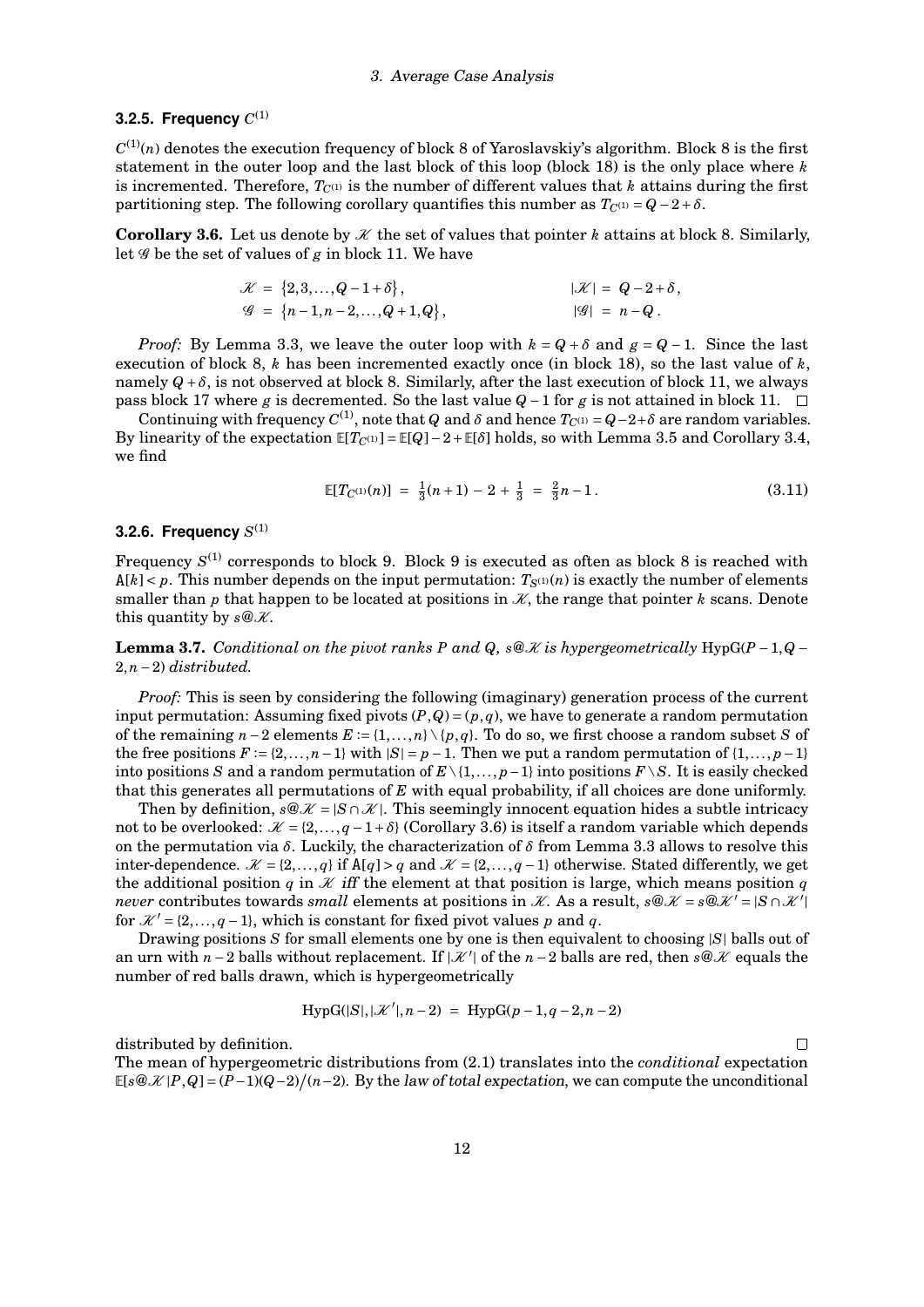#### <span id="page-12-0"></span>3. Average Case Analysis

expected value:

$$
\mathbb{E}[T_{S^{(1)}}(n)] = \mathbb{E}[s \mathcal{Q} \mathcal{K}] = \mathbb{E}_{(P,Q)}[\mathbb{E}[s \mathcal{Q} \mathcal{K} | P, Q]] = 1 / \binom{n}{2} \sum_{1 \le p < q \le n} \frac{(p-1)(q-2)}{n-2} = \frac{1}{4}n - \frac{5}{12} \,. \tag{3.12}
$$

### **3.2.7. Frequency** *C* (3)

Block [11](#page-8-8)—whose executions are counted in  $C^{(3)}$ —compares A[*g*] to *q*. After every execution of block [11,](#page-8-8) pointer *g* is decremented: depending on whether we leave the loop or not, either in block [13](#page-8-14) or in block [17.](#page-8-9) Therefore, we execute block [11](#page-8-8) for every value that *g* attains at block [11,](#page-8-8) which by Corollary [3.6](#page-11-0) amounts to  $T_{\mathcal{C}^{(3)}}(n) = |\mathcal{G}| = n - Q$ . Using Lemma [3.5,](#page-10-0) we find

$$
\mathbb{E}[T_{C^{(3)}}(n)] = \frac{1}{3}n - \frac{2}{3}.
$$
\n(3.13)

#### **3.2.8. Frequency** *F*

Frequency *F* counts how often we take the transition from block [12](#page-8-10) to block [14.](#page-8-11) This transition is taken when we exit the inner loop of Yaroslavskiy's algorithm because the second part of its loop condition, " $k < g$ ", is violated, which means we had  $k \geq g$ .

After this has happened, we always execute blocks [17](#page-8-9) and [18,](#page-8-4) where we decrement *g and* increment *k*. Moreover by Lemma [3.3,](#page-9-1) *k* is at most  $g + 2$  *after* the loop, and equality holds iff  $\delta = 1$ . So at block [12,](#page-8-10) we always have  $k \leq g$ , which means the violation of the loop condition occurs for  $k = g$  and can only happen in case  $\delta = 1$ .

We can also show that it *must* happen whenever  $\delta = 1$ : By Lemma [3.3,](#page-9-1) we have A[*q*] > *q*, and  $k = q + 1 = g + 2$  *after* the loop. Therefore, *during* the last iteration of the loop,  $g = k = q$  and hence  $A[k] = A[g] = A[q] > q$  holds. As a consequence, execution always proceeds through blocks [8,](#page-8-3) [10](#page-8-7) and [11](#page-8-8) to block [12.](#page-8-10) There, " $k < g$ " is not fulfilled, so we take the transition to block [14.](#page-8-11) Together, we obtain  $T_F = \delta$  and Corollary [3.4](#page-9-2) gives

$$
\mathbb{E}[T_F(n)] = \frac{1}{3} \,. \tag{3.14}
$$

### **3.2.9. Frequency** *C* (4)

Frequency  $C^{(4)}$  corresponds to block [14,](#page-8-11) which compares A[*g*] to *p*. From the control flow graph, it is obvious that  $C^{(4)}$  is the sum of the frequencies of the two incoming transitions, namely block  $11$ to [14](#page-8-11) and block [12](#page-8-10) to [14.](#page-8-11) The latter is exactly *F*.

For the former, recall from above that block [11](#page-8-8) is executed once for all values  $\mathcal{G} = \{n-1, n-2, ..., Q\}$ that pointer *g* attains there. The transition from block [11](#page-8-8) to block [14](#page-8-11) is taken iff  $A[g] \leq q$ . As  $1 < g < n$  holds and all elements are distinct,  $A[g] = p$  cannot occur. Therefore, exactly the small and medium elements that are located at positions in  $\mathscr G$  cause this transition; denote their number by *sm@*G. A very similar argument as in the proof of Lemma [3.7](#page-11-1) shows that conditional on *P* and *Q*,  $sm@G$  is hypergeometrically HypG( $Q-2, n-Q, n-2$ ) distributed.

Adding both contributions yields  $T_{C^{(4)}} = \delta + (sm@9)$ . Using Corollary [3.4](#page-9-2) and equation [\(2.1\)](#page-5-2) shows

$$
\mathbb{E}[T_{C^{(4)}}(n)] = \frac{1}{3} + 1 / {n \choose 2} \sum_{1 \le p < q \le n} \frac{(q-2)(n-q)}{n-2} = \frac{1}{6}n - \frac{1}{6} \,. \tag{3.15}
$$

### **3.2.10. Frequency** *S* (3)

Frequency *S* (3) counts executions of block [16.](#page-8-15) Key to its analysis are the following two observations:

1. Block [16](#page-8-15) and block [9](#page-8-13) (with frequency  $S^{(1)}$ ) are the only locations inside the loop where pointer *ℓ* is changed. Therefore,  $T_{S^{(1)}} + T_{S^{(3)}} = |\mathcal{L}| - 1$ , where  $\mathcal{L}$  is the set of values pointer that  $\ell$ attains inside the loop (minus one as we leave the loop after the last increment of  $\ell$  without executing blocks [9](#page-8-13) and [16](#page-8-15) again).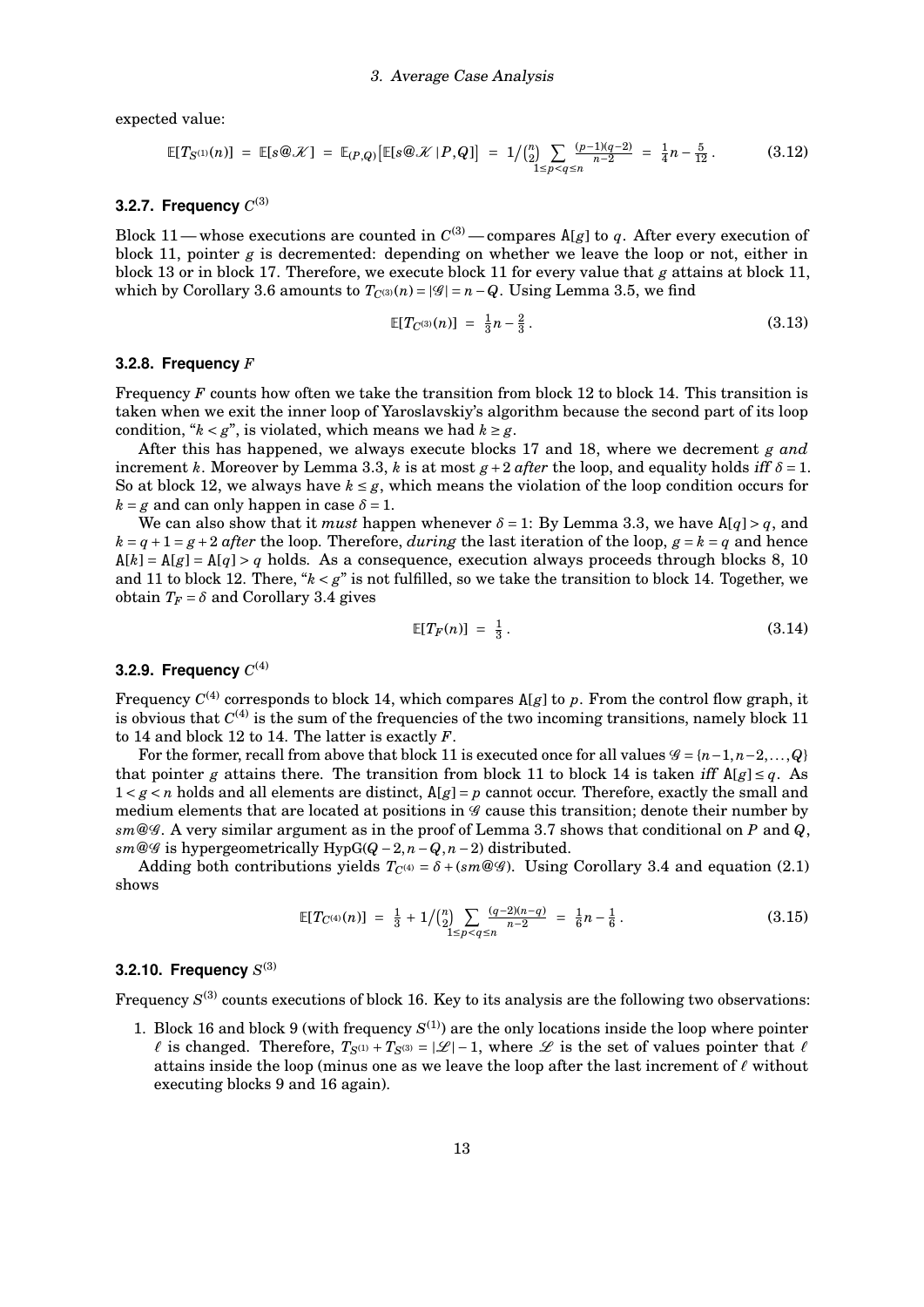| Toll function               | $T_A$                            | $T_F\,$                      | $T_{C^{(1)}}$                    | $T_{C^{(3)}}$                   | $T_{C^{(4)}}$ | $T_{S^{(1)}}$                                          | $T_{S^{(3)}}$                 |
|-----------------------------|----------------------------------|------------------------------|----------------------------------|---------------------------------|---------------|--------------------------------------------------------|-------------------------------|
| Expected value $(n \geq 3)$ |                                  | $\frac{1}{3}$                | $rac{2}{3}n-1$                   | $\frac{1}{3}n - \frac{2}{3}$    |               | $\frac{1}{6}n-\frac{1}{6}$ $\frac{1}{4}n-\frac{5}{12}$ | $\frac{1}{12}n - \frac{1}{4}$ |
| Special value for $n = 2$   | no                               | $\theta$                     | $\mathbf{0}$                     | $\Omega$                        | $\theta$      | $\theta$                                               | $\bf{0}$                      |
|                             |                                  |                              |                                  |                                 |               |                                                        |                               |
| Toll function               | $T_{\Gamma}(QS)$                 | $T_{\mathcal{S}}(QS)$        | $T_{W^{(QS)}}$                   | $T_{BC}$ (QS)                   |               |                                                        |                               |
| Expected value $(n \geq 3)$ | $\frac{19}{12}n - \frac{17}{12}$ | $\frac{1}{2}n + \frac{7}{6}$ | $\frac{11}{12}n + \frac{31}{12}$ | $rac{217}{12}n + \frac{265}{4}$ |               |                                                        |                               |
| Special value for $n = 2$   |                                  | $\mathbf 2$                  | 4                                | $\frac{189}{2}$                 |               |                                                        |                               |

<span id="page-13-0"></span>**Table 1:** Expected values for the toll functions for execution frequencies that characterize the block execution frequencies of all blocks in Algorithm [1](#page-3-0) (top) and the derived toll functions for the expected number of comparison, swaps, write accesses and Bytecode instructions during the first partitioning step (bottom).

| Frequency                                            | $M = 1$ (exact solution for $n \ge 4$ )                              | $M \ge 2$ (asymptotic with error term $O(\frac{1}{n^4})$ )                                                                                                                                        |
|------------------------------------------------------|----------------------------------------------------------------------|---------------------------------------------------------------------------------------------------------------------------------------------------------------------------------------------------|
| E[A]                                                 | $rac{2}{5}n-\frac{1}{10}$                                            | $\frac{6}{5(M+2)}(n+1)-\frac{1}{2}$                                                                                                                                                               |
| E[B]                                                 | $rac{1}{5}n-\frac{1}{20}$                                            | $\frac{3}{5(M+2)}(n+1)-\frac{1}{4}$                                                                                                                                                               |
| E[R]                                                 | $\frac{6}{5}n + \frac{7}{10}$                                        | $\frac{18}{5(M+2)}(n+1)-\frac{1}{2}$                                                                                                                                                              |
| E[F]                                                 | $\frac{1}{10}n-\frac{1}{15}$                                         | $\frac{2}{5(M+2)}(n+1)-\frac{1}{6}$                                                                                                                                                               |
| $E[C^{(1)}]$                                         | $rac{4}{5}(n+1) \mathcal{H}_n - \frac{83}{50} n - \frac{2}{75}$      | $\frac{4}{5}(n+1)(\mathcal{H}_{n+1}-\mathcal{H}_{M+2})+ \left(\frac{38}{75}-\frac{2}{M+2}\right)(n+1)+\frac{5}{6}$                                                                                |
| $E[C^{(3)}]$                                         | $\frac{2}{5}(n+1) \mathcal{H}_n - \frac{22}{25} n + \frac{1}{50}$    | $\frac{2}{5}(n+1)\left(\mathcal{H}_{n+1}-\mathcal{H}_{M+2}\right)+\left(\frac{19}{75}-\frac{6}{5(M+2)}\right)(n+1)+\frac{1}{2}$                                                                   |
| $E[C^{(4)}]$                                         | $\frac{1}{5}(n+1) \mathcal{H}_n - \frac{39}{100}n - \frac{7}{300}$   | $\frac{1}{5}(n+1)(\mathcal{H}_{n+1}-\mathcal{H}_{M+2}) + \left(\frac{19}{150} - \frac{2}{5(M+2)}\right)(n+1) + \frac{1}{6}$                                                                       |
| $E[S^{(1)}]$                                         | $\frac{3}{10}(n+1) \mathcal{H}_n - \frac{127}{200}n - \frac{1}{600}$ | $\frac{3}{10}(n+1)(\mathcal{H}_{n+1}-\mathcal{H}_{M+2})+\left(\frac{19}{100}-\frac{4}{5(M+2)}\right)(n+1)+\frac{1}{3}$                                                                            |
| $E[S^{(3)}]$                                         | $\frac{1}{10}(n+1) \mathcal{H}_n - \frac{49}{200}n + \frac{13}{600}$ | $\frac{1}{10}(n+1)(\mathcal{H}_{n+1}-\mathcal{H}_{M+2})+\left(\frac{19}{300}-\frac{2}{5(M+2)}\right)(n+1)+\frac{1}{6}$                                                                            |
| $\mathbb{E}[T_n] = a n + b$ ,<br>$\mathbb{E}[T_2]=0$ |                                                                      | $\frac{6}{5}a(n+1)(\mathcal{H}_n - \mathcal{H}_{M+2}) + \left(\frac{19}{25}a - \frac{6}{5}\frac{a-b}{M+2} - \delta_{M1}\frac{2a+b}{10}\right)(n+1) + \frac{a-b}{2} + O\left(\frac{1}{n^4}\right)$ |

- <span id="page-13-1"></span>**Table 2:** Expected execution frequencies characterizing all block execution frequencies of Figure [1.](#page-8-0) Those immediately follow from Proposition [3.2](#page-6-6) and the toll functions of Table [1.](#page-13-0) For  $M = 1$ , we give exact expectations (valid for  $n \ge 4$ ), for  $M \ge 2$  we confine ourselves to (extremely precise) asymptotics. Note that exact values can be computed using equation [\(3.4\)](#page-6-5) if needed.
- 2. In block [19,](#page-8-1) we move the small pivot to A[ $\ell$ ], so  $\ell = P$  must hold there. Just above the swap,  $\ell$ is decremented, so the last value of  $\ell$  in the loop has been  $P + 1$ . Moreover,  $\ell$  is initialized to 2 (block [6\)](#page-8-5), so  $\mathcal{L} = \{2, ..., P + 1\}.$

Together, this implies  $T_S^{(3)} = P - 1 - (s \mathcal{QK})$  and by [\(3.12\)](#page-12-0) and Lemma [3.5:](#page-10-0)

<span id="page-13-2"></span>
$$
\mathbb{E}[T_{\mathcal{S}^{(3)}}(n)] = \mathbb{E}[P] - 1 - \mathbb{E}[s \mathcal{Q} \mathcal{K}] = \frac{1}{3}(n+1) - 1 - \left(\frac{1}{4}n - \frac{5}{12}\right) = \frac{1}{12}n - \frac{1}{4}.
$$
 (3.16)

# **3.3. Key Comparisons**

<span id="page-13-3"></span>**Theorem 3.8.** *In expectation, Yaroslavskiy's algorithm (Algorithm [1\)](#page-3-0) uses*

$$
\mathbb{E}[C_n] = \begin{cases}\n\frac{19}{10}(n+1)(\mathcal{H}_{n+1} - \mathcal{H}_{M+2}) \\
+(\frac{124}{75} + \frac{3}{20}M - \frac{9}{5(M+2)} - \frac{12}{5(M+2)}\mathcal{H}_{M+1})(n+1) + \frac{3}{2} + O(\frac{1}{n^4}), & \text{for } M \ge 2; \\
\frac{19}{10}(n+1)\mathcal{H}_n - \frac{711}{200}n - \frac{31}{200}, & \text{for } M = 1, n \ge 4,\n\end{cases}
$$
\n(3.17)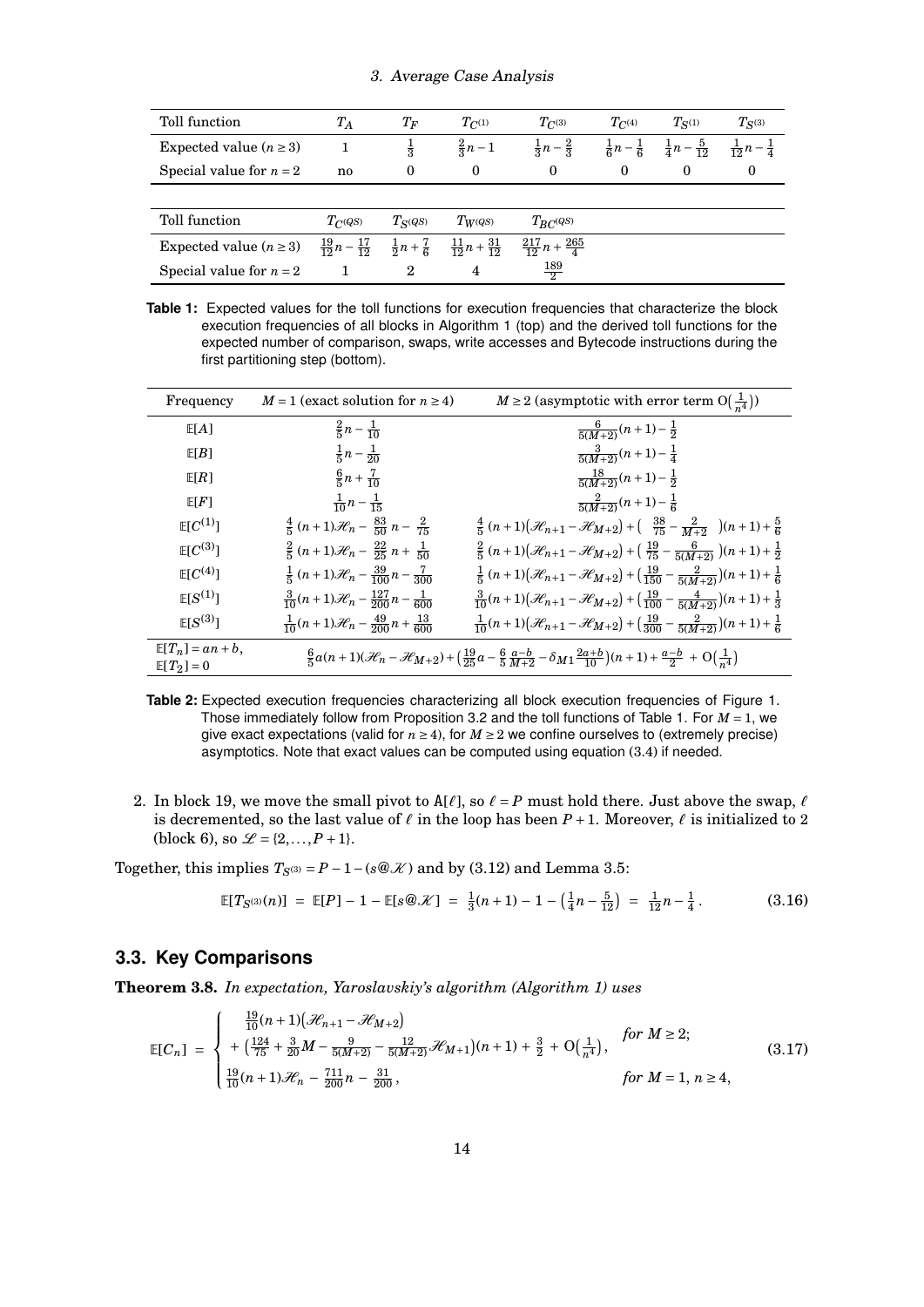#### *key comparisons to sort a random permutation of size n.*

*Proof:* Key comparisons in the partitioning loop happen in basic blocks [3,](#page-8-16) [8,](#page-8-3) [10,](#page-8-7) [11](#page-8-8) and [14.](#page-8-11) Together this amounts to

$$
C_n^{(QS)} = C_n^{(1)} + (C_n^{(1)} - S_n^{(1)}) + C_n^{(3)} + C_n^{(4)} + A_n
$$
 and, in expectation,  
\n
$$
\mathbb{E}[C_n^{(QS)}] = \begin{cases} \frac{19}{10}(n+1)(\mathcal{H}_{n+1} - \mathcal{H}_{M+2}) + (\frac{361}{300} - \frac{18}{5(M+2)})(n+1) + \frac{3}{2} + O(\frac{1}{n^4}), & \text{for } M \ge 2; \\ \frac{19}{10}(n+1)\mathcal{H}_n - \frac{711}{200}n - \frac{31}{200}, & \text{for } M = 1, n \ge 4, \end{cases}
$$

comparisons, where the second equation follows by summing the results from Table [2.](#page-13-1)

For  $M \geq 2$ , we get additional comparisons from INSERTIONSORT, see Appendix [B](#page-29-0) for details:

$$
\mathbb{E}[C_n^{(IS)}] = \mathbb{E}[E_n] + \mathbb{E}[D_n] = \left(\frac{3}{20}(M+3) + \frac{9}{5(M+2)} - \frac{12}{5(M+2)}\mathcal{H}_{M+1}\right)(n+1).
$$

Summing both contributions yields [\(3.17\)](#page-13-2).

### **3.4. Swaps & Write Accesses**

<span id="page-14-3"></span>**Theorem 3.9.** *In expectation, Yaroslavskiy's algorithm performs*

$$
\mathbb{E}[S_n] = \begin{cases} \frac{3}{5}(n+1)(\mathcal{H}_{n+1} - \mathcal{H}_{M+2}) + (\frac{19}{50} + \frac{4}{5(M+2)})(n+1) - \frac{1}{3} + O(\frac{1}{n^4}), & \text{for } M \ge 2; \\ \frac{3}{5}(n+1)\mathcal{H}_n - \frac{47}{100}n - \frac{61}{300}, & \text{for } M = 1, n \ge 4, \end{cases}
$$
(3.18)

swaps *in partitioning steps while sorting a random permutation of size n.*

*Including the ones done in* INSERTIONSORT *on small subproblems, Yaroslavskiy's algorithm uses*

$$
\mathbb{E}[W_n] = \begin{cases}\n\frac{11}{10}(n+1)(\mathcal{H}_{n+1} - \mathcal{H}_{M+2}) \\
+ \left(\frac{86}{75} + \frac{3}{20}M + \frac{18}{5(M+1)} - \frac{26}{5(M+2)}\right)(n+1) - \frac{5}{6} + O\left(\frac{1}{n^4}\right), & \text{for } M \ge 2; \\
\frac{11}{10}(n+1)\mathcal{H}_n - \frac{139}{200}n - \frac{257}{600}, & \text{for } M = 1, n \ge 4,\n\end{cases}
$$
\n(3.19)

write accesses *to the array to sort a random permutation.*

*Proof:* We find swaps in the partitioning loop of Yaroslavskiy's algorithm in basic blocks [9,](#page-8-13) [15,](#page-8-17) [16](#page-8-15) and [19,](#page-8-1) where blocks [16](#page-8-15) and [19](#page-8-1) each contain two swaps.[7](#page-14-0) Hence, the total number of swaps during all partitioning steps is given by

$$
S^{(QS)} = S^{(1)} + (C^{(4)} - S^{(3)}) + 2S^{(3)} + 2A.
$$

Now, [\(3.18\)](#page-14-1) follows by inserting the terms from Table [2.](#page-13-1)

A clever implementation realizes the two consecutive swaps in block [16](#page-8-15) with only three write operations, see for example Appendix [C.](#page-30-0) This yields an overall number of

$$
W_n^{(QS)} = 2S_n^{(1)} + 2(C_n^{(4)} - S_n^{(3)}) + 3S_n^{(3)} + 4A_n
$$
 and, in expectation,  
\n
$$
\mathbb{E}[W_n^{(QS)}] = \begin{cases} \frac{11}{10}(n+1)(\mathcal{H}_{n+1} - \mathcal{H}_{M+2}) + (\frac{209}{300} + \frac{2}{M+2})(n+1) - \frac{5}{6} + O(\frac{1}{n^4}), & \text{for } M \ge 2; \\ \frac{11}{10}(n+1)\mathcal{H}_n - \frac{139}{200}n - \frac{257}{600}, & \text{for } M = 1, n \ge 4, \end{cases}
$$

write operations during the partitioning steps. The contribution from INSERTIONSORT is (cf. Appendix [B\)](#page-29-0):

$$
\mathbb{E}[W_n^{(IS)}] = \mathbb{E}[E_n] + (\mathbb{E}[G_n] - \mathbb{E}[I_n]) = \left(\frac{3}{20}(M+3) + \frac{18}{5(M+1)} - \frac{36}{5(M+2)}\right)(n+1).
$$

Adding both together we obtain [\(3.19\)](#page-14-2).

 $\Box$ 

<span id="page-14-2"></span><span id="page-14-1"></span> $\Box$ 

<span id="page-14-0"></span><sup>7</sup>Note that [Wild and Nebel](#page-40-9) [\[2012\]](#page-40-9) included an additional contribution of *B* for swapping the pivots if they are out of order. However, this swap can be done with local variables only, we do not need to write the swapped values back to the array. Therefore, this swap is not counted in this paper.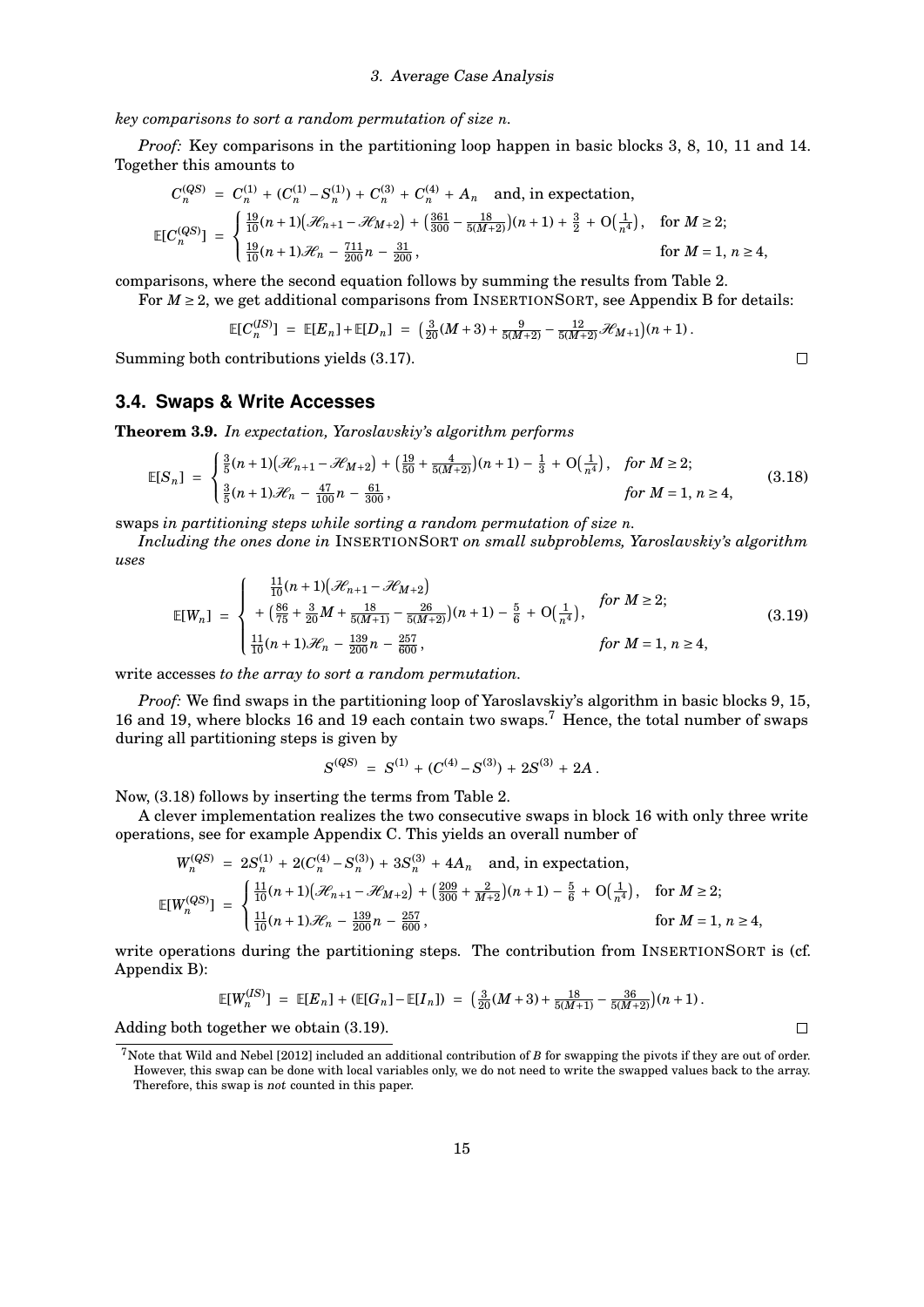#### 3. Average Case Analysis



<span id="page-15-1"></span>**Figure 2:** The expected number of executed Bytecodes for INSERTIONSORT and Yaroslavskiy's algorithm with different choices for *M*. The numbers of Bytecodes shown are normalized by *n*, i. e., we show the number of executed Bytecode instructions per element to be sorted. The data was obtained by naïvly evaluating the recurrence.

# **3.5. Executed Java Bytecode Instructions**

<span id="page-15-2"></span>**Theorem 3.10.** *In expectation, the Java implementation of Yaroslavskiy's algorithm given in Appendix [C](#page-30-0) executes*

<span id="page-15-0"></span>
$$
\mathbb{E}[BC_n] = \begin{cases} \frac{217}{10}(n+1)(\mathcal{H}_{n+1} - \mathcal{H}_{M+2}) \\ + \left(\frac{4259}{150} + \frac{51}{20}M + \frac{72}{M+1} - \frac{317}{5(M+2)} - \frac{48}{5(M+2)}\mathcal{H}_{M+1}\right)(n+1) - \frac{181}{12} + O\left(\frac{1}{n^4}\right), & M \ge 2; \\ \frac{217}{10}(n+1)\mathcal{H}_n - \frac{1993}{200}n - \frac{2009}{600}, & n \ge 4, M = 1, \end{cases}
$$
(3.20)

*Java Bytecode instructions to sort a random permutation of size n.*

*Proof:* By counting the number of Bytecode instructions in each basic block and multiplying it with this block's frequency, we obtain:

$$
BC_n = 71A - 1B + 6R + 15C^{(1)} + 10C^{(3)} + 11C^{(4)} + 9S^{(1)} + 8S^{(3)} + 3F + 4D + 17E + 20G - 7I.
$$

For details, see Appendix [C.](#page-30-0) Inserting the expectations from Table [2](#page-13-1) results in [\(3.20\)](#page-15-0).

The Bytecode count for  $M = 1$  corresponds to entirely removing INSERTIONSORT from the code. INSERTIONSORT would execute 13 Bytecodes even on empty and one-element lists until it finds out that the list is already sorted. These obviously superfluous instructions are removed for  $M = 1$ .  $\Box$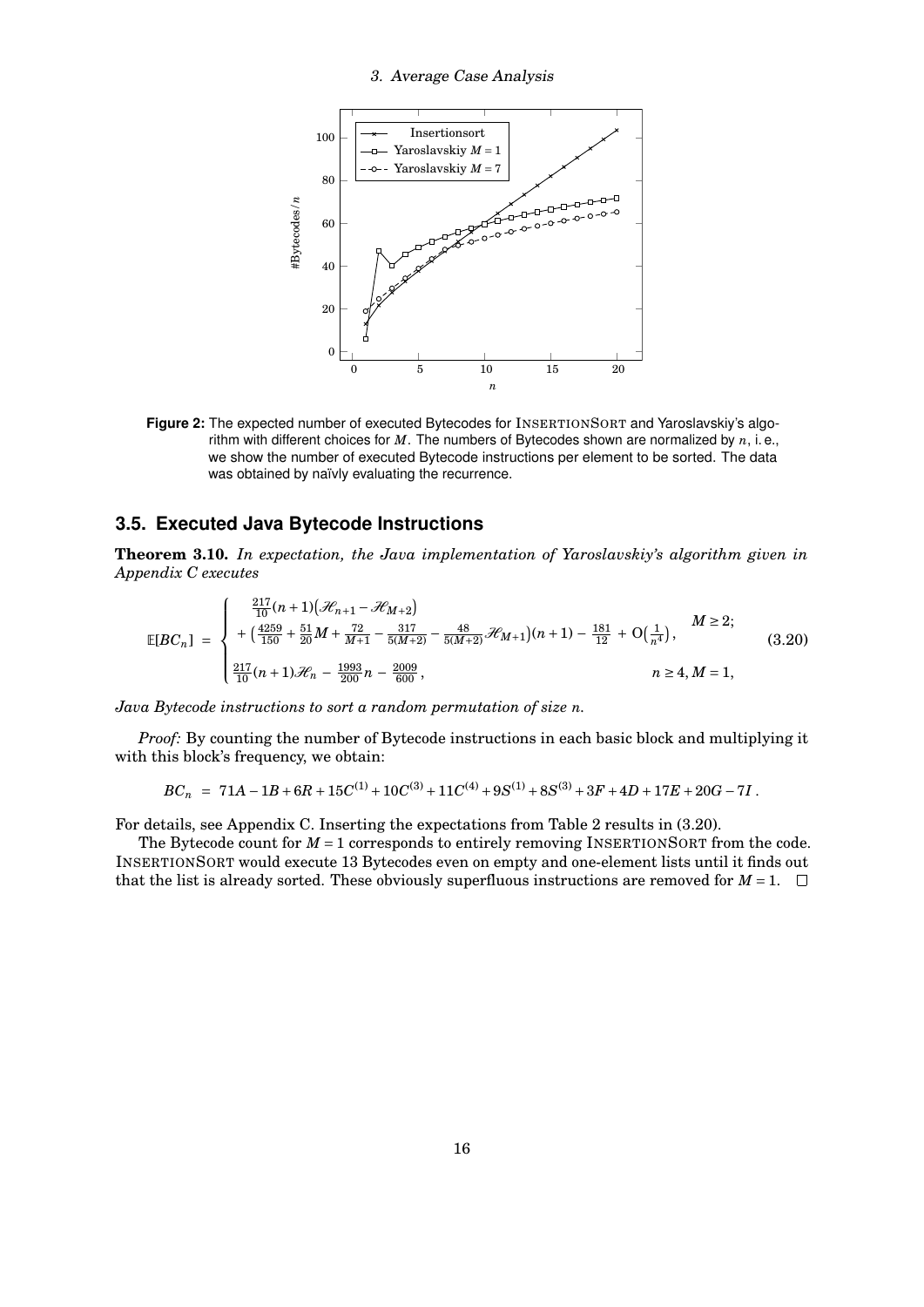#### 4. Distribution of Costs

### **3.6. Optimal Choice for** *M*

The overall linear term for the expected number of comparisons is

$$
\big(\tfrac{124}{75}+\tfrac{3}{20}M-\tfrac{37}{10(M+2)}-\tfrac{62+19M}{10(M+2)}\mathcal{H}_{M+1}\big)(n+1)\,.
$$

This coefficient has a proper minimum at *M* = 5 with value −3.62024... . Compared with −711/200 =  $-3.555$  for  $M = 1$  this a minor improvement though.

For the number of write operations, the linear term is

$$
\left(\frac{86}{75}+\frac{3}{20}M-\frac{26}{5(M+2)}+\frac{18}{5(M+1)}-\frac{11}{10}M_{M+2}\right)(n+1).
$$

The minimum −1.0983 of this coefficient is also located at *M* = 5. The corresponding coefficient for *M* = 1 is −0.695. This improvement is more satisfying than the one for comparisons.

The linear term for the number of executed Bytecodes of Yaroslavskiy's algorithm with  $M \geq 2$ attains its minimum −16.0887... at *M* = 7. This is a significant reduction over −9.965..., the linear term without INSERTIONSORTing. Figure [2](#page-15-1) shows the resulting expected number of Bytecodes for small lists. For  $n \le 20$ , using INSERTIONSORT results in an improvement of over 10%. For *n* = 100 we save 6.3%, for *n* = 1000 it is 4.2% and for *n* = 10000, we still execute 3.1% less Bytecode instructions than the basic version of Yaroslavskiy's algorithm.

It is interesting to see that both elementary operations favor *M* = 5, but the overall Bytecode count is minimized for "much" larger *M* = 7. This shows that focusing on elementary operations can skew the view of an algorithm's performance. Only explicitly taking the overhead of partitioning into account reveals that INSERTIONSORT is significantly faster on small subproblems.

**Remark** The actual Java 7 runtime library implementation uses  $M = 46$ , which seems far from optimal at first sight. Note however that the implementation uses the more elaborate pivot selection scheme tertiles of five [\[Wild et al., 2013\]](#page-41-0), which implies additional constant overhead per partitioning step.

# <span id="page-16-0"></span>**4. Distribution of Costs**

In this section we study the asymptotic *distributions* of our cost measures. We derive limit laws after normalization and identify the order of variances and covariances. In particular, we find that all costs are asymptotically concentrated around their mean.

As we confine ourselves to asymptotic statements of first order (leading terms in the expansions of variances and covariances), it turns out that the choice of *M* does not affect the results of this section: All results hold for any (constant) *M* (see [\[Neininger, 2001,](#page-40-15) proof of Corollary 5.5] for similar universal behavior of standard Quicksort). Appendix [E](#page-38-0) shows that the asymptotic results are good approximations for practical input sizes *n*. A general survey on distributional analysis of various sorting algorithms covering many classical results is found in [\[Mahmoud, 2000\]](#page-40-14).

### <span id="page-16-1"></span>**4.1. The Contraction Method**

Our tool to identify asymptotic variances, correlations and limit laws is the contraction method, which is applicable to many divide-and-conquer algorithms. Roughly speaking, the idea is to appropriately normalize a recurrence equation for the *distribution* of costs such that we can hope for convergence to a limit distribution. If we then replace all terms that depend on *n* by their limits for  $n \to \infty$ , we obtain a *map* within the space of probability distributions that approximates the recurrence.

Next a (complete) metric between probability distributions is chosen such that this map becomes a contraction; then the Banach fixed-point theorem implies the existence of a unique fixed point for this map. This fixed point is the candidate for the limit distribution of the normalized costs and the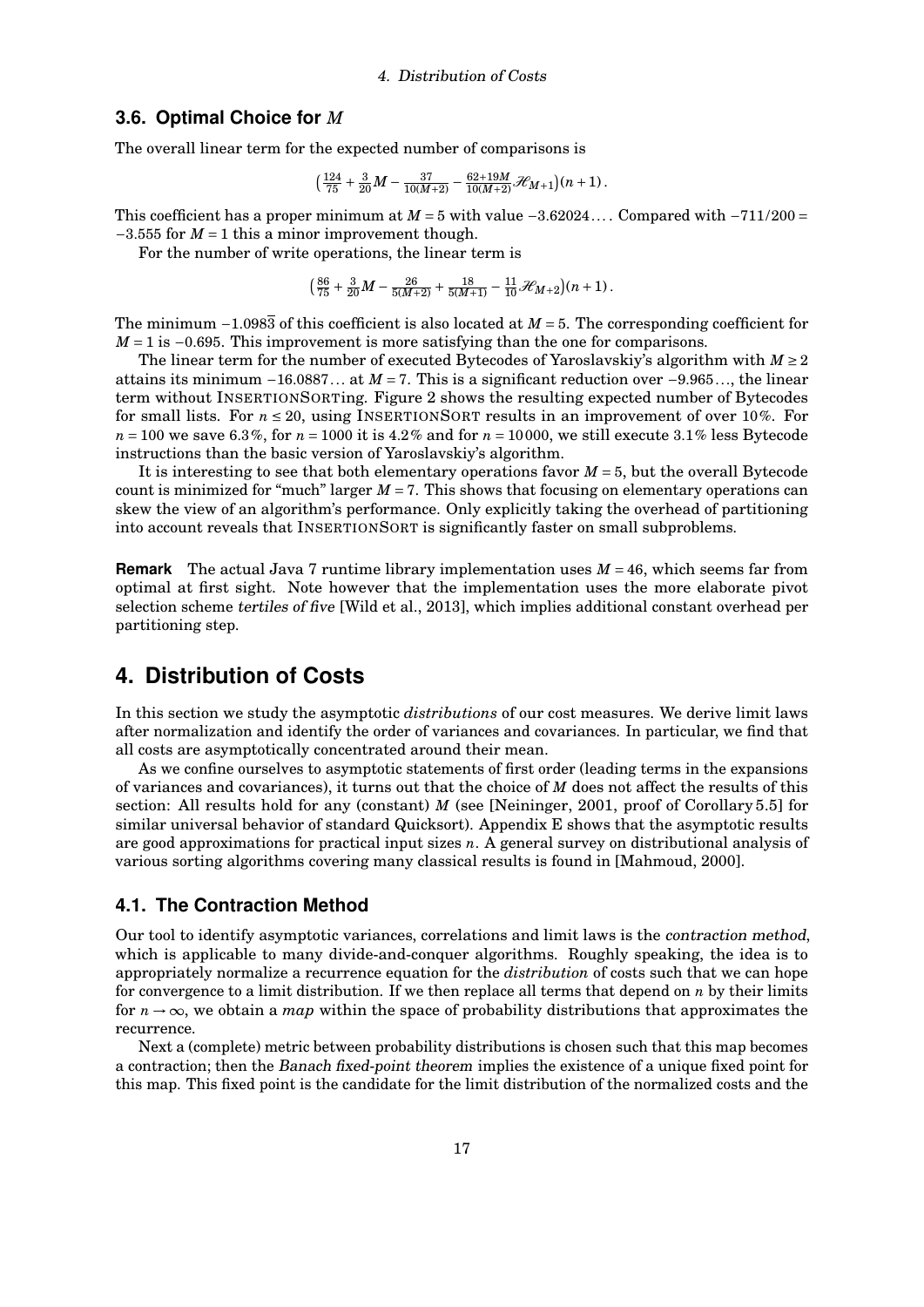#### 4. Distribution of Costs

underlying contraction property is then exploited to also show convergence of the normalized costs towards the fixed point. This convergence is shown within the same complete metric. If the metric is sufficiently strong, it may imply more than convergence in law; in our case we additionally obtain convergence of the first two moments, i. e., convergence of mean and variance. This enables us to compute asymptotics for the variance of the cost as well. Note that a fixed-point representation for a limit distribution is implicit, but it is suitable to compute moments of the limit distribution and to identify further properties such as the existence of a (Lebesgue) density.

For the reader's convenience we formulate a general convergence theorem from the contraction method that is used repeatedly below and sufficient for our purpose. Let  $(X_n)_{n\geq 0}$  denote a sequence of centered and square integrable random variables either in R or  $\mathbb{R}^2$  whose distributions satisfy the recurrence

<span id="page-17-5"></span>
$$
X_n \stackrel{\mathscr{D}}{=} \sum_{r=1}^K A_r^{(n)} X_{I_r^{(n)}}^{(r)} + b^{(n)}, \qquad n \ge n_0,
$$
\n(4.1)

where the random variables  $(A_1^{(n)},...,A_K^{(n)},b^{(n)},I^{(n)})$  and  $(X_2^{(1)})_{n\geq0},..., (X_n^{(K)})_{n\geq0}$  are independent, and  $X_i^{(r)}$  is distributed as  $X_i$  for all  $r = 1,...,K$  and  $i \ge 0$ . Furthermore,  $I^{(n)} = (I_1^{(n)},...,I_K^{(n)})$  is a vector of random integers in  $\{0, \ldots, n-1\}$  and *K* and  $n_0$  are fixed integers.

The coefficients  $A_r^{(n)}$  and  $b^{(n)}$  are real random variables in the univariate case, respectively random  $2 \times 2$  matrices and a 2-dimensional random vector in the bivariate case. We assume also that the coefficients are square integrable and that the following conditions hold:

- <span id="page-17-0"></span> $(A)$   $(A_1^{(n)},...,A_K^{(n)},b^{(n)}) \xrightarrow{\ell_2} (A_1,...,A_k,b),$
- <span id="page-17-1"></span>(B)  $\sum_{r=1}^{K} \mathbb{E} \left[ \| A_r^t A_r \|_{op} \right] < 1,$
- <span id="page-17-3"></span> $(C) \sum_{r=1}^{K} \mathbb{E}[\mathbf{1}_{\{I_r^{(n)} \leq \ell\}} \| (A_r^{(n)})^t A_r^{(n)} \|_{\text{op}}] \rightarrow 0$  as  $n \rightarrow \infty$  for all constants  $\ell \geq 0$ .

Here  $||A||_{op} := \sup_{||x||=1} ||Ax||$  denotes the *operator norm* of a matrix and  $A<sup>t</sup>$  the transposed matrix. Note that in the univariate case we just have  $||A_r^t A_r||_{op} = A_r^2$ . In [\(A\)](#page-17-0) we denote by  $\frac{\ell_2}{r}$  convergence in the Wasserstein-metric of order 2 which here is equivalent to the existence of vectors  $(\tilde{A}_1^{(n)},\ldots,\tilde{A}_K^{(n)},\tilde{b}^{(n)})$  with the distribution of  $(A_1^{(n)},\ldots,A_K^{(n)},b^{(n)})$  such that we have the  $L_2$  convergence

$$
(\tilde{A}_1^{(n)},\ldots,\tilde{A}_K^{(n)},\tilde{b}^{(n)})\ \stackrel{L_2}{\longrightarrow}\ (A_1,\ldots,A_k,b)\,.
$$

Note in particular that  $A_1$ ,...,  $A_k$ ,  $b$  are square integrable as well. Then we consider distributions of *X* such that

<span id="page-17-2"></span>
$$
X \stackrel{\mathcal{D}}{=} \sum_{r=1}^{K} A_r X^{(r)} + b \,, \tag{4.2}
$$

where  $(A_1, \ldots, A_K, b)$ ,  $X^{(1)}, \ldots, X^{(K)}$  are independent and  $X^{(r)}$  are distributed as *X* for  $r = 1, \ldots, K$ . The following two results from the contraction method are used:

- <span id="page-17-4"></span>(I) Under [\(B\),](#page-17-1) among all centered, square integrable distributions there is a unique solution  $\mathscr{L}(X)$  to [\(4.2\)](#page-17-2).
- <span id="page-17-6"></span>(II) Assuming [\(A\),](#page-17-0) [\(B\)](#page-17-1) and [\(C\),](#page-17-3) the sequence  $(X_n)_{n\geq 0}$  converges in distribution to the solution  $\mathcal{L}(X)$ from [\(I\).](#page-17-4) The convergence holds as well for the second (mixed) moments of *Xn*.

These results are given by [Rösler](#page-40-16) [\[2001,](#page-40-16) Theorem 3] for the univariate case and [Neininger](#page-40-15) [\[2001,](#page-40-15) Theorem 4.1] for the multivariate case.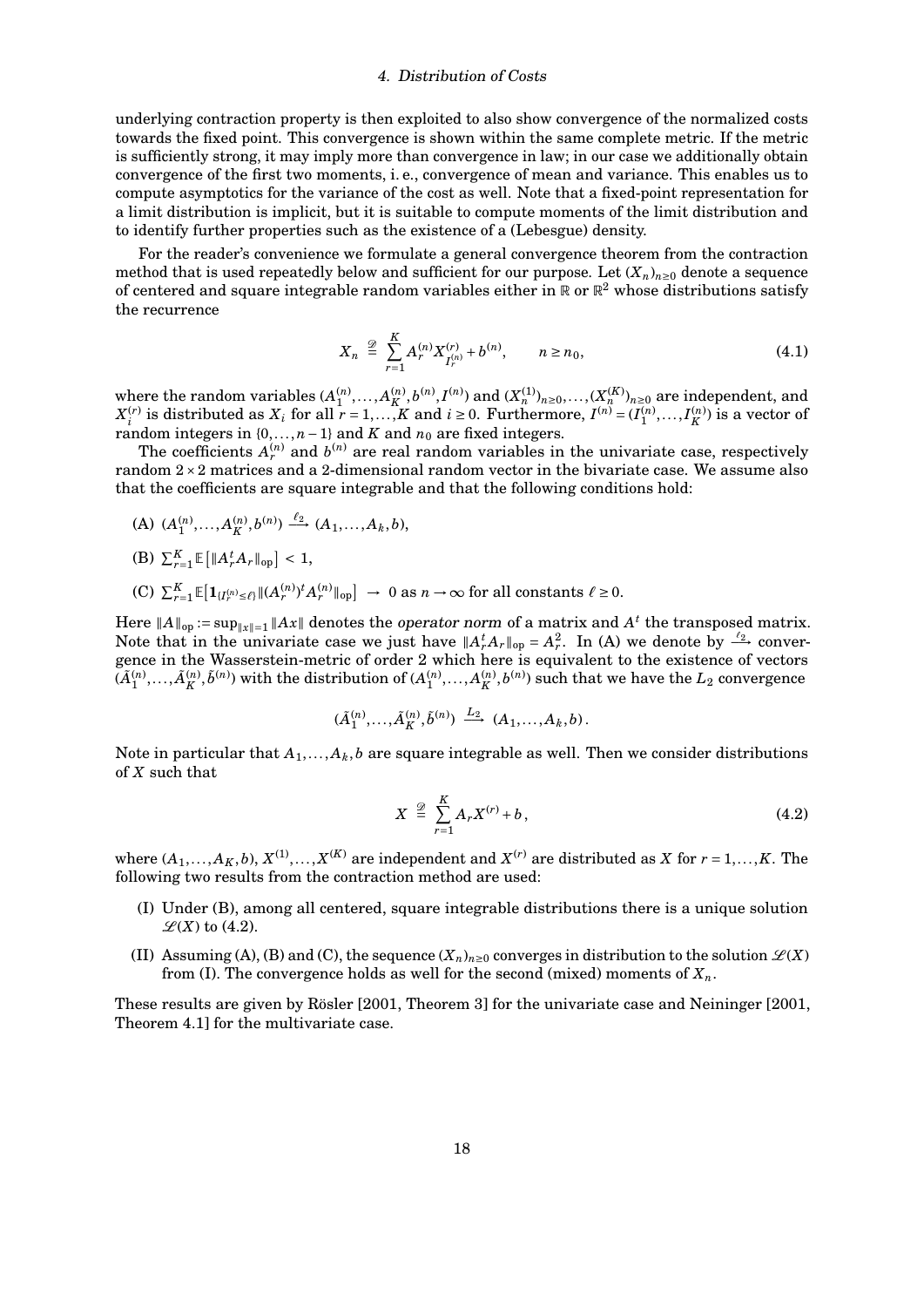# **4.2. Distributional Analysis of Yaroslavskiy's Algorithm**

We come back to Yaroslavskiy's algorithm (Algorithm [1\)](#page-3-0). To apply the contraction method, we have to characterize the full distribution of costs  $T<sub>n</sub>$  in one partitioning step and then formulate a *distributional recurrence* for the resulting distribution of costs *C<sup>n</sup>* for the complete sorting. To obtain a contracting mapping, we rewrite the derived recurrence for  $C<sub>n</sub>$  in terms of suitably normalized  $\cos$ ts  $C_n^*$ ; here it will suffice to subtract the expected values computed in the last section and then to divide by *n*.

For the distributional analysis, it proves more convenient to consider i. i. d. uniformly on [0,1] distributed random variables  $U_1, \ldots, U_n$  as input. Note that  $U_1, \ldots, U_n$  are thus pairwise different almost surely. As the actual element values do not matter, this input model is the same as considering a random permutation.

Yaroslavskiy's algorithm chooses  $U_1$  and  $U_n$  as pivot elements. Denote by  $D = (D_1, D_2, D_3)$  the *spacings* induced by  $U_1$  and  $U_n$  on the interval [0,1]; formally we have

$$
(D_1,D_2,D_3)\;=\;(U_{(1)},U_{(2)}-U_{(1)},1-U_{(2)}),
$$

for  $U_{(1)} := \min\{U_1, U_n\}$  and  $U_{(2)} := \max\{U_1, U_n\}$ . It is well-known that *D* is uniformly distributed in the standard 2-simplex [\[David and Nagaraja, 2003,](#page-39-17) p. 133f], i. e., (*D*1,*D*2) has density

$$
f_D(x_1, x_2) = \begin{cases} 2, & \text{for } x_1, x_2 \ge 0 \land x_1 + x_2 \le 1; \\ 0, & \text{otherwise,} \end{cases}
$$

and  $D_3 = 1 - D_1 - D_2$  is fully determined by  $(D_1, D_2)$ . Hence, for a measurable function  $g:[0,1]^3 \to \mathbb{R}$ such that  $g(D_1, D_2, D_3)$  is integrable, we have that

$$
\mathbb{E}[g(D_1, D_2, D_3)] = 2 \int_0^1 \int_0^{1-x_1} g(x_1, x_2, 1 - x_1 - x_2) \, dx_2 \, dx_1 \,. \tag{4.3}
$$

Further we denote the sizes of the three subproblems generated in the first partitioning phase by  $I^{(n)} = (I_1^{(n)}, I_2^{(n)}, I_3^{(n)})$ . Then we have  $I_1^{(n)} + I_2^{(n)} + I_3^{(n)} = n-2$ . Moreover, the spacings  $D_1, D_2$  and  $D_3$  are exactly the probabilities for an element  $U_i$  ( $1 < i < n$ ) to be small, medium or large, respectively. As all these elements are independent, the vector  $I^{(n)}$ , conditional on  $D$ , has a multinomial distribution:

<span id="page-18-1"></span><span id="page-18-0"></span>
$$
I^{(n)} \stackrel{\mathscr{D}}{=} \mathbf{M}(n-2;D_1,D_2,D_3).
$$

We will use the short notation  $I^{(n)} = I = (I_1, I_2, I_3)$  when the dependence on *n* is obvious. From the strong law of large numbers and dominated convergence we have in particular for  $r \in \{1,2,3\}$ 

$$
\frac{I_r^{(n)}}{n} \xrightarrow{L_p} D_r \qquad (n \to \infty), \quad 1 \le p < \infty. \tag{4.4}
$$

The advantage of this random model is that we can *decouple* values from ranks of pivots. With  $D_1 = U_{(1)}$  and  $D_1 + D_2 = U_{(2)}$ , we choose the *values* of the two pivots; however, the ranks *P* and *Q* are not yet fixed. Therefore given fixed pivot values, we can still *independently* draw non-pivot elements (with probabilities  $D_1$ ,  $D_2$  and  $D_3$  to become small, medium and large, resp.), without having to fuzz with a priori restrictions on the overall number of small, medium and large elements. This makes it much easier to compute cost contributions uniformly in pivot values than in pivot ranks. If we operate on random permutations of {1,...,*n*}, values and ranks coincide, so fixing pivot values there implies strict bounds on the number of small, medium and large elements.

#### **4.2.1. Distribution of Toll Functions**

In Section [3.2,](#page-7-2) we determined for each basic block of Yaroslavskiy's algorithm, how often it is executed in one partitioning step. There, we only used the expected values in the end, but we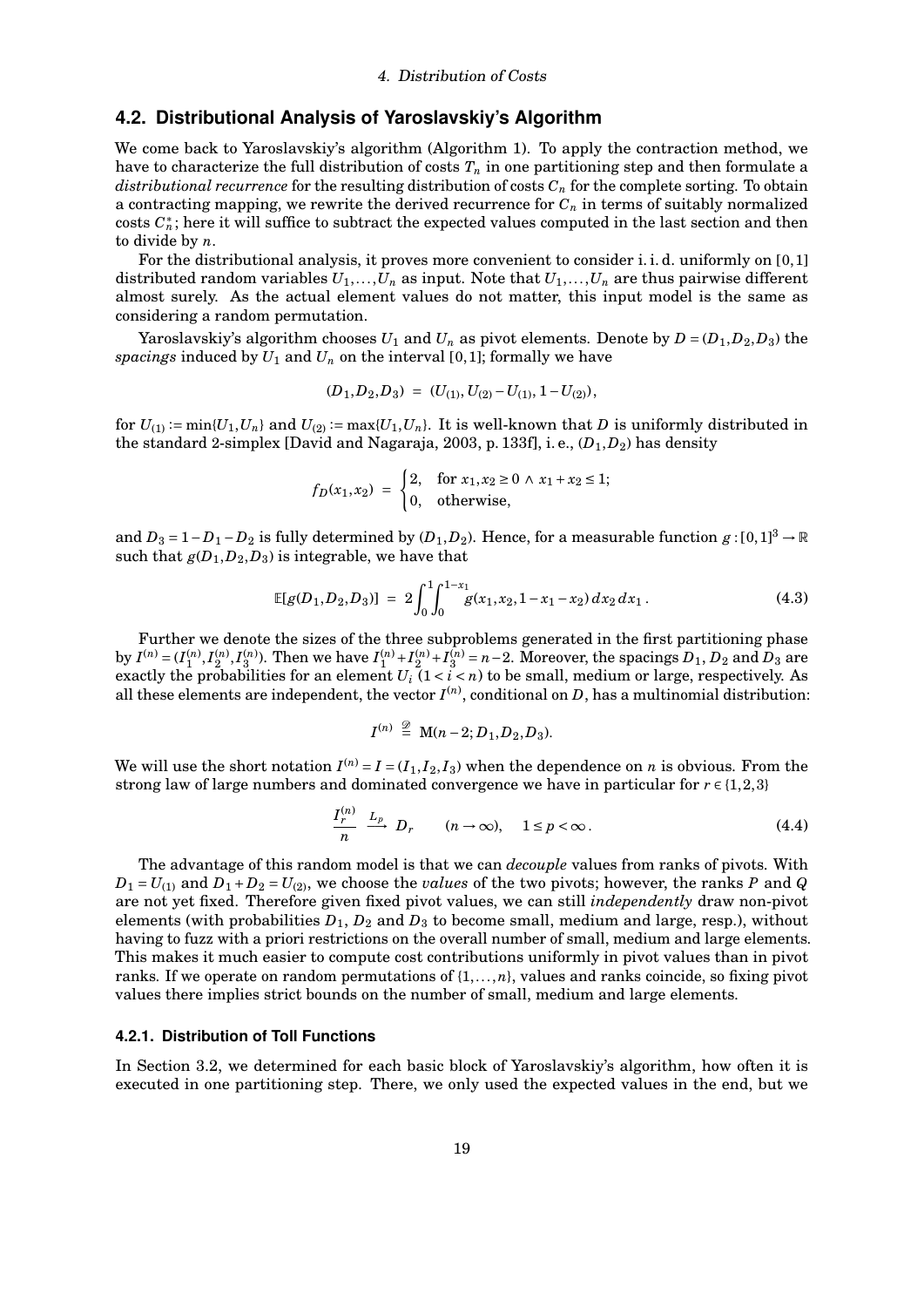#### 4. Distribution of Costs

| Quantity      |              |                                                            | Distribution given $I = (I_1, I_2, I_3)$ |                                                   |  |  |  |  |
|---------------|--------------|------------------------------------------------------------|------------------------------------------|---------------------------------------------------|--|--|--|--|
| P             |              | $= I_1 + 1$                                                |                                          |                                                   |  |  |  |  |
| Q             |              | $=$ $n-I_3$                                                |                                          |                                                   |  |  |  |  |
| $\delta$      |              | $= \mathbb{1}_{\{A[Q]>Q\}}$                                |                                          | $\stackrel{2}{=}$ B( $\frac{I_3}{n-2}$ )          |  |  |  |  |
| $T_A$         | $=$ 1        |                                                            |                                          |                                                   |  |  |  |  |
| $T_B$         |              | $= \mathbb{I}_{\{\mathbf{A}[left]\} > \mathbf{A}[right]\}$ | ≗                                        | $B(\frac{1}{2})$                                  |  |  |  |  |
| $T_F$         | $=$ $\delta$ |                                                            |                                          | $\stackrel{2}{=}$ B( $\frac{I_3}{n-2}$ )          |  |  |  |  |
|               |              | $T_{C^{(1)}} = Q - 2 + \delta$                             |                                          | $\frac{2}{2}$ $I_1 + I_2 + B(\frac{I_3}{n-2})$    |  |  |  |  |
|               |              | $T_{C^{(3)}} = n - Q$                                      | ≝                                        | $I_3$                                             |  |  |  |  |
| $T_{C^{(4)}}$ |              | $= \delta + (sm@ \mathcal{G})$                             | $\overline{\underline{\mathscr{D}}}$     | $B(\frac{I_3}{n-2}) + HypG(I_1 + I_2, I_3, n-2)$  |  |  |  |  |
|               |              | $T_{S^{(1)}} = s \mathcal{QK}$                             | $\stackrel{\mathscr{D}}{=}$              | $HypG(I_1, I_1+I_2, n-2)$                         |  |  |  |  |
|               |              | $T_{S^{(3)}} = P - 1 - (s \mathcal{QK})$                   |                                          | $\stackrel{?}{=} I_1 - HypG(I_1, I_1 + I_2, n-2)$ |  |  |  |  |

<span id="page-19-0"></span>**Table 3:** Exact distributions of the toll functions introduced in Section [3.2](#page-7-2) or equivalently the distributions of block execution frequencies in the first partitioning step.

already characterized the full distributions in passing. They are summarized in Table [3](#page-19-0) for reference.

Most of those distributions are in fact *mixed* distributions, i. e., their parameters depend on the random variable  $I = (I_1, I_2, I_3)$ , namely the sizes of the subproblems for recursive calls. For example, we find that  $\delta$  conditional on the event  $(I_1, I_2, I_3) = (i_1, i_2, i_3)$  is Bernoulli B( $i_3/(n-2)$ ) distributed, which we briefly write as  $\delta \stackrel{\mathscr{D}}{=} \text{B}(I_3/(n-2))$ . Note that since *I* has itself a mixed distribution — namely conditional on  $D$ —we actually have three layers of random variables: spacings, subproblem sizes and toll functions. The key technical lemmas for dealing with these three-layered distributions are given in Section [4.3.](#page-20-0)

#### <span id="page-19-3"></span>**4.2.2. Distributional Recurrence**

Denote by  $T_n$  the (random) costs of the first partitioning step of Yaroslavskiy's algorithm. By Property [2.1,](#page-5-0) subproblems generated in the first partitioning phase are, conditional on their sizes, again uniformly random permutations and independent of each other. Hence, we obtain the distributional recurrence for the (random) total costs *Cn*:

$$
C_n \stackrel{\mathscr{D}}{=} C'_{I_1} + C''_{I_2} + C'''_{I_3} + T_n, \qquad (n \ge 3), \tag{4.5}
$$

where  $(I_1,I_2,I_3,T_n)$ ,  $(C'_j)_{j\geq 0}$ ,  $(C''_j)_{j\geq 0}$ ,  $(C'''_j)_{j\geq 0}$  are independent and  $C'_j$ ,  $C''_j$ ,  $C'''_j$  are identically distributed as  $C_j$  for  $j \ge 0$ . By Theorems [3.8,](#page-13-3) [3.9](#page-14-3) and [3.10,](#page-15-2) we know the expected costs  $\mathbb{E}[C_n]$ , so with  $C_0^*$  := 0 and

<span id="page-19-2"></span><span id="page-19-1"></span>
$$
C_n^* := \frac{C_n - \mathbb{E}[C_n]}{n}, \qquad \text{for } n \ge 1,
$$
 (4.6)

we have a sequence  $(C_n^*)_{n\geq 0}$  of centered, square integrable random variables. Using [\(4.5\)](#page-19-1) we find, cf. [\[Hwang and Neininger, 2002,](#page-39-18) eq. (27), (28)], that (*C* ∗ *<sup>n</sup>*)*n*≥<sup>0</sup> satisfies [\(4.1\)](#page-17-5) with

$$
A_r^{(n)} = \frac{I_r}{n}, \qquad b^{(n)} = \frac{1}{n} \Big( T_n - \mathbb{E}[C_n] + \sum_{r=1}^3 \mathbb{E}[C_{I_r} | I_r] \Big), \qquad (4.7)
$$

so we can apply the framework of the contraction method. It remains to check the conditions [\(A\),](#page-17-0) [\(B\)](#page-17-1) and [\(C\)](#page-17-3) to prove that  $C_n^*$  indeed converges to a limit law; the detailed computations are given in Appendix [D.](#page-32-0) The key results needed therein are presented in the following section as technical lemmas.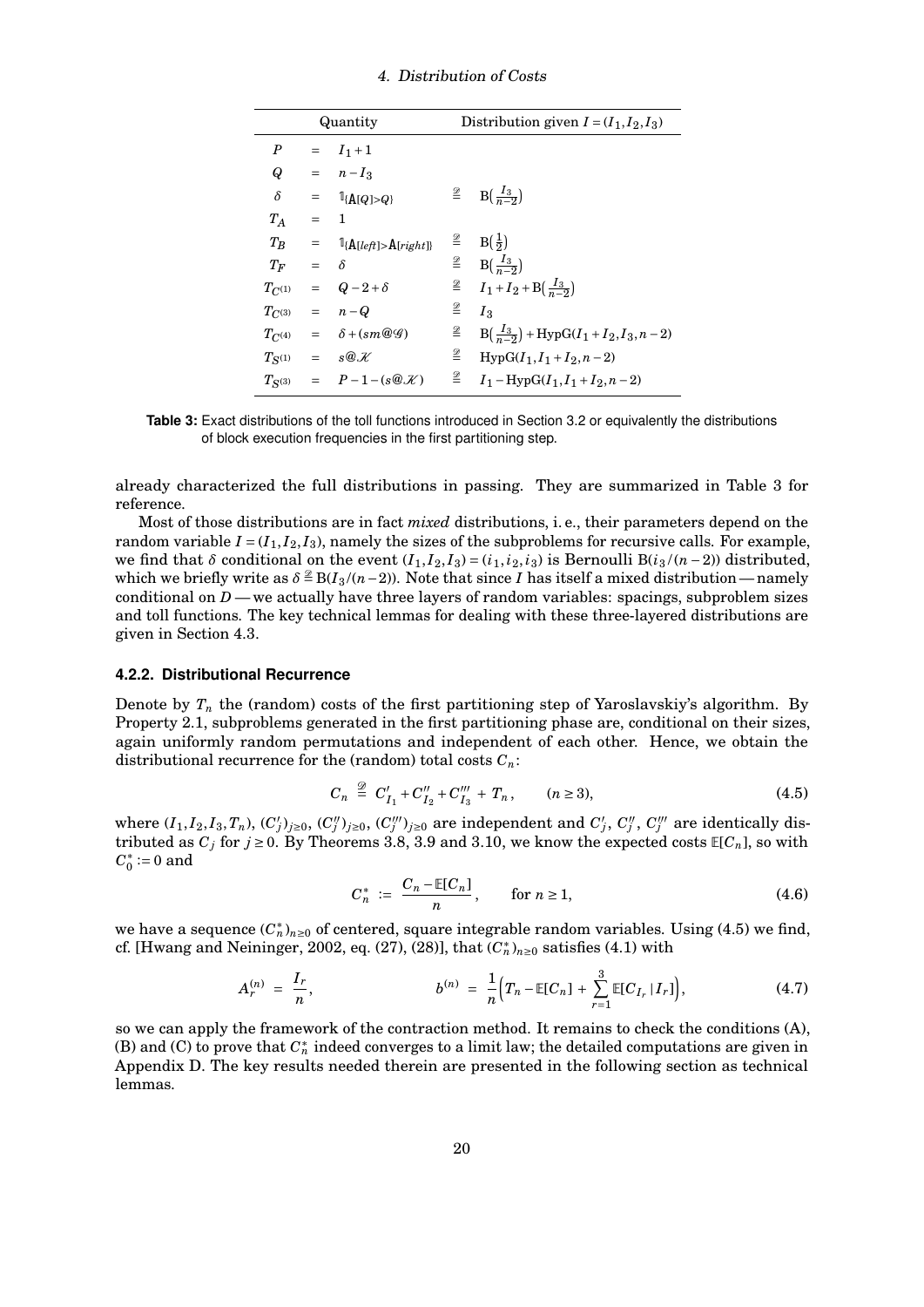### <span id="page-20-0"></span>**4.3. Asymptotics of Mixed Distributions**

The following convergence results for mixed distributions are essential for proving condition [\(A\).](#page-17-0)

<span id="page-20-1"></span>**Lemma 4.1.** Let  $(V_1, \ldots, V_b)$  be a vector of random probabilities, i.e.,  $0 \le V_r \le 1$  for all  $r = 1, \ldots, b$  and  $\sum_{r=1}^{b} V_r = 1$  *almost surely. Let* 

$$
(L_1, \ldots, L_b) := (L_1^{(n)}, \ldots, L_b^{(n)}) \stackrel{\mathscr{D}}{=} M(n; V_1, \ldots, V_b), \tag{4.8}
$$

*be mixed multinomially distributed. Furthermore for*  $J_1, J_2 \subset \{1, \ldots, b\}$  *let* 

$$
Z_n \stackrel{\mathscr{D}}{=} \text{HypG}\Big(\sum_{j\in J_1} L_j, \sum_{j\in J_2} L_j, n\Big) \tag{4.9}
$$

*be mixed hypergeometrically distributed. Then we have the*  $L_2$ *-convergence, as*  $n \to \infty$ *,* 

$$
\frac{Z_n}{n} \stackrel{L_2}{\longrightarrow} \Big(\sum_{j \in J_1} V_j\Big) \cdot \Big(\sum_{j \in J_2} V_j\Big). \tag{4.10}
$$

The proof exploits that the binomial and the hypergeometric distributions are both strongly concentrated around their means. The full-detail computations to lift this to conditional expectations are given in Appendix [D.](#page-32-0)

<span id="page-20-3"></span>**Lemma 4.2.** For  $L_1, \ldots, L_b$  from Lemma [4.1,](#page-20-1) we have for  $1 \le i \le b$  the  $L_2$ -convergence

$$
\frac{L_i}{n}\ln\left(\frac{L_i}{n}\right) \stackrel{L_2}{\longrightarrow} V_i\ln(V_i), \qquad \text{as } n \to \infty. \tag{4.11}
$$

(Recall that we set  $x \ln(x) := 0$  for  $x = 0$ .)

The proof is directly obtained by combining the law of large numbers with the dominated convergence theorem; see Appendix [D](#page-32-0) for details.

# **4.4. Key Comparisons**

We have the following asymptotic results on the variance and distribution of the number of key comparisons of Yaroslavskiy's algorithm:

<span id="page-20-2"></span>**Theorem 4.3.** *For the number C<sup>n</sup> of key comparisons used by Yaroslavskiy's Quicksort when operating on a uniformly at random distributed permutation we have*

<span id="page-20-4"></span>
$$
\frac{C_n - \mathbb{E}[C_n]}{n} \to C^*, \qquad (n \to \infty), \tag{4.12}
$$

*where the convergence is in distribution and with second moments. The distribution of C* ∗ *is*  $determined\ as\ the\ unique\ fixed\ point,\ subject\ to\  $\mathbb{E}[X] = 0\ and\ \mathbb{E}[X^2] < \infty,\ of$$ 

$$
X \stackrel{\mathscr{D}}{=} 1 + (D_1 + D_2)(D_2 + 2D_3) + \sum_{j=1}^{3} (D_j X^{(j)} + \frac{19}{10} D_j \ln D_j), \tag{4.13}
$$

 $w$ here (D $_1$ ,D $_2$ ,D $_3$ ),  $X^{(1)}$ ,  $X^{(2)}$  and  $X^{(3)}$  are independent and  $X^{(j)}$  has the same distribution as  $X$  for *j* ∈ {1,2,3}*. Moreover, we have, as*  $n \rightarrow \infty$ *,* 

$$
\text{Var}(C_n) \sim \sigma_C^2 n^2 \qquad \text{with} \qquad \sigma_C^2 = \frac{2231}{360} - \frac{361}{600} n^2 = 0.25901... \tag{4.14}
$$

For the proof, we apply the contraction method to  $X_n = C_n^*$  as defined by [\(4.6\)](#page-19-2), where the toll function  $T_C(n)$  is used. Details on checking conditions [\(A\),](#page-17-0) [\(B\)](#page-17-1) and [\(C\),](#page-17-3) as well as the derivation of the resulting fixed-point equation for *C* <sup>∗</sup> and the computation of the variance are given in Appendix [D.](#page-32-0)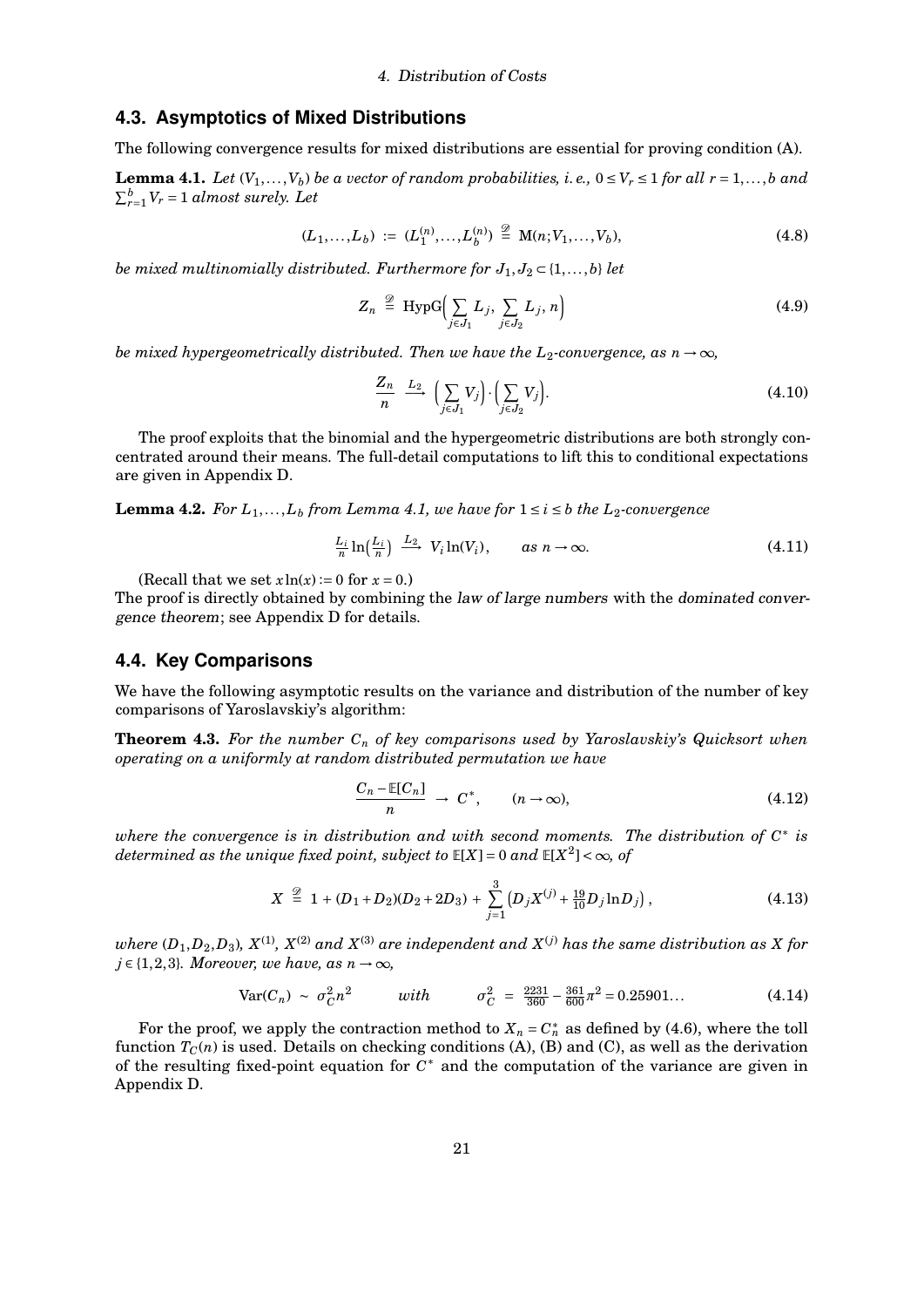#### 4. Distribution of Costs

### **4.5. Swaps**

For the number of swaps in Yaroslavskiy's algorithm we have the following asymptotic behavior of variance and distribution.

<span id="page-21-1"></span>**Theorem 4.4.** *For the number S<sup>n</sup> of swaps used by Yaroslavskiy's algorithm when operating on a random permutation we have*

$$
\frac{S_n - \mathbb{E}[S_n]}{n} \to S^*, \qquad (n \to \infty), \tag{4.15}
$$

*where the convergence is in distribution and with second moments. The distribution of S* ∗ *is*  $determined\ as\ the\ unique\ fixed\ point,\ subject\ to\  $\mathbb{E}[X] = 0\ and\ \mathbb{E}[X^2] < \infty,\ of$$ 

$$
X \stackrel{\mathscr{D}}{=} D_1 + (D_1 + D_2)D_3 + \sum_{j=1}^3 \left( D_j X^{(j)} + \frac{3}{5} D_j \ln D_j \right), \tag{4.16}
$$

 $w$ here (D $_1$ ,D $_2$ ,D $_3$ ),  $X^{(1)}$ ,  $X^{(2)}$  and  $X^{(3)}$  are independent and  $X^{(j)}$  has the same distribution as  $X$  for *j* ∈ {1,2,3}*. Moreover, we have, as*  $n \rightarrow \infty$ *,* 

$$
Var(S_n) \sim \sigma_S^2 n^2, \quad with \quad \sigma_S^2 = \frac{7}{10} - \frac{3}{50} n^2 = 0.10782... \tag{4.17}
$$

The proof is similar to the one for Theorem [4.3,](#page-20-2) details are given in Appendix [D.](#page-32-0)

# **4.6. Executed Bytecode Instructions**

For the number of executed Java Bytecode instructions in Yaroslavskiy's algorithm we have the following asymptotic variance and distribution.

<span id="page-21-2"></span>**Theorem 4.5.** *For the number BC<sup>n</sup> of executed Java Bytecodes used by Yaroslavskiy's algorithm when sorting a random permutation, we have*

$$
\frac{BC_n - \mathbb{E}[BC_n]}{n} \to BC^*, \qquad (n \to \infty), \tag{4.18}
$$

*where the convergence is in distribution and with second moments. The distribution of BC*<sup>∗</sup> *is*  $determined\ as\ the\ unique\ fixed\ point,\ subject\ to\  $\mathbb{E}[X] = 0\ and\ \mathbb{E}[X^2] < \infty,\ of$$ 

$$
X \stackrel{\mathscr{D}}{=} 24 + (D_3 - 9)D_2 - 2D_3(5D_3 + 2) + \sum_{j=1}^3 \left( D_j X^{(j)} + \frac{217}{10} D_j \ln D_j \right), \tag{4.19}
$$

 $w$ here (D $_1$ ,D $_2$ ,D $_3$ ),  $X^{(1)}$ ,  $X^{(2)}$  and  $X^{(3)}$  are independent and  $X^{(j)}$  has the same distribution as  $X$  for *j* ∈ {1,2,3}*. Moreover, we have, as*  $n \rightarrow \infty$ *,* 

$$
\text{Var}(BC_n) \sim \sigma_{BC}^2 n^2, \qquad with \qquad \sigma_{BC}^2 = \frac{1469983}{1800} - \frac{47089}{600} n^2 = 42.0742... \tag{4.20}
$$

Again, the proof is similar to the one for Theorem [4.3](#page-20-2) and details are given in Appendix [D.](#page-32-0)

### **4.7. Covariance of Comparisons and Swaps**

In this section we study the asymptotic *covariance*  $Cov(C_n, S_n)$  between the number of key comparisons  $C_n$  and the number of swaps  $S_n$  in Yaroslavskiy's algorithm.

<span id="page-21-0"></span>**Theorem 4.6.** For the number  $C_n$  of key comparisons and the number  $S_n$  of swaps used by Yaros*lavskiy's algorithm on a random permutation, we have for*  $n \rightarrow \infty$ 

$$
Cov(C_n, S_n) \sim \sigma_{C,S} n^2 \quad with \quad \sigma_{C,S} = \frac{28}{15} - \frac{19}{100} n^2 = -0.00855817... \tag{4.21}
$$

*The correlation coefficient of*  $C_n$  *and*  $S_n$  *consequently is* 

<span id="page-21-3"></span> $C^{\prime}$ <sup>2</sup>

$$
\frac{\text{Cov}(C_n, S_n)}{\sqrt{\text{Var}(C_n)}\sqrt{\text{Var}(S_n)}} \sim \rho \approx -0.0512112...
$$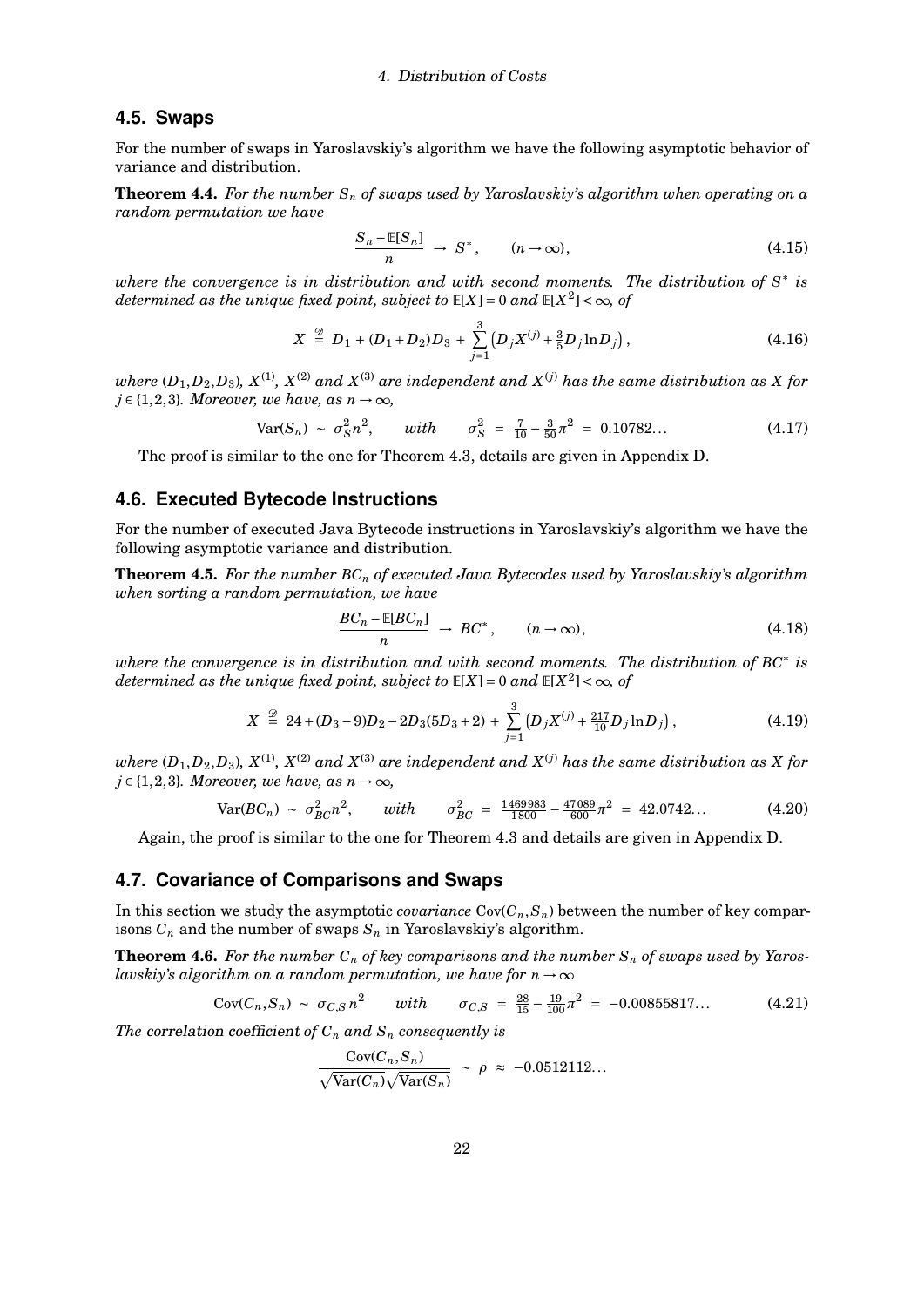#### 5. Conclusion

For the proof of Theorem [4.6,](#page-21-0) we consider the bivariate random variables  $Y_n := \begin{pmatrix} C_n \\ S_n \end{pmatrix}$  and show that their normalized versions  $Y_n^* := \frac{1}{n}(Y_n - \mathbb{E}[Y_n])$  converge to the (bivariate) distribution  $\mathscr{L}(\Lambda_1, \Lambda_2)$ , which is, as before, characterized as the unique fixed point of a distributional equation. The covariance of  $C_n$  and  $S_n$  is then obtained by multiplying both components of  $Y_n^*$ , which converges to  $\mathbb{E}[\Lambda_1 \cdot \Lambda_2]$ . Full computations are found in Appendix [D.](#page-32-0)

Note that Theorem [4.6](#page-21-0) and its proof directly imply the asymptotic variance and limit distribution of *all* linear combinations  $\alpha C_n + \beta S_n$ , for  $\alpha, \beta \in \mathbb{R}$ , which are, for  $\alpha, \beta > 0$ , natural cost measures when weighting key comparisons against swaps. The reason is that in the proof of Theorem [4.6](#page-21-0) we show the bivariate limit law

$$
\left(\frac{C_n - \mathbb{E}[C_n]}{n}, \frac{S_n - \mathbb{E}[S_n]}{n}\right) \to (\Lambda_1, \Lambda_2),
$$

which holds in distribution and with second mixed moments. Hence, the *continuous mapping* theorem implies, as  $n \to \infty$ ,

$$
\frac{\alpha C_n + \beta S_n - (\alpha \mathbb{E}[C_n] + \beta \mathbb{E}[S_n])}{n} \rightarrow \alpha \Lambda_1 + \beta \Lambda_2,
$$

in distribution and with second moments. Thus, we obtain, as  $n \to \infty$ ,

$$
Var(\alpha C_n + \beta S_n) = \alpha^2 Var(C_n) + \beta^2 Var(S_n) + 2\alpha \beta Cov(C_n, S_n)
$$
  
~ 
$$
\sim (\alpha^2 \sigma_C^2 + \beta^2 \sigma_S^2 + 2\alpha \beta \sigma_{C,S})n^2.
$$

Note that by this approach also the covariances between all the single contributions from Table [3](#page-19-0) that contribute with linear order in the first partitioning step to the number of executed Java Bytecodes used by Yaroslavskiy's algorithm can be identified asymptotically in first order.

# <span id="page-22-0"></span>**5. Conclusion**

In this paper, we conducted a fully detailed analysis of Yaroslavskiy's dual-pivot Quicksort including the optimization of using Insertionsort on small subproblems— in the style of Knuth's book series The Art of Computer Programming. We give the exact expected number of executed Java Bytecode instructions for Yaroslavskiy's algorithm.<sup>[8](#page-22-1)</sup> On top of the exact average case results, we establish existence and fixed-point characterizations of limiting distribution of normalized costs. From this, we compute moments of the limiting distributions, in particular the asymptotic variance of the number of executed Bytecodes. The mere fact that such a detailed average and distributional analysis is tractable, seems worth noting. For the reader's convenience, we summarize the main results of this paper in Table [4,](#page-23-0) where we also cite corresponding results on classic single-pivot Quicksort for comparison.

As observed by [Wild and Nebel](#page-40-9) [\[2012\]](#page-40-9), Yaroslavskiy's algorithm uses 5 % less key comparisons, but 80 % more swaps in the asymptotic average than classic Quicksort. Unless comparisons are very expensive, one should expect classic Quicksort to be more efficient in total. This intuition is confirmed by our detailed analysis: In the asymptotic average, the Java implementation of Yaroslavskiy's algorithm executes 20 % more Java Bytecode instructions than a corresponding implementation of classic Quicksort.

Strengthening confidence in expectations, we find that asymptotic standard deviations of all costs remain linear in *n*; by Chebyshev's inequality, this implies concentration around the mean. Whereas the number of comparisons in Yaroslavskiy's algorithm shows slightly less variance than for classic Quicksort, swaps exhibit converse behavior. In fact, the number of swaps in classic Quicksort is highly concentrated because it already achieves close to optimal average behavior: In

<span id="page-22-1"></span> $8$  Bytecode instructions serve merely as a sample of one possible detailed cost measure; implementations in different low level languages can easily be analyzed using the our block execution frequencies.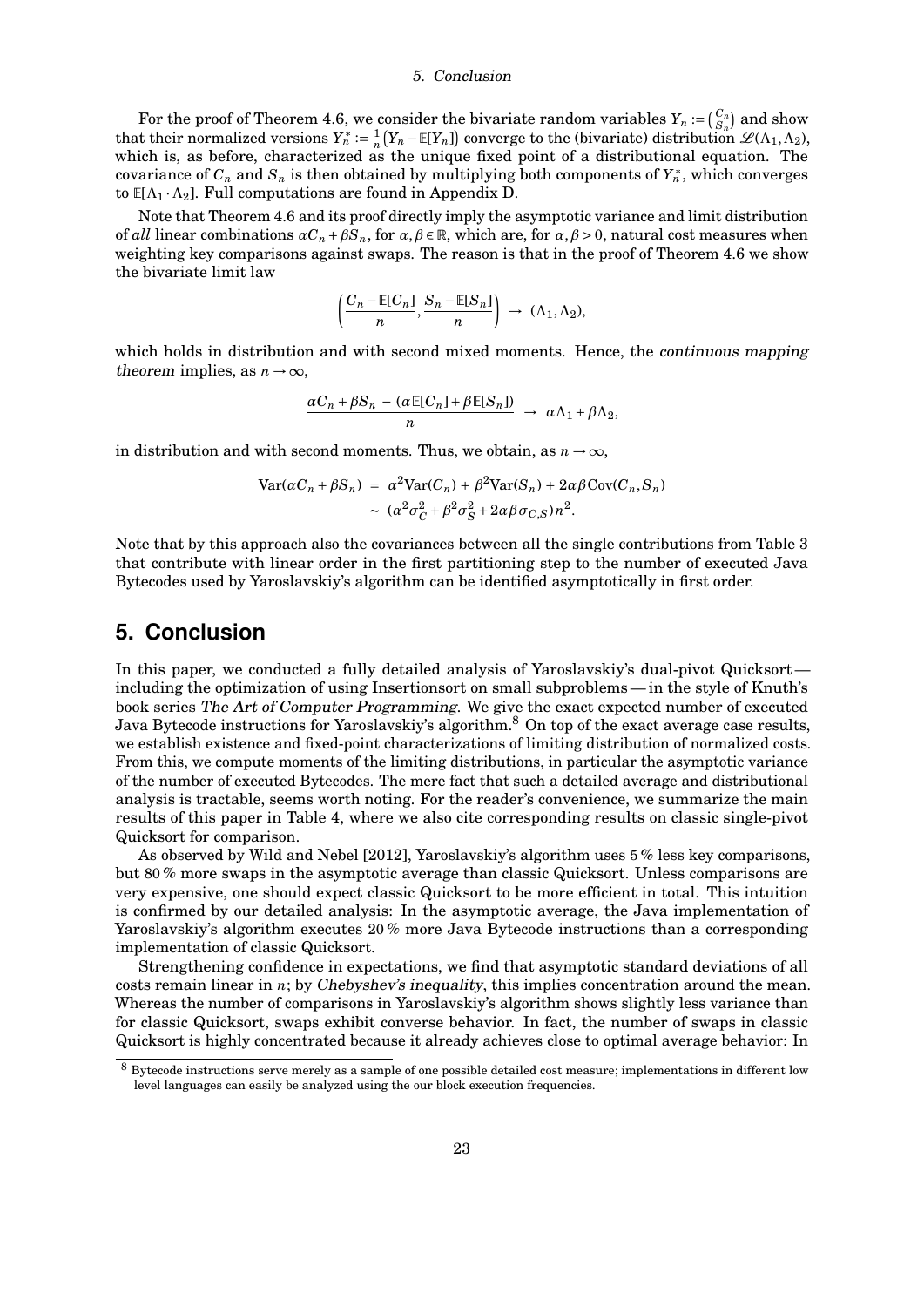#### 5. Conclusion

| Cost Measure                |                                      | error | Yaroslavskiy's Quicksort<br>with $M = 7$ | <b>Classic Quicksort</b><br>with $M = 6$                        |
|-----------------------------|--------------------------------------|-------|------------------------------------------|-----------------------------------------------------------------|
| Comparisons                 | expectation $O(\log n)$<br>std. dev. | o(n)  | $1.9n \ln n - 2.49976n$<br>0.50893n      | $2n \ln n - 2.3045n^*$<br>$0.648278n^{\dagger}$                 |
| Swaps (for $M = 1$ )        | expectation $O(\log n)$<br>std. dev. | o(n)  | $0.6n \ln n - 0.107004n$<br>0.328365n    | $0.\overline{3}n \ln n - 0.585373n^*$<br>$0.0237251n^{\dagger}$ |
| Writes Accesses             | expectation $O(\log n)$              |       | $1.1n \ln n - 0.408039n$                 | $0.\bar{6}n \ln n + 0.316953n^*$                                |
| <b>Executed Bytecodes</b>   | expectation $O(\log n)$<br>std. dev. | o(n)  | $21.7n \ln n - 3.56319n$<br>6.48646n     | $18n \ln n + 6.21488n^{\ddagger}$<br>$3.52723n^8$               |
| Correlation Coefficient for | Comparisons and Swaps                | o(1)  | $-0.0512112$                             | $-0.86404*$                                                     |
|                             |                                      |       |                                          |                                                                 |

<span id="page-23-1"></span>\* see [\[Sedgewick, 1977,](#page-40-1) p. 334].

<span id="page-23-2"></span>† see [\[Hennequin, 1989,](#page-39-5) p. 330].

<span id="page-23-4"></span> $§$  as in [\[Neininger, 2001,](#page-40-15) p. 515] for MIX, but with Bytecode costs of [\[Wild, 2012\]](#page-40-8).

<span id="page-23-3"></span><span id="page-23-0"></span>‡ see [\[Wild, 2012,](#page-40-8) p. 123].

<span id="page-23-5"></span> $\$$ see [\[Neininger, 2001,](#page-40-15) Table 1].

**Table 4:** Summary of the results of this paper and comparison with corresponding results for classic Quicksort. *M* is chosen such that the number of executed Bytecodes in minimized. (For swaps, results for *M* = 1 are given as Insertionsort is not swap-based.) Some asymptotic approximations have been weakened for conciseness of presentation, see the main text for full precision. The asymptotics use the well-known expansion of Harmonic Numbers [e. g. [Graham et al. 1994,](#page-39-19) eq. (6.66)]

the partitioning step of classic Quicksort, every swap puts *both* elements into the correct partition and we never revoke a placement during one partitioning step. In contrast, in Yaroslavskiy's algorithm every swap puts only one element into its final location (for the current partitioning step); the other element might have to be moved a second time later.

Another facet of this difference is revealed by considering the correlation coefficient between swaps and comparisons. In classic Quicksort, swaps and comparisons are almost perfectly *negatively* correlated. A "good" run w. r. t. comparisons needs balanced partitioning, but the more balanced partitioning becomes, the higher is the potential for misplaced elements that need to be moved. In Yaroslavskiy's partitioning method, such a clear dependency does not exist for several reasons. First of all, even if pivots have extreme ranks, sometimes many swaps are done; e. g. if *p* and *q* are the two largest elements, *all* elements are swapped in our implementation. Secondly, for some pivot ranks, comparisons and swaps behave covariantly: For example if *p* and *q* are the two smallest elements, no swap is done and every element's partition is found with one comparison only. In the end, the number of comparisons and swaps is almost uncorrelated in Yaroslavskiy's algorithm.

The asymptotic standard deviation of the total number of executed Bytecode instructions is about twice as large in Yaroslavskiy's algorithm as in classic Quicksort. This might be a consequence of the higher variability in the number of swaps just described.

Concerning practical performance, asymptotic behavior is not the full story. Often, inputs in practice are of moderate size and only the massive number of calls to a procedure makes it a bottleneck of overall execution. Then, lower order terms are not negligible. For Quicksort, this means in particular that constant overhead per partitioning step has to be taken into account. For tiny *n*, this overhead turns out to be so large, that it pays to switch to a simpler sorting method instead of Quicksort. We showed that using INSERTIONSORT for subproblems of size at most *M* speeds up Yaroslavskiy's algorithm significantly for moderate *n*. The optimal choice for *M* w. r. t. the number of executed Bytecodes is  $M = 7$ .

Combining the results for INSERTIONSORT from Appendix [B](#page-29-0) and a corresponding Bytecode count analysis of a Java implementation of classic Quicksort [\[Wild, 2012\]](#page-40-8), we can compare classic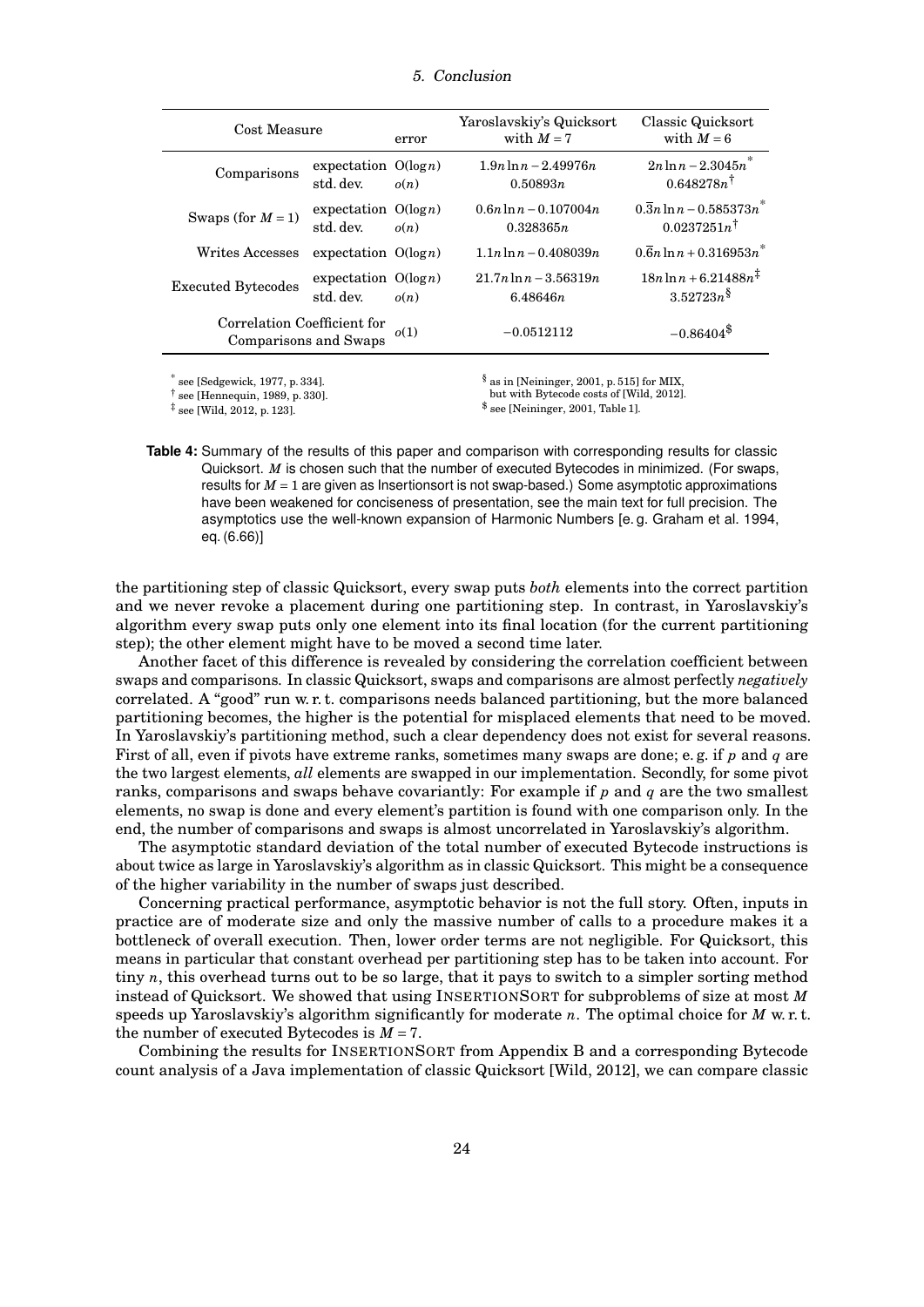#### 5. Conclusion

Quicksort and Yaroslavskiy's algorithm exactly. As striking result we observe that in expectation, Yaroslavskiy's algorithm needs more Java Bytecodes than classic Quicksort *for all n*. Thus, the efficiency of classic Quicksort in terms of executed Bytecodes is not just an effect of asymptotic approximations, it holds for realistic input sizes, as well.

These findings clearly contradict corresponding running time experiments [\[Wild, 2012,](#page-40-8) Chapter 8], where Yaroslavskiy's algorithm was significantly faster across implementations and programming environments. One might object that the poor performance of Yaroslavskiy's algorithm is a peculiarity of counting Bytecode instructions. [Wild](#page-40-8) [\[2012,](#page-40-8) Section 7.1] also gives implementations and analyses thereof in MMIX, the new version of Knuth's imaginary processor architecture. Every MMIX instruction has well-defined costs, chosen to closely resemble actual execution time on a simple processor. The results show the same trend: Classic Quicksort is more efficient. Together with the Bytecode results of this paper, we see strong evidence for the following conjecture:

**Conjecture 5.1.** *The efficiency of Yaroslavskiy's algorithm in practice is caused by advanced features of modern processors. In models that assign constant cost contributions to single instructions — i. e., locality of memory accesses and instruction pipelining are ignored — classic Quicksort is more efficient.*

It will be the subject of future investigations<sup>[9](#page-24-0)</sup> to identify the true reason of the success of Yaroslavskiy's dual-pivot Quicksort.

<span id="page-24-0"></span> $^9$ Indeed, progress has been made since this article was submitted. [Kushagra et al.](#page-40-17) [\[2014\]](#page-40-17) analyzed Yaroslavskiy's algorithm in the external memory model and show that it needs significantly less I/Os than classic Quicksort. Their results indicate that with modern memory hierarchies, using even more pivots in Quicksort might be beneficial, since intuitively speaking, more work is done in one "scan" of the input.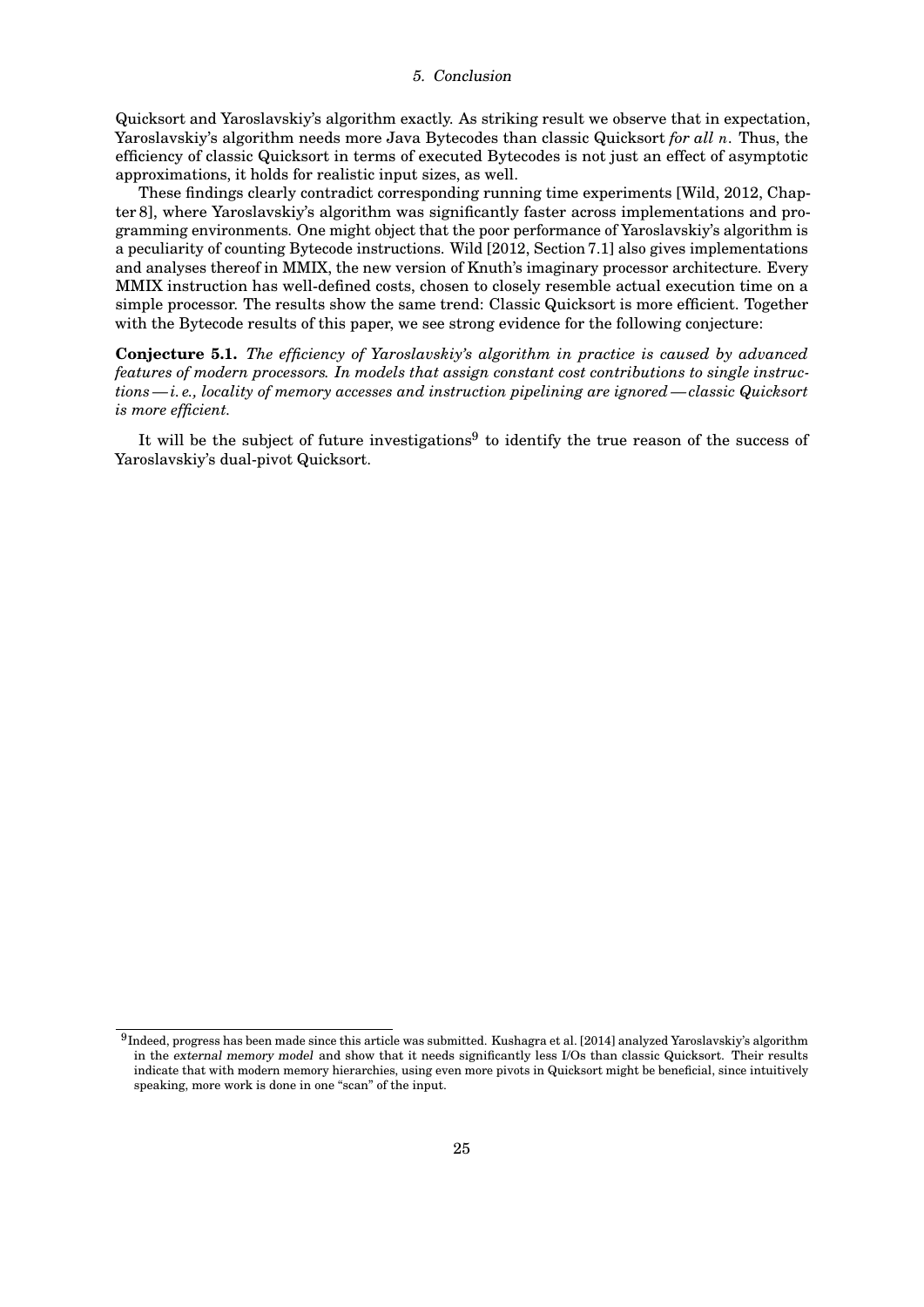# **APPENDIX**

# <span id="page-25-0"></span>**A. Solving the Dual-Pivot Quicksort Recurrence**

The proof presented in the following is basically a generalization of the derivation given by [Sedgewick](#page-40-0) [\[1975,](#page-40-0) p. 156ff]. [Hennequin](#page-39-12) [\[1991\]](#page-39-12) gives an alternative approach based on generating functions that is much more general. Even though the authors consider Hennequin's method elegant, we prefer the elementary proof, as it allows a self-contained presentation.

Two basic identities involving binomials and Harmonic Numbers are used several times below, so we collect them here. They are found as equations (6.70) and (5.10) in [\[Graham et al., 1994\]](#page-39-19).

<span id="page-25-4"></span>
$$
\sum_{0 \le k < n} {k \choose m} \mathcal{H}_k = {n \choose m+1} (\mathcal{H}_n - \frac{1}{m+1}), \qquad \text{integer } m \ge 0,
$$
\n(A.1)\n
$$
\sum_{0 \le k \le n} {k \choose m} = {n+1 \choose m+1}, \qquad \text{integers } n, m \ge 0.
$$
\n(A.2)

*Proof of Theorem [3.1:](#page-6-3)* The first step is to use symmetries of the sum in  $(3.2)$ .

$$
\sum_{1 \le p < q \le n} \left( C_{p-1} + C_{q-p-1} + C_{n-q} \right) = \sum_{p=1}^{n-1} (n-p)C_{p-1} + \sum_{k=0}^{n-2} (n-1-k)C_k + \sum_{q=2}^n (q-1)C_{n-q}
$$
\n
$$
= 3 \sum_{k=0}^{n-2} (n-k-1)C_k.
$$

So, our recurrence to solve is

<span id="page-25-3"></span>
$$
C_n = T_n + \frac{6}{n(n-1)} \sum_{k=0}^{n-2} (n-k-1)C_k, \qquad \text{for } n > M.
$$
 (A.3)

We first consider  $D_n := \binom{n+1}{2}C_{n+1} - \binom{n}{2}C_n$  to get rid of the factor in front of the sum:

$$
D_n = \overbrace{\binom{n+1}{2}}^{d(n):=n} T_{n+1} - \binom{n}{2} T_n \qquad (n \ge M+2)
$$
  
+ 
$$
\frac{(n+1)n}{2} \frac{6}{(n+1)n} \sum_{k=0}^{n-1} (n-k) C_k - \frac{n(n-1)}{2} \frac{6}{n(n-1)} \sum_{k=0}^{n-2} (n-k-1) C_k
$$
  
= 
$$
d(n) + 3 \sum_{k=0}^{n-1} C_k.
$$

The remaining full history recurrence is eliminated by taking ordinary differences

$$
E_n := D_{n+1} - D_n = d(n+1) - d(n) + 3C_n \, . \qquad (n \ge M + 2)
$$

Towards a telescoping recurrence, we consider  $F_n := C_n - \frac{n-4}{n} \cdot C_{n-1}$ , and compute

<span id="page-25-2"></span><span id="page-25-1"></span>
$$
F_{n+2} - F_{n+1} = C_{n+2} - \frac{n-2}{n+2}C_{n+1} - (C_{n+1} - \frac{n-3}{n+1}C_n)
$$
  
=  $C_{n+2} - \frac{2n}{n+2}C_{n+1} + \frac{n-3}{n+1}C_n$ . (A.4)

The expression on the right hand side in itself is not helpful. However, by expanding the definition of  $E_n$ , we find

$$
(E_n - 3C_n) / \binom{n+2}{2} = (D_{n+1} - D_n - 3C_n) / \binom{n+2}{2}
$$
  
\n
$$
= \binom{n+2}{2}C_{n+2} - \binom{n+1}{2}C_{n+1} - \binom{n+1}{2}C_{n+1} - \binom{n}{2}C_n - 3C_n / \binom{n+2}{2}
$$
  
\n
$$
= C_{n+2} - \frac{2n}{n+2}C_{n+1} + \frac{\frac{1}{2}n(n-1)-3}{\frac{1}{2}(n+2)(n-1)}C_n
$$
  
\n
$$
= C_{n+2} - \frac{2n}{n+2}C_{n+1} + \frac{\frac{1}{2}(n-3)(n+2)}{\frac{1}{2}(n+2)(n-1)}C_n
$$
  
\n
$$
= C_{n+2} - \frac{2n}{n+2}C_{n+1} + \frac{n-3}{n+1}C_n.
$$
 (A.5)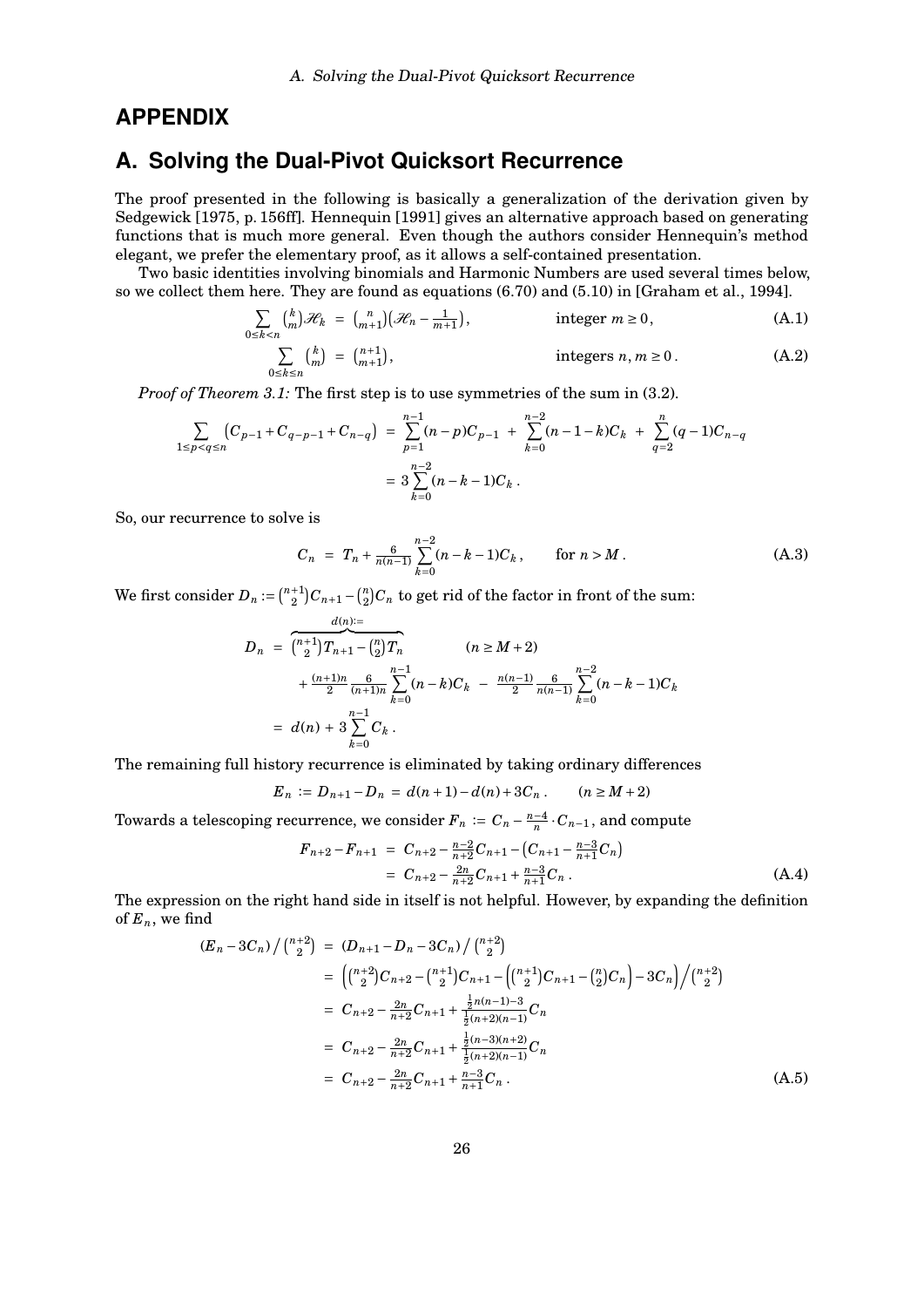# A. Solving the Dual-Pivot Quicksort Recurrence

Equating [\(A.4\)](#page-25-1) and [\(A.5\)](#page-25-2) yields

$$
F_{n+2} - F_{n+1} = (E_n - 3C_n) / \binom{n+2}{2} = \underbrace{\left(d(n+1) - d(n)\right) / \binom{n+2}{2}}_{f(n):=} . \quad (n \ge M+2)
$$

This last equation is now amenable to simple iteration:

$$
F_n = \underbrace{\sum_{i=M+4}^{n} f(i-2) + F_{M+3}}_{g(n)} \cdot (n \ge M+4)
$$

Plugging in the definition of  $F_n = C_n - \frac{n-4}{n} \cdot C_{n-1}$  yields

<span id="page-26-2"></span><span id="page-26-0"></span>
$$
C_n = \frac{n-4}{n} \cdot C_{n-1} + g(n) \tag{A.6}
$$

Multiplying [\(A.6\)](#page-26-0) by  $\binom{n}{4}$  and using  $\binom{n}{4} \cdot \frac{n-4}{n} = \binom{n-1}{4}$  gives a telescoping recurrence:

$$
G_n := \binom{n}{4} C_n = G_{n-1} + \binom{n}{4} g(n)
$$
  
\n
$$
= \sum_{i=M+4}^{n} \binom{i}{4} g(i) + G_{M+3}
$$
  
\n
$$
= \sum_{i=1}^{n} \binom{i}{4} g(i) + G_{M+3} - \sum_{i=1}^{M+3} \binom{i}{4} \left( \sum_{j=M+4}^{i} f(j-2) + F_{M+3} \right)
$$
  
\n
$$
= \sum_{i=1}^{n} \binom{i}{4} g(i) + G_{M+3} - \binom{M+4}{5} F_{M+3}, \tag{A.7}
$$

where the last equation uses [\(A.2\)](#page-25-3). Applying definitions, we find

$$
\sum_{i=1}^{n} {i \choose 4} g(i) = \sum_{i=1}^{n} {i \choose 4} \Big( F_{M+3} + \sum_{j=M+2}^{i-2} \frac{d(j+1) - d(j)}{(j+2) \choose 2} \n= {n+1 \choose 5} F_{M+3} + \sum_{i=M+4}^{n} {i \choose 4} \sum_{j=M+2}^{i-2} \Big( T_{j+2} - \frac{2j}{j+2} T_{j+1} + \frac{{j \choose 2}}{{j+2 \choose 2}} T_j \Big).
$$
\n(A.8)

Using [\(A.8\)](#page-26-1) in [\(A.7\)](#page-26-2), we finally arrive at the explicit formula for  $C_n$  valid for  $n \ge M + 3$ :

$$
C_n = \frac{\binom{n+1}{5}}{\binom{n}{4}} F_{M+3} + \frac{1}{\binom{n}{4}} \sum_{i=M+4}^n \binom{i}{j} \sum_{j=M+2}^{i-2} \left( T_{j+2} - \frac{2j}{j+2} T_{j+1} + \frac{\binom{j}{2}}{\binom{j+2}{2}} T_j \right) + \frac{G_{M+3} - \binom{M+4}{5} F_{M+3}}{\binom{n}{4}}.
$$

Expanding *F* and *G* according to their definition gives

$$
= \frac{1}{\binom{n}{4}} \sum_{i=M+4}^{n} \binom{i}{j} \sum_{j=M+2}^{i-2} \left( T_{j+2} - \frac{2j}{j+2} T_{j+1} + \frac{\binom{j}{2}}{\binom{j+2}{2}} T_j \right) + \left( \frac{n+1}{5} + \frac{\binom{M+3}{4} - \binom{M+4}{5}}{\binom{n}{4}} \right) C_{M+3} - \frac{M-1}{M+3} \left( \frac{n+1}{5} - \frac{\binom{M+4}{5}}{\binom{n}{4}} \right) C_{M+2},
$$

which concludes the proof.

<span id="page-26-1"></span> $\Box$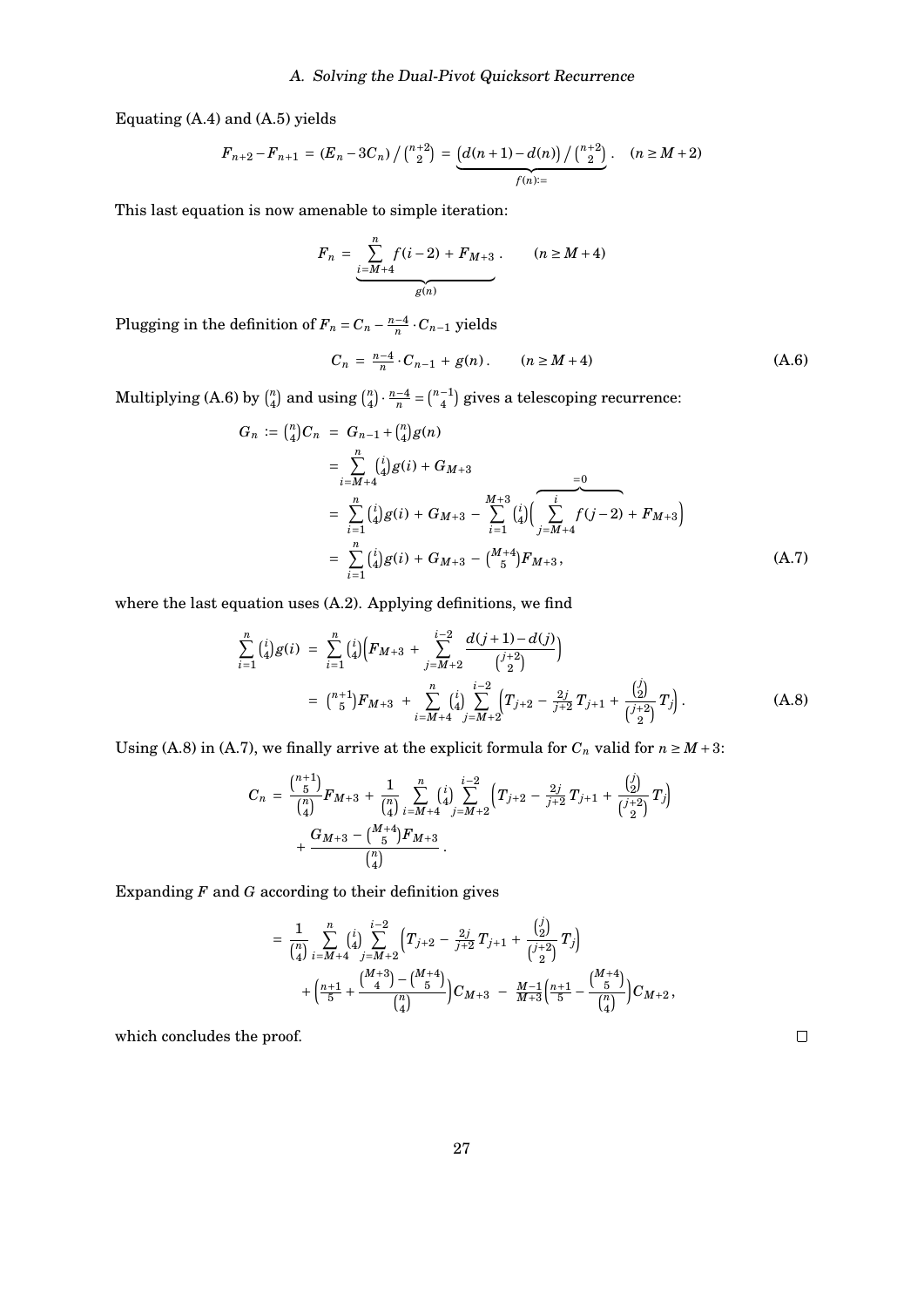# A. Solving the Dual-Pivot Quicksort Recurrence

*Proof of Proposition [3.2:](#page-6-6)* Of course, we start with the closed form [\(3.3\)](#page-6-4) from Theorem [3.1,](#page-6-3) which consists of the double sum and two terms involving "base cases"  $C_{M+2}$  and  $C_{M+3}$ .

$$
C_n = \frac{1}{\binom{n}{4}} \sum_{i=M+4}^{n} \binom{i}{j} \sum_{j=M+2}^{i-2} \left( T_{j+2} - \frac{2j}{j+2} T_{j+1} + \frac{\binom{j}{2}}{\binom{j+2}{2}} T_j \right) + \underbrace{\left( \frac{n+1}{5} + \frac{\binom{M+3}{4} - \binom{M+4}{5}}{\binom{n}{4}} \right)}_{\text{(4)}} C_{M+3} - \frac{M-1}{M+3} \left( \frac{n+1}{5} - \frac{\binom{M+4}{5}}{\binom{n}{4}} \right) C_{M+2}
$$

We first focus on the sums. Assuming the even more general form

$$
T_n = a n + b + \frac{c_1}{n-1} + \frac{c_2}{n} + \frac{c_3}{n(n-1)},
$$

partial fraction decomposition of the innermost term yields

$$
\eta_j := (T_{j+2} - \frac{2j}{j+2} T_{j+1} + {j \choose 2} / {j+2 \choose 2} T_j) = \frac{8a-2b}{j+2} - \frac{2a-2b}{j+1}.
$$

Note that contributions from  $\frac{c_1}{n-1}$ ,  $\frac{c_2}{n}$  and  $\frac{c_3}{n(n-1)}$  cancel out. This allows to write the inner sum in terms of Harmonic Numbers:

$$
\sum_{j=M+2}^{i-2} \eta_j = (8a - 2b)(\mathcal{H}_i - \mathcal{H}_{M+3}) - (2a - 2b)(\mathcal{H}_{i-1} - \mathcal{H}_{M+2})
$$
  
=  $6a(\mathcal{H}_i - \mathcal{H}_{M+3}) + (2a - 2b)(\frac{1}{i} - \frac{1}{M+3}).$  (A.9)

(The second equation uses the basic fact  $\mathcal{H}_{k-1} = \mathcal{H}_k - \frac{1}{k}$ .) Using [\(A.1\)](#page-25-4), [\(A.2\)](#page-25-3) and the absorption property of binomials  $\binom{n}{k} = \binom{n-1}{k-1} \frac{n}{k}$ , one obtains

$$
\frac{1}{\binom{n}{4}} \sum_{i=M+4}^{n} \sum_{j=M+2}^{i-2} \eta_j = \frac{6a}{\binom{n}{4}} \left( \binom{n+1}{5} (\mathcal{H}_{n+1} - \frac{1}{5}) - \binom{M+4}{5} (\mathcal{H}_{M+4} - \frac{1}{5}) \right) \n+ \frac{2a - 2b}{\binom{n}{4}} \sum_{i=M+3}^{n-1} \left( \frac{1}{4} \binom{i-3}{3} - \frac{1}{M+3} \binom{i}{4} \right) \n- \frac{6a}{\binom{n}{4}} \mathcal{H}_{M+3} \left( \binom{n+1}{5} - \binom{M+4}{5} \right) \n= \frac{6}{5} a(n+1) (\mathcal{H}_{n+1} - \frac{1}{5}) - 6a \frac{\binom{M+4}{5}}{\binom{n}{4}} (\mathcal{H}_{M+4} - \frac{1}{5}) \n+ \frac{2a - 2b}{\binom{n}{4}} \left( \frac{1}{4} \left( \binom{n}{4} - \binom{M+3}{4} \right) - \frac{1}{M+3} \left( \binom{n+1}{5} - \binom{M+4}{5} \right) \right) \n- 6a \mathcal{H}_{M+3} \left( \frac{n+1}{5} - \binom{M+4}{5} / \binom{n}{4} \right) \n= \frac{6}{5} a(n+1) \mathcal{H}_{n+1} - \frac{n+1}{5} \left( 6a \mathcal{H}_{M+3} + \frac{2a - 2b}{M+3} + \frac{6}{5}a \right) + \frac{a - b}{2} \n+ \frac{\binom{M+4}{5}}{\binom{n}{4}} \left( \frac{6}{5}a - 6a (\mathcal{H}_{M+4} - \mathcal{H}_{M+3}) - \frac{a - b}{2} \frac{5}{M+4} + \frac{2a - 2b}{M+3} \right) \n= \frac{6}{5} a(n+1) \mathcal{H}_{n+1} - \frac{n+1}{5} \left( 6a \mathcal{H}_{M+3} + \frac{2a - 2b}{M+3} + \frac{6}{5}a \right) \n+ \frac{a - b}{2} + \frac{\binom{M+4}{5}}{\binom
$$

It remains to consider the second and third summands of [\(3.3\)](#page-6-4)

<span id="page-27-0"></span>
$$
\rho \; := \; \Big( \tfrac{n+1}{5} + \frac{M+3}{4} \Big) - \frac{M+4}{5} \Big) C_{M+3} \; - \; \tfrac{M-1}{M+3} \Big( \tfrac{n+1}{5} - \frac{M+4}{4} \Big) C_{M+2} \; .
$$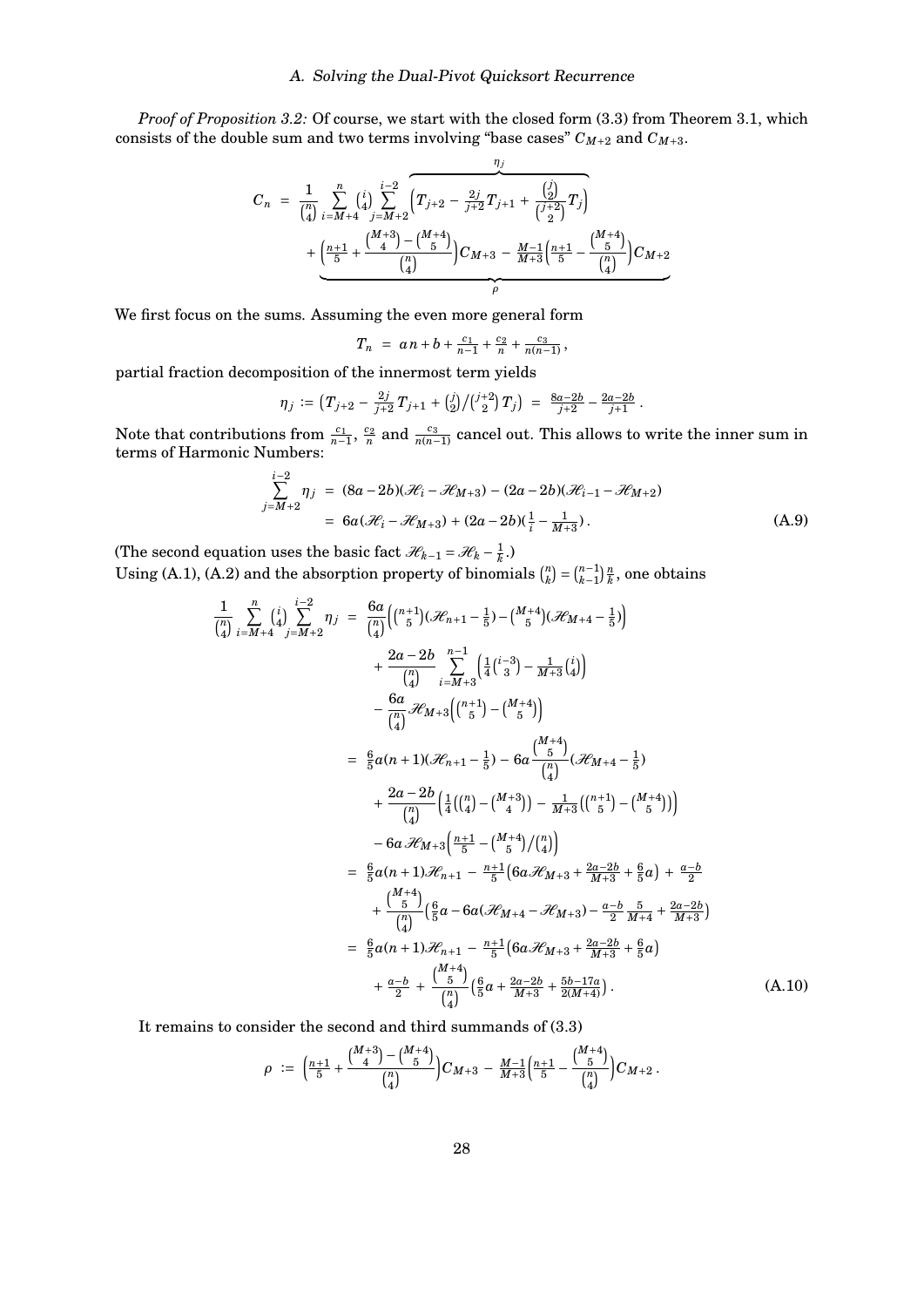#### A. Solving the Dual-Pivot Quicksort Recurrence

We start by applying definition [\(3.2\)](#page-6-2) twice and using  $C_n = C_n^{\text{IS}}$  for  $n \leq M$  to expand  $C_{M+3}$ 

$$
C_{M+3} = T_{M+3} + \frac{3}{\binom{M+3}{2}} \sum_{k=0}^{M+1} (M+2-k)C_k
$$
  
=  $T_{M+3} + \frac{3}{\binom{M+3}{2}} \left( T_{M+1} + \frac{3}{\binom{M+1}{2}} \sum_{k=0}^{M-1} (M-k)C_k^{IS} \right) + \frac{3}{\binom{M+3}{2}} \sum_{k=0}^{M} (M+2-k)C_k^{IS}$   
=  $T_{M+3} + \frac{3}{\binom{M+3}{2}} T_{M+1} + \frac{3}{\binom{M+3}{2}} \sum_{k=0}^{M} \left( (M+2-k) + \frac{3(M-k)}{\binom{M+1}{2}} \right) C_k^{IS}$  (A.11)

and *CM*+<sup>2</sup>

<span id="page-28-2"></span><span id="page-28-1"></span><span id="page-28-0"></span>
$$
C_{M+2} = T_{M+2} + \frac{3}{\binom{M+2}{2}} \sum_{k=0}^{M} (M+1-k) C_k^{\text{IS}}.
$$
 (A.12)

Equations [\(A.11\)](#page-28-0) and [\(A.12\)](#page-28-1) are now inserted into the second and third summands of [\(3.3\)](#page-6-4). With  $T_n = a n + b$  for  $n \geq M + 1$ , this yields

$$
\rho = \frac{n+1}{5} \Big( (M+3)a + b + \frac{3}{\binom{M+3}{2}} \left( (M+1)a + b \right) - \frac{M-1}{M+3} \left( (M+2)a + b \right) \Big) \n+ \frac{n+1}{5} \sum_{k=0}^{M} \Big( \frac{3(M+2-k)}{\binom{M+3}{2}} + \frac{9(M-k)}{\binom{M+1}{2}} \Big( \frac{M-1}{2} \Big)^{M+3} - \frac{M-1}{M+3} \frac{3(M+1-k)}{\binom{M+2}{2}} \Big) C_k^{\text{IS}} \n+ \frac{\binom{M+4}{5}}{\binom{n}{4}} \Big( \frac{5}{M+4} - 1) C_{M+3} + \frac{M-1}{M+3} C_{M+2} \Big) \n= \frac{n+1}{5} \Big( 5a + \frac{6(b-a)}{M+2} + \frac{2(4a-b)}{M+3} \Big) + \frac{n+1}{5} \sum_{k=0}^{M} \frac{3M-2k}{\binom{M+2}{3}} C_k^{\text{IS}} \n+ \frac{\binom{M+4}{5}}{\binom{n}{4}} \Big( \frac{M-1}{M+3} C_{M+2} - \frac{M-1}{M+4} C_{M+3} \Big)
$$
\n(A.13)

Adding [\(A.10\)](#page-27-0) and [\(A.13\)](#page-28-2) finally yields the claimed representation

$$
C_n = \frac{6}{5}a(n+1)\mathcal{H}_{n+1} + \frac{n+1}{5}\left(\frac{19}{5}a + \frac{6(b-a)}{M+2} - 6a\mathcal{H}_{M+2}\right) + \frac{a-b}{2} + \frac{n+1}{5}\sum_{k=0}^{M}\frac{3M-2k}{\binom{M+2}{3}}C_k^{IS}
$$

$$
+ \frac{\binom{M+4}{5}}{\binom{n}{4}}\left(\frac{6}{5}a + \frac{2(a-b)}{M+3} + \frac{5b-17a}{2(M+4)} - \frac{M-1}{M+4}C_{M+3} + \frac{M-1}{M+3}C_{M+2}\right).
$$

For the asymptotic representation [\(3.5\)](#page-7-0) of *Cn*, the penultimate summand is 0 because of the assumption  $C_n^{\text{IS}} = 0$ . The last summand is in  $\Theta(n^{-4})$  and therefore vanishes in the  $O(\frac{1}{n})$  term (we assume  $M = \Theta(1)$  as  $n \to \infty$  to be constant). Now, replacing  $\mathcal{H}_n$  by its well-known asymptotic estimate

$$
\mathcal{H}_n = \ln(n) + \gamma + \frac{1}{2}n + O(\frac{1}{n^2})
$$
 [Graham et al., 1994, eq. (6.66)]

and expanding terms in [\(3.4\)](#page-6-5) directly yields [\(3.5\)](#page-7-0).

Finally, the case  $T_2 = 0 \neq 2a + b$  affects the derivation only at a single point: As  $M \ge 1$ , the only occurring toll function that can ever equal  $T_2$  is  $T_{M+1}$ , which occurs only in  $C_{M+3}$ , see [\(A.11\)](#page-28-0). In *ρ*,  $\frac{1}{2}$  we multiply  $C_{M+3}$  by  $\left(\frac{n+1}{5} + \left(\binom{M+3}{4} - \binom{M+4}{5}\right)/\binom{n}{4}\right) = \frac{1}{5}(n+1) + O(n^{-4})$ . Consequently, we have to subtract

$$
\delta_{M1}\Big(\tfrac{1}{5}(n+1)\cdot\frac{3}{\binom{M+3}{2}}(2a+b)+O(n^{-4})\Big) = \delta_{M1}\frac{2a+b}{10}(n+1)+O(n^{-4}).
$$

(The second equation follows by setting  $M = 1$ .) This concludes the proof of Proposition [3.2.](#page-6-6)

 $\Box$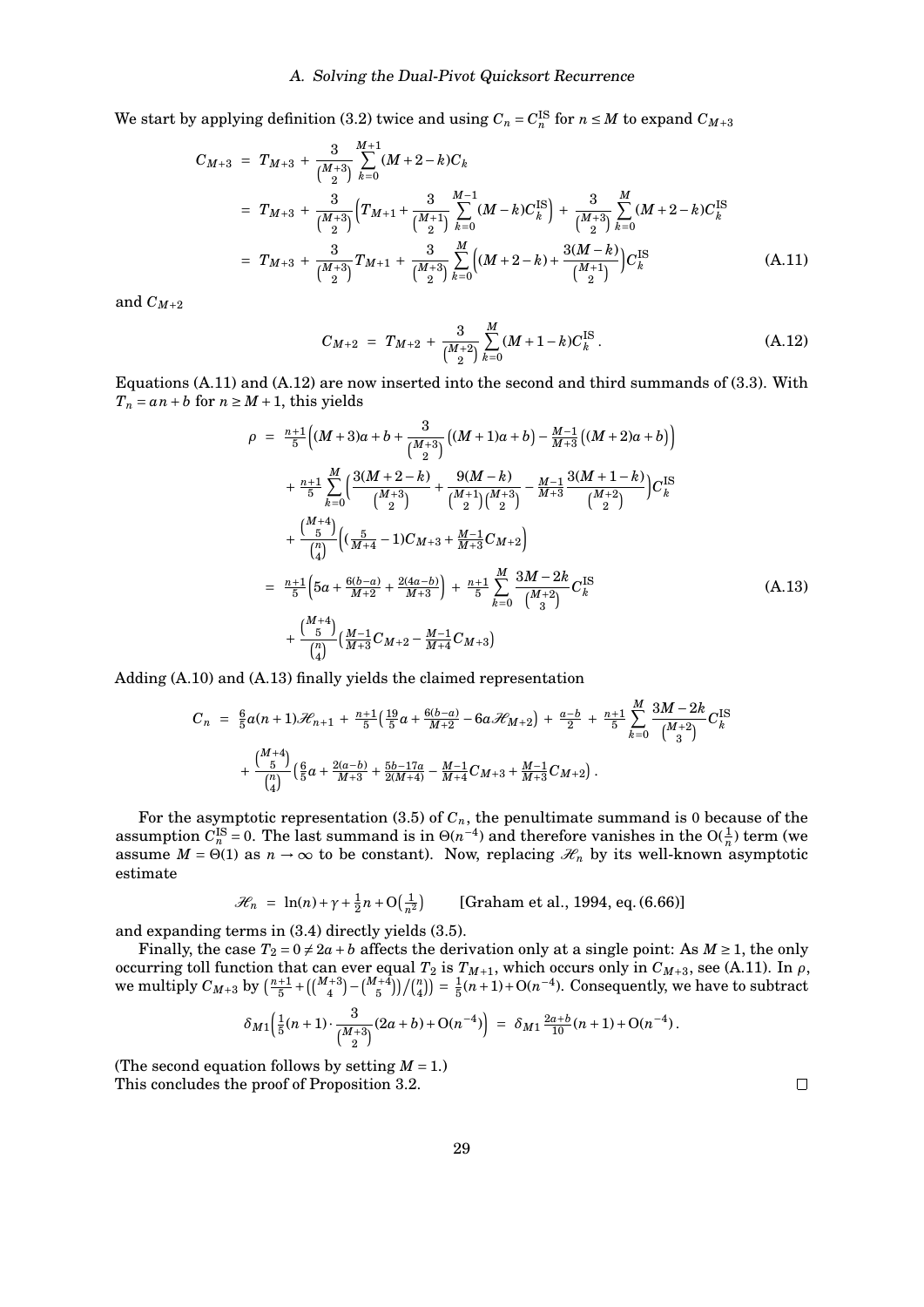<span id="page-29-1"></span>

|  |  |  | <b>Algorithm 2</b> Insertionsort as given and analyzed by Knuth [1998]. |  |  |  |  |  |  |  |  |  |  |
|--|--|--|-------------------------------------------------------------------------|--|--|--|--|--|--|--|--|--|--|
|--|--|--|-------------------------------------------------------------------------|--|--|--|--|--|--|--|--|--|--|

INSERTIONSORT(A,*left*,*right*)

```
1 for i = left + 1, ..., right2 j := i - 1; v := A[i]<br>3 while i > left \land v < i3 while j \geq left \land v < A[j]<br>4 A[i+1] := A[i]:
4 A[j+1] := A[j]; \quad j := j-1<br>5 end while
           end while
6 A[j+1] := v<br>7 end for
    end for
```
<span id="page-29-9"></span><span id="page-29-8"></span><span id="page-29-7"></span><span id="page-29-6"></span><span id="page-29-5"></span><span id="page-29-2"></span>

<span id="page-29-10"></span><span id="page-29-4"></span><span id="page-29-3"></span>**Figure 3:** Control flow graph of our Java implementation of INSERTIONSORT (Algorithm [2\)](#page-29-1). The block names "2a" – "2h" indicate that these blocks replace block [2](#page-8-2) in Figure [1;](#page-8-0) this figure provides a "close-up view" of block [2.](#page-8-2) Blocks [2f](#page-29-2) and [2h](#page-29-3) contain control flow statements needed in Java Bytecode, which would normally be represented by arrows only. They are shown to remind us of their cost contributions.

# <span id="page-29-0"></span>**B. Insertionsort**

In this section, we consider in some detail the INSERTIONSORT procedure used for sorting small subproblems. Insertionsort is a primitive sorting algorithm with quadratic running time in both worst and average case. On very small arrays however, it is extremely efficient, which makes it a good choice for our purpose.

Our implementation of INSERTIONSORT is given as Algorithm [2](#page-29-1) and its control flow graph is shown in Figure [3.](#page-29-4) Algorithm [2](#page-29-1) is based on the implementation by [Knuth](#page-39-4) [\[1998,](#page-39-4) Program S]. Knuth assumes  $n \geq 2$  in his code and analysis, but our Quicksort implementation also calls INSERTIONSORT on subproblems of size 0 or 1. Therefore, Algorithm [2](#page-29-1) starts with an index comparison " $i \leq right$ " to handle these cases.

Figure [3](#page-29-4) lists the execution frequencies of all basic blocks. The names are chosen to match the corresponding notation of [Sedgewick](#page-40-1) [\[1977\]](#page-40-1) and denote the *total* execution frequencies across all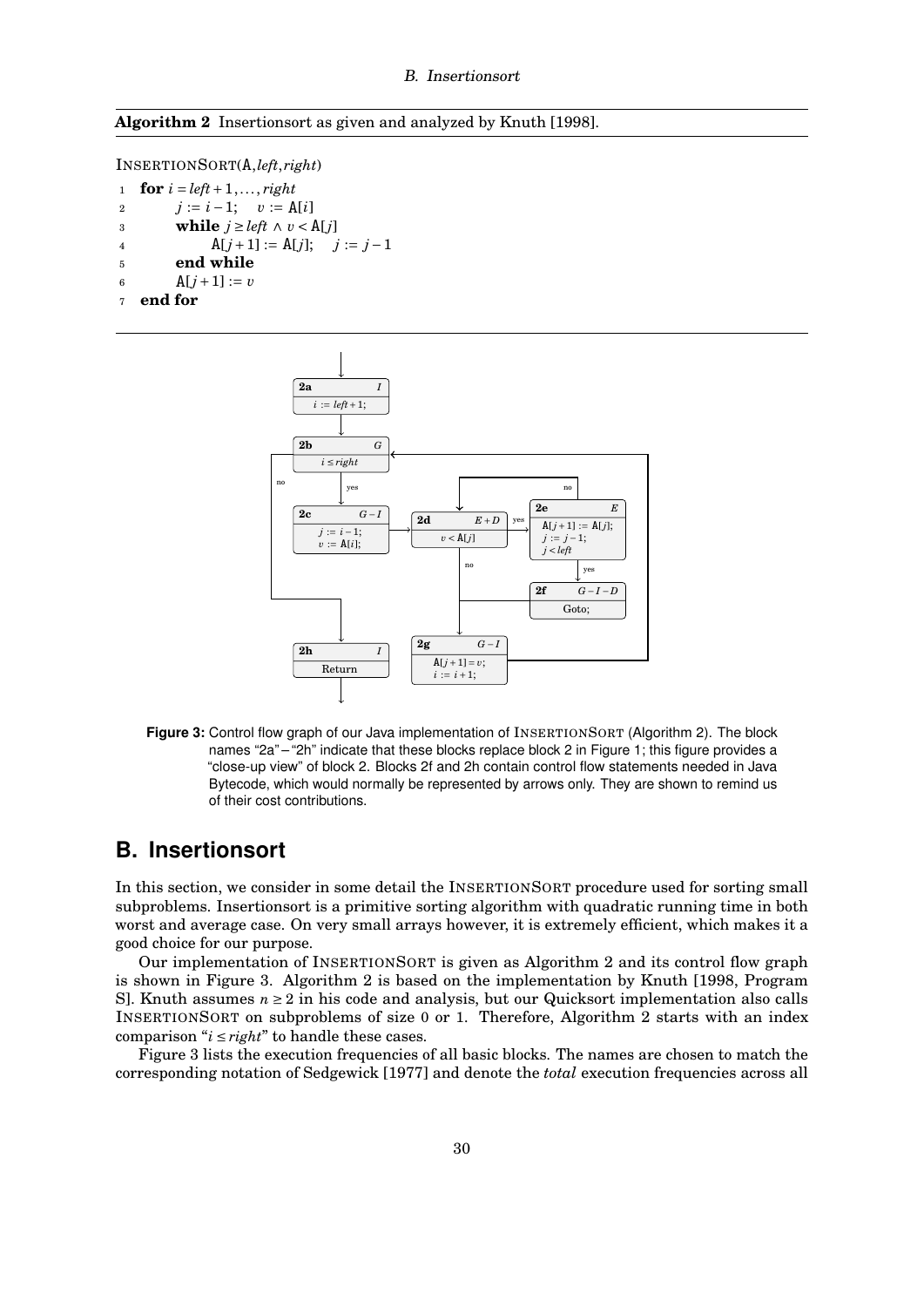#### C. Low-Level Implementations and Instruction Counts

| <b>Block</b> $1 \t3$               |     | $\overline{4}$ |            | 5 6 | 7        | 8              | 9            | 10  | -11 |
|------------------------------------|-----|----------------|------------|-----|----------|----------------|--------------|-----|-----|
| # Bytecodes                        |     |                | 5 7 8 9 10 |     | $\sim$ 3 | 7              | 12           | 3   | 5   |
| <b>Block</b> 12 13 14 15 16 17 18  |     |                |            |     |          |                | - 19         | -20 |     |
| $# \text{Bytes}$ 3 2 5 6 14        |     |                |            |     |          | $5 \t 2 \t 42$ |              |     |     |
| <b>Block</b> 2a $2b$ 2c $2d$ 2e 2f |     |                |            |     |          |                | $2\sigma$ 2h |     |     |
| # Bytecodes                        | 8 3 |                | 8 5 12     |     |          | 8              |              |     |     |

<span id="page-30-1"></span>**Table 5:** Bytecode counts for the basic blocks of Figures [1](#page-8-0) and [3.](#page-29-4)

invocations of INSERTIONSORT on small subproblems caused by one initial call to QUICKSORTYAR-OSLAVSKIY. Let us define  $\tilde{I},\tilde{G},\tilde{D}$  and  $\tilde{E}$  to denote the frequencies when we use INSERTIONSORT  $in$ *isolation* for sorting a random permutation. These frequencies are analyzed by [Knuth](#page-39-4) [\[1998,](#page-39-4) p. 82] for  $n \geq 2$ . As mentioned above, our implementation has to work for  $n \geq 0$ , so our analysis must take the special cases  $n \in \{0,1\}$  into account. We find

$$
\tilde{I}(n) = 1, \qquad \tilde{G}(n) = n + \delta_{n0}, \qquad \tilde{D}(n) = n - \mathcal{H}_n \qquad \text{and} \qquad \tilde{E}(n) = \binom{n}{2}/2.
$$

We can compute *I*, *G*, *D* and *E* by inserting  $\tilde{I}$ ,  $\tilde{G}$ ,  $\tilde{D}$  and  $\tilde{E}$  for  $C^{\text{IS}}$  in the solution provided by Proposition [3.2](#page-6-6) on page [7.](#page-6-6)

$$
I(n) = \frac{1}{5}(n+1)\frac{1}{\binom{M+2}{3}}\sum_{k=0}^{M}(3M-2k)\tilde{I}(k) = \frac{12}{5(M+2)}(n+1),
$$
  
\n
$$
G(n) = \left(1 + \frac{18}{5(M+1)} - \frac{6}{M+2}\right)(n+1),
$$
  
\n
$$
D(n) = \left(1 + \frac{3}{5(M+2)} - \frac{12}{5(M+2)}\mathcal{H}_{M+1}\right)(n+1),
$$
  
\n
$$
E(n) = \left(\frac{3}{20}M + \frac{6}{5(M+2)} - \frac{11}{20}\right)(n+1).
$$
\n(B.1)

Using these frequencies, we can easily express the expected number of key comparisons, write accesses and executed Bytecode instructions: The only place where key comparisons occur, is in block [2d,](#page-29-8) so  $C^{(IS)} = D + E$ . Write accesses to array A happen in blocks [2e](#page-29-9) and [2g,](#page-29-10) giving  $W^{(IS)} =$  $E+(G-I)$ . The number of Bytecodes is given in the next section.

# <span id="page-30-0"></span>**C. Low-Level Implementations and Instruction Counts**

Figure [4](#page-31-0) shows the Java implementation of Yaroslavskiy's algorithm whose Bytecode counts are studied in this paper. The partitioning loop is taken from the original sources of the Java 7 Runtime Environment library (see for example [http://www.docjar.com/html/api/java/](http://www.docjar.com/html/api/java/util/DualPivotQuicksort.java.html) [util/DualPivotQuicksort.java.html](http://www.docjar.com/html/api/java/util/DualPivotQuicksort.java.html)).

The Java code has been compiled using Oracle's Java Compiler (javac version 1.7.0\_17). The resulting Java Bytecode was decomposed into the basic blocks of Figures [1](#page-8-0) and [3.](#page-29-4) Then, for each block the number of Bytecode instructions was counted, the result is given in Table [5.](#page-30-1) We have automated this process as part of our tool MaLiJAn (Maximum Likelihood Java Analyzer), which provides a means of automating empirical studies of algorithms based on their control flow graphs [\[Laube and Nebel, 2010;](#page-40-18) [Wild et al., 2013\]](#page-41-0).

By multiplying the Bytecodes per block with the block's frequency, we get the overall number of executed Bytecodes. For Yaroslavskiy's Quicksort, we get

$$
BC^{(QS)} = 5R + 7A + 8B + 9(A - B) + 10A + 3(A + C^{(1)}) + 7C^{(1)} + 12S^{(1)} + 3(C^{(1)} - S^{(1)}) + 5C^{(3)} + 3(C^{(3)} - C^{(4)} + F) + 2(C^{(3)} - C^{(4)}) + 5C^{(4)} + 6(C^{(4)} - S^{(3)}) + 14S^{(3)} + 5C^{(4)} + 2C^{(1)} + 42A + 1R = 71A - 1B + 6R + 15C^{(1)} + 10C^{(3)} + 11C^{(4)} + 9S^{(1)} + 8S^{(3)} + 3F.
$$
 (C.1)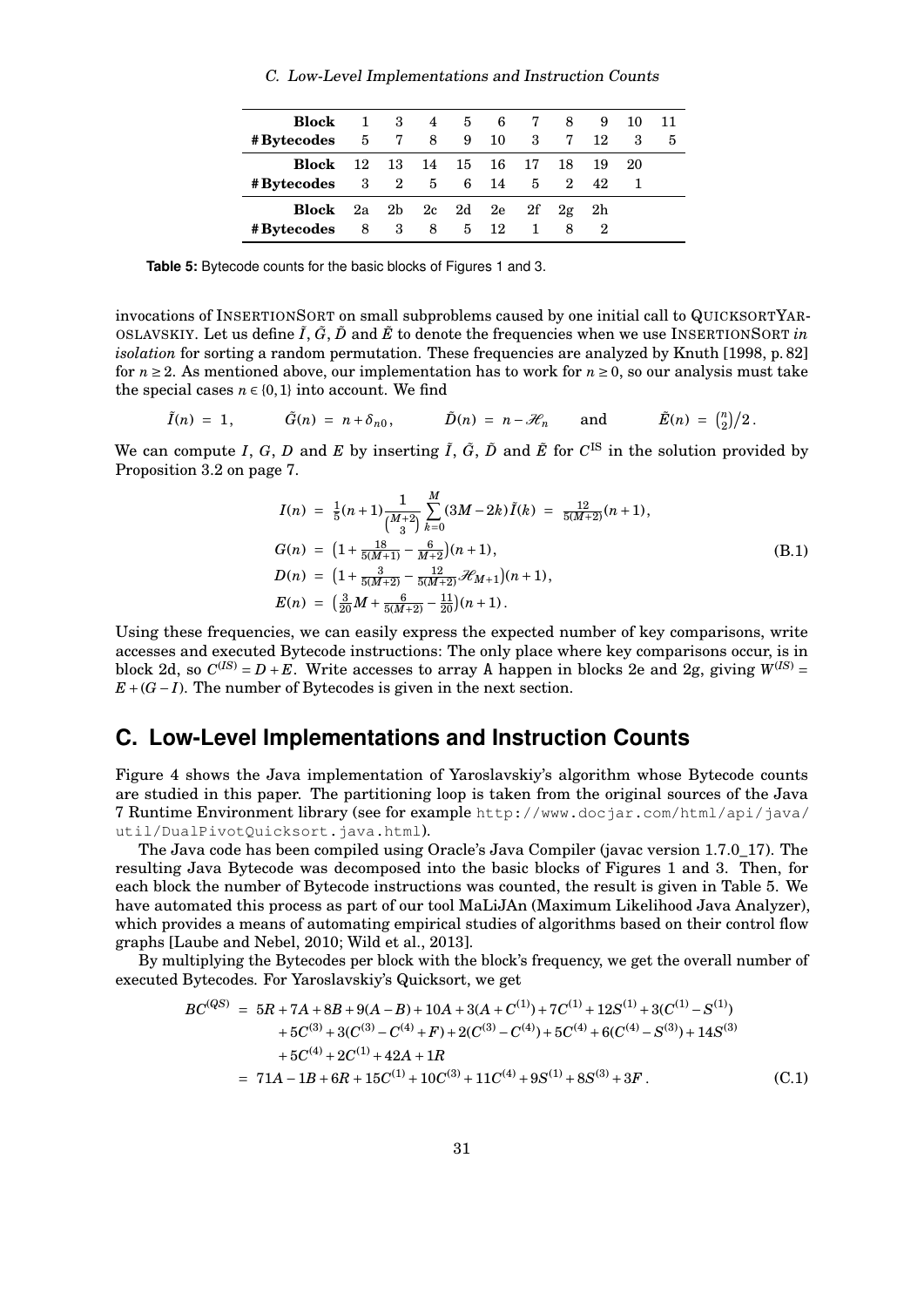```
1 void quicksortYaroslavskiy(int[] A, int left, int right) {
\frac{1}{2} if (right - left < M) {
3 insertionsort(A, left, right);
4 } else {
5 final int p, q;
6 if (A[left] > A[right]) {
p = A[right]; q = A[left];8 } else {
9 p = A[left]; q = A[right];
10 }
11 int l = left + 1, g = right - 1, k = l;
12 while(k \leq g) {
13 final int ak = A[k];
14 if (ak < p) {
15 A[k] = A[1]; A[1] = ak; +1;16 } else if (ak >= q) {
17 while (A[g] > q \& k < g)18 --q;19 if (A[g] < p) {
20 A[k] = A[1]; A[1] = A[g]; ++1;21 } else {
22 A[k] = A[g];
23 }
24 A[g] = ak; -g;25 }
26 ++k;27 }
28 -1; +q;29 A[left] = A[1]; A[1] = p; A[right] = A[g]; A[g] = q;30 quicksortYaroslavskiy(A, left, l - 1);
31 quicksortYaroslavskiy(A, g + 1, right);
32 quicksortYaroslavskiy(A, l + 1, g - 1);
33 }
34 }
36 void insertionsort(int[] A, int left, int right) {
37 for (int i = left + 1; i \leq right; ++i) {
38 int j = i-1; final int v = A[i];
39 while (v < A[j]) {
40 A[j+1] = A[j]; \, -j;41 if (j < left) break;
42 }
43 A[j+1] = v;44 }
45 }
```
<span id="page-31-0"></span>**Figure 4:** Java implementation of Yaroslavskiy's algorithm.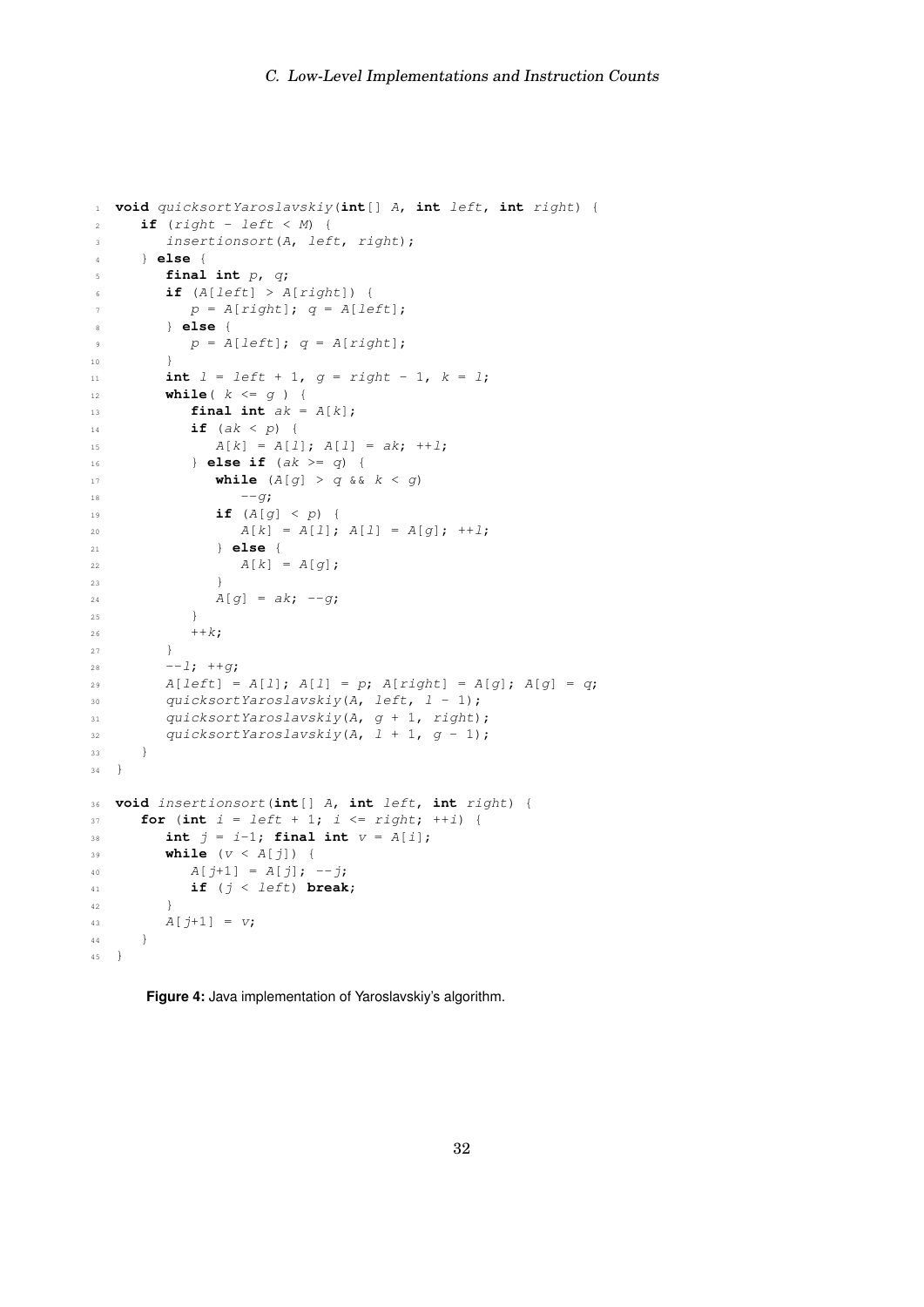Additionally, we have for INSERTIONSORT

$$
BC^{(IS)} = 8I + 3G + 8(G - I) + 5(E + D) + 12E + 1(G - I - D) + 8(G - I) + 2I
$$
  
= 4D + 17E + 20G - 7I. (C.2)

Note that [Wild](#page-40-8) [\[2012\]](#page-40-8) investigated a different (more naïve) Java implementation of Yaroslavskiy's algorithm and hence reports different Bytecode counts.

# <span id="page-32-0"></span>**D. Details on the Distributional Analysis**

In this appendix, we give details on the application of the contraction method to the distributions of costs in Yaroslavskiy's algorithm and we prove the main technical lemmas from Section [4.3.](#page-20-0)

# **D.1. Proof of Theorem [4.3](#page-20-2)**

We consider the first partitioning step of Yaroslavskiy's algorithm and denote by *TC*(*n*) the number of key comparisons of the first partitioning phase. By Property [2.1,](#page-5-0) subproblems generated in the first partitioning phase are, conditional on their sizes, again uniformly random permutations and independent of each other. Hence, we obtain the distributional recurrence

<span id="page-32-2"></span><span id="page-32-1"></span>
$$
C_n \stackrel{\mathscr{D}}{=} C'_{I_1} + C''_{I_2} + C'''_{I_3} + T_C(n) \qquad (n \ge 3), \tag{D.1}
$$

where  $(I_1,I_2,I_3,T_C(n)),$   $(C'_j)_{j\geq 0},$   $(C''_j)_{j\geq 0},$   $(C'''_j)_{j\geq 0}$  are independent and  $C'_j,$   $C''_j,$   $C'''_j$  are identically distributed as  $C_j$  for  $j \ge 0$ . Note that equation [\(D.1\)](#page-32-1) is simply obtained from the generic distributional recurrence [\(4.5\)](#page-19-1) upon inserting the toll function  $T_C(n)$ .

As in Section [4.2.2,](#page-19-3) we now define the normalized number of comparisons  $C_n^*$  as

$$
C_0^* := 0
$$
 and  $C_n^* := \frac{C_n - \mathbb{E}[C_n]}{n}$ ,  $(n \ge 1)$  (D.2)

Note that  $\mathbb{E}[C_n^*]=0$  and the Var $(C_n^*)<\infty$ , i.e.,  $(C_n^*)_{n\geq 0}$  is a sequence of centered, square integrable random variables. Using [\(D.1\)](#page-32-1) we find, cf. [\[Hwang and Neininger, 2002,](#page-39-18) eq. (27), (28)], that  $(C_n^*)_{n\geq 0}$ satisfies [\(4.1\)](#page-17-5) with

$$
A_r^{(n)} = \frac{I_r}{n}, \qquad b^{(n)} = \frac{1}{n} \Big( T_C(n) - \mathbb{E}[C_n] + \sum_{r=1}^3 \mathbb{E}[C_{I_r} | I_r] \Big).
$$

We apply the framework of the contraction method outlined in Section [4.1.](#page-16-1) To check condition [\(A\)](#page-17-0) note that from [\(4.4\)](#page-18-0), we have  $A_r^{(n)} \to D_r$  in  $L_2$  for  $r = 1, 2, 3$  as  $n \to \infty$ .

To identify the *L*<sub>2</sub>-limit of *b*<sup>(*n*)</sup> we look at the summands  $T_C(n)/n$  and  $\left(-\mathbb{E}[C_n] + \sum_{r=1}^3 \mathbb{E}[C_{I_r} | I_r]\right)/n$ separately. By Theorem [3.8,](#page-13-3) the expectation has the form  $\mathbb{E}[C_n] = 19/10 n \ln n + cn + O(\log n)$  for some constant  $c \in \mathbb{R}$ , which implies  $\mathbb{E}[C_{I_r} | I_r] = 19/10 I_r \ln I_r + cI_r + o(n)$  since we have  $o(I_r) = o(n)$ . Plugging in these expansions, using  $I_1 + I_2 + I_3 = n - 2$  and rearranging terms gives the asymptotic identity, as  $n \rightarrow \infty$ ,

$$
\frac{1}{n}\left(-\mathbb{E}[C_n] + \sum_{r=1}^3 \mathbb{E}[C_{I_r} | I_r]\right) = \sum_{r=1}^3 \frac{19}{10} \frac{I_r}{n} \ln \frac{I_r}{n} - \frac{2}{n} \frac{19}{10} \frac{n \ln n}{n} - \frac{2c}{n} + o(1)
$$

$$
= \sum_{r=1}^3 \frac{19}{10} \frac{I_r}{n} \ln \frac{I_r}{n} + o(1).
$$

Hence, Lemma [4.2](#page-20-3) implies

<span id="page-32-3"></span>
$$
\frac{1}{n}\left(-\mathbb{E}[C_n] + \sum_{r=1}^3 \mathbb{E}[C_{I_r} | I_r]\right) \xrightarrow{L_2} \frac{19}{10} \sum_{j=1}^3 D_j \ln D_j \qquad (n \to \infty).
$$
 (D.3)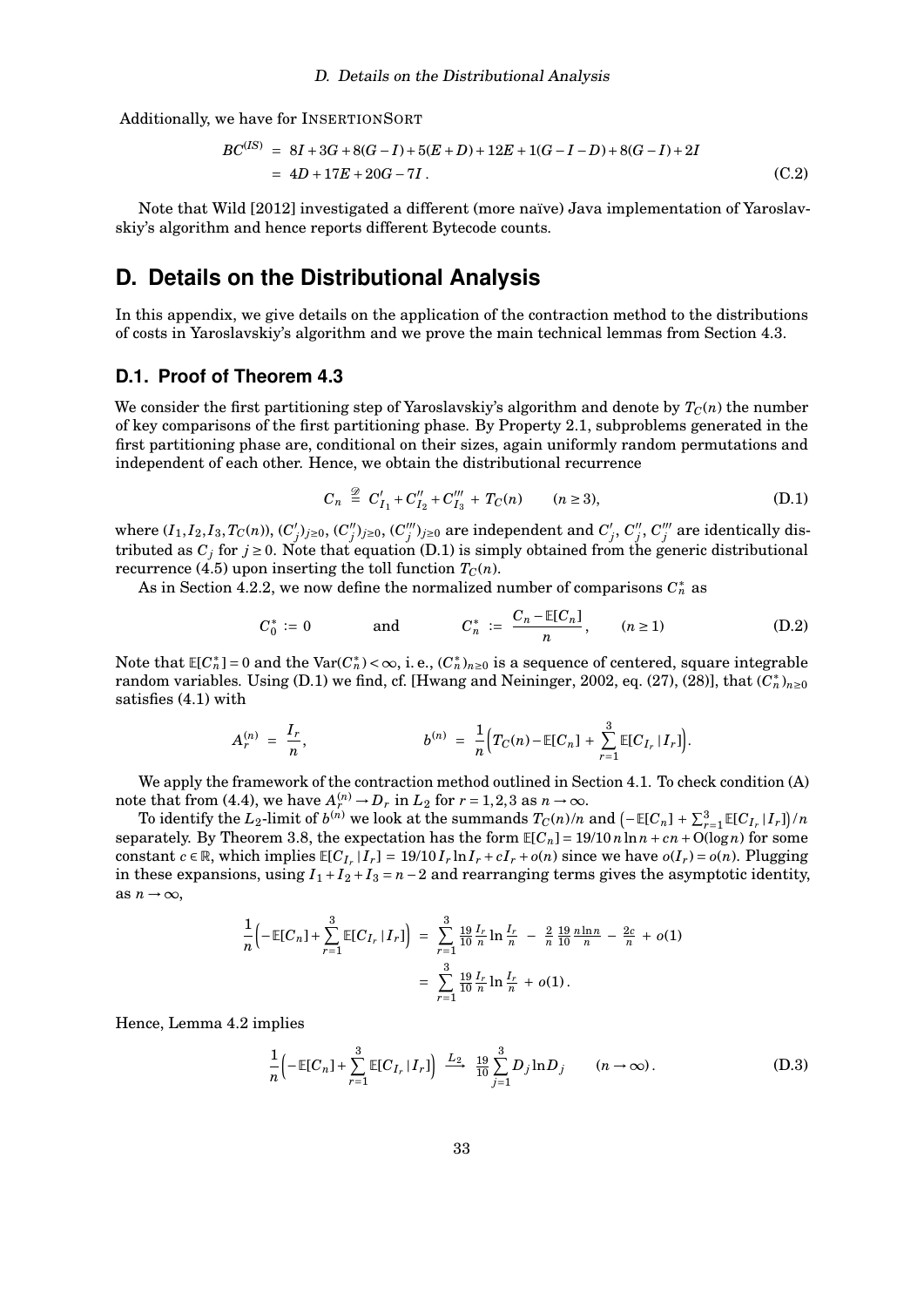For the limit behavior of  $T_C(n)/n$  we use the distributions listed in Table [3](#page-19-0) and find

$$
T_C(n) = T_{C^{(1)}}(n) + (T_{C^{(1)}}(n) - T_{S^{(1)}}(n)) + T_{C^{(3)}}(n) + T_{C^{(4)}}(n) + T_A(n)
$$
  
\n
$$
\stackrel{\mathcal{D}}{=} n - 1 + I_1 + I_2 + \text{HypG}(I_1 + I_2, I_3, n - 2) - \text{HypG}(I_1, I_1 + I_2, n - 2) + 3\text{B}(\frac{I_3}{n-2}).
$$

Using Lemma [4.1](#page-20-1) and [\(4.4\)](#page-18-0), we find for the normalized number of comparisons:

$$
\frac{T_C(n)}{n} \stackrel{?}{=} \frac{n-2}{n} + \frac{I_1}{n} + \frac{I_2}{n} + \frac{\text{HypG}(I_1 + I_2, I_3, n-2)}{n-2} \cdot \frac{n-2}{n} - \frac{\text{HypG}(I_1, I_1 + I_2, n-2)}{n-2} \cdot \frac{n-2}{n} + 3\frac{\text{B}(\frac{I_3}{n-2})}{n} - \frac{\frac{I_2}{n}}{1 + D_1 + D_2 + (D_1 + D_2)D_3 - D_1(D_1 + D_2) + 0 - 1 + (D_1 + D_2)(1 + D_3 - D_1) - 1 + (D_1 + D_2)(D_2 + 2D_3).
$$

Altogether, we obtain that condition [\(A\)](#page-17-0) holds with

$$
(A_1, A_2, A_3, b) = (D_1, D_2, D_3, 1 + (D_1 + D_2)(D_2 + 2D_3) + \frac{19}{10} \sum_{j=1}^{3} D_j \ln D_j).
$$

Concerning condition [\(B\),](#page-17-1) note that  $D_1$ ,  $D_2$  and  $D_3$  are identically distributed with density  $x \to 2(1-x)$ for  $0 \leq x \leq 1$ . This implies

<span id="page-33-0"></span>
$$
\sum_{r=1}^{3} \mathbb{E}[D_r^2] = 3\mathbb{E}[D_1^2] = 3\int_0^1 x^2 2(1-x) dx = \frac{1}{2} < 1.
$$
 (D.4)

Moreover, condition [\(C\)](#page-17-3) is fulfilled since

$$
\sum_{r=1}^K \mathbb{E}\left[\mathbf{1}_{\{I_r^{(n)}\leq\ell\}}\cdot||(A_r^{(n)})^t A_r^{(n)}\|_{\text{op}}\right] \leq \sum_{r=1}^K \mathbb{P}(I_r^{(n)}\leq\ell) \to 0, \quad (n\to\infty), \text{ for any fixed }\ell\in\mathbb{N}.
$$

Now the conclusions [\(I\)](#page-17-4) and [\(II\)](#page-17-6) give the claims  $C_n^* \to C^*$  in distribution with the characterization of the distribution of *C* ∗ . For the asymptotic of the variance note that convergence of the second moment  $\mathbb{E}[(C_n^*)^2] \to \mathbb{E}[(C^*)^2]$  and the normalization [\(D.2\)](#page-32-2) imply

$$
Var(C_n) \sim \sigma_C^2 n^2 \quad \text{with} \quad \sigma_C^2 = \mathbb{E}[(C^*)^2].
$$

To identify  $\sigma_C^2$ , let  $C^{*,(1)}, C^{*,(2)}$  and  $C^{*,(3)}$  be independent copies of  $C^*$  also independent of  $(D_1, D_2, D_3)$ . We abbreviate  $τ := 1 + (D_1 + D_2)(D_2 + 2D_3) + \frac{19}{10} \sum_{r=1}^3 D_r \ln D_r$ . Taking squares and expectations in [\(4.13\)](#page-20-4) and noting that  $\mathbb{E}[C^*] = \mathbb{E}[C^{*,(r)}] = 0$ , we find

$$
\mathbb{E}[(C^*)^2] = \mathbb{E}\Big[\Big(1+(D_1+D_2)(D_2+2D_3)+\frac{19}{10}\sum_{r=1}^3 D_r \ln D_r + \sum_{r=1}^3 D_r C^{*(r)}\Big)^2\Big]
$$
  
\n
$$
= \mathbb{E}[\tau^2] + 2\mathbb{E}\Big[\tau \sum_{r=1}^3 D_r C^{*(r)}\Big] + \mathbb{E}\Big[\Big(\sum_{r=1}^3 D_r C^{*(r)}\Big)^2\Big]
$$
  
\n
$$
= \mathbb{E}[\tau^2] + 2\sum_{r=1}^3 \mathbb{E}[\tau D_r]\mathbb{E}[C^*] + \sum_{r=1}^3 \mathbb{E}[D_r^2]\mathbb{E}[(C^*)^2] + \sum_{\substack{1 \le r,s \le 3 \\ r \ne s}} \mathbb{E}[D_r D_s]\mathbb{E}[C^*]^2
$$
  
\n
$$
= \mathbb{E}[\tau^2] + \mathbb{E}[(C^*)^2]\sum_{r=1}^3 \mathbb{E}[D_r^2]
$$
  
\n
$$
= \mathbb{E}[\tau^2] + \frac{1}{2}\mathbb{E}[(C^*)^2],
$$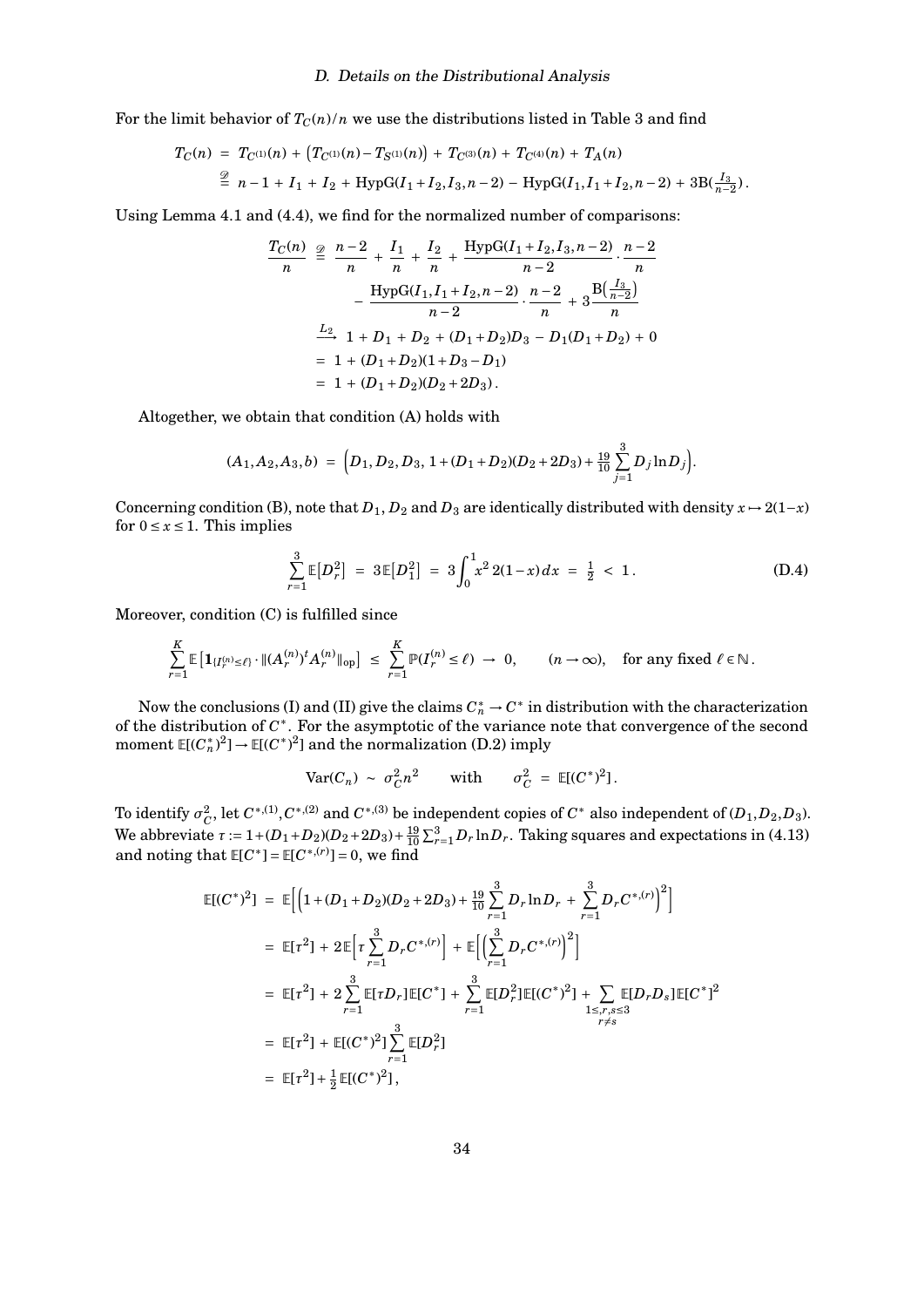#### D. Details on the Distributional Analysis

where for the last equality [\(D.4\)](#page-33-0) was used. Solving for  $\mathbb{E}[(C^*)^2]$  implies

$$
\mathbb{E}[(C^*)^2] = 2\mathbb{E}\Big[\Big(1+(D_1+D_2)(D_2+2D_3) + \frac{19}{10}\sum_{j=1}^3 D_j\ln D_j\Big)^2\Big].
$$

Now, the integral representation [\(4.3\)](#page-18-1) and the use of a computer algebra system yields the expression for  $\sigma_C^2$ .  $\Box$ 

### **D.2. Proof of Theorem [4.4](#page-21-1)**

The proof can be done similarly to the one for Theorem [4.3.](#page-20-2) We have the recurrence

$$
S_n \stackrel{\mathscr{D}}{=} S'_{I_1} + S''_{I_2} + S''_{I_3} + T_S(n), \qquad (n \ge 3), \tag{D.5}
$$

with conditions on independence and distributions as in  $(D.1)$ , where  $T_S(n)$  is the number of swaps in the first partitioning step of the algorithm. We set  $S^*_0 := 0$  and

<span id="page-34-0"></span>
$$
S_n^* := \frac{S_n - \mathbb{E}[S_n]}{n}, \qquad (n \ge 1).
$$
 (D.6)

Hence,  $(S_n^*)_{n\geq 0}$  is a sequence of centered, square integrable random variables satisfying [\(4.1\)](#page-17-5) with

$$
A_r^{(n)} = \frac{I_r}{n}, \qquad b^{(n)} = \frac{1}{n} \Big( T_S(n) - \mathbb{E}[S_n] + \sum_{r=1}^3 \mathbb{E}[S_{I_r} | I_r] \Big),
$$

where by Theorem [3.9,](#page-14-3) we know  $\mathbb{E}[S_n] = \frac{3}{5}n \ln(n) + c'n + O(\log n)$  for a constant  $c' \in \mathbb{R}$ . Analogously to [\(D.3\)](#page-32-3) we obtain

$$
\frac{1}{n} \Big( -\mathbb{E}[S_n] + \sum_{r=1}^3 \mathbb{E}[S_{I_r} | I_r] \Big) \to \frac{3}{5} \sum_{j=1}^3 D_j \ln D_j, \qquad (n \to \infty), \quad \text{in } L_2. \tag{D.7}
$$

It remains to study the asymptotic behavior of  $T_S(n)/n$ . Again profiting from the spadework of Section [3.2,](#page-7-2) we find the exact distribution of the number of swaps:

$$
T_S(n) = T_{S^{(1)}}(n) + (T_{C^{(4)}}(n) - T_{S^{(3)}}(n)) + 2T_{S^{(3)}}(n) + 2T_A(n) = I_1 + sm@ \mathscr{G} + \delta + 2
$$

$$
\stackrel{\mathscr{D}}{=} I_1 + \text{HypG}(I_1 + I_2, I_3, n-2) + \text{B}\left(\frac{I_3}{n-2}\right) + 2\,.
$$

By Lemma [4.1](#page-20-1) and [\(4.4\)](#page-18-0), we find

$$
\frac{T_S(n)}{n} \stackrel{L_2}{\longrightarrow} D_1 + (D_1 + D_2)D_3.
$$

The conditions [\(A\),](#page-17-0) [\(B\)](#page-17-1) and [\(C\)](#page-17-3) are now checked as in the proof of Theorem [4.3.](#page-20-2) The assertions of Theorem [4.4](#page-21-1) follow from [\(I\)](#page-17-4) and [\(II\),](#page-17-6) the identification of  $\sigma_S^2$  is done as that of  $\sigma_C^2$  in Theorem [4.3.](#page-20-2)  $\Box$ 

# **D.3. Proof of Theorem [4.5](#page-21-2)**

The proof can be done very similarly as for Theorems [4.3](#page-20-2) and [4.4.](#page-21-1) We only present the key points where changes are needed. For the distributional recurrence, we here have the toll function

$$
T_{BC}(n) = 15T_{C^{(1)}}(n) + 10T_{C^{(3)}}(n) + 11T_{C^{(4)}}(n) + 9T_{S^{(1)}}(n) + 8T_{S^{(3)}}(n) + 71T_A(n) - 1T_B(n) + 6T_R(n) + 3T_F(n).
$$

All contributions from the second line are bounded by O(1) (see Table [3\)](#page-19-0). Therefore they vanish in the limit of  $T_{BC}(n)/n$ :

$$
\frac{T_{BC}(n)}{n} \xrightarrow{L_2} 15(D_1 + D_2) + 10D_3 + 11(D_1 + D_2)D_3 + 9D_1(D_1 + D_2) + 8(D_1 - D_1(D_1 + D_2))
$$
  
= 24 + (D\_3 - 9)D\_2 - 2D\_3(5D\_3 + 2).

The rest of the proof is carried out along the same lines as for the proofs above.

 $\Box$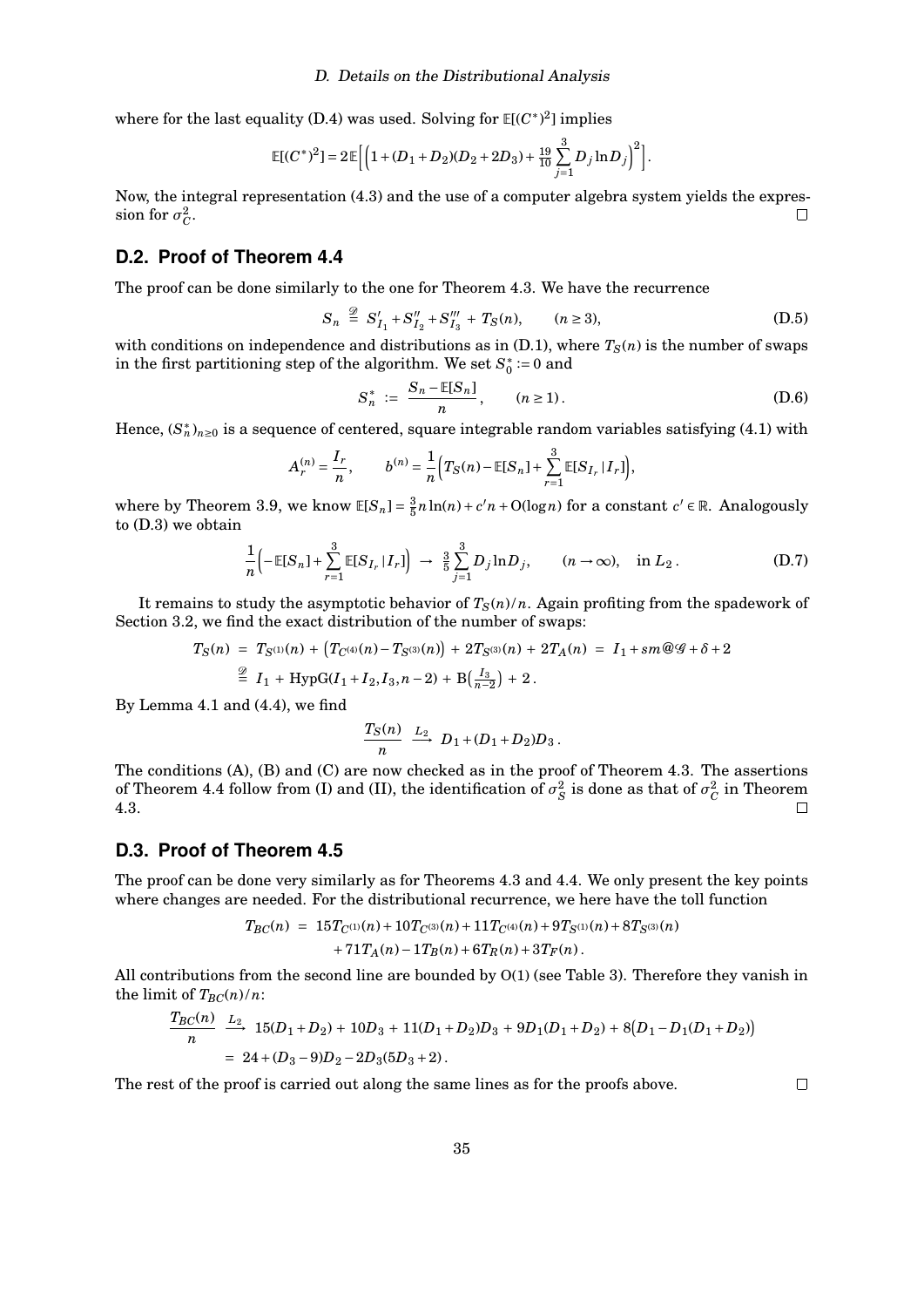# **D.4. Proof of Theorem [4.6](#page-21-0)**

We define the column vector  $Y_n := \begin{pmatrix} C_n \\ S_n \end{pmatrix}$ . Then from [\(D.1\)](#page-32-1) and [\(D.5\)](#page-34-0), we obtain

$$
Y_n \stackrel{\mathscr{D}}{=} Y'_{I_1} + Y''_{I_2} + Y'''_{I_3} + \begin{pmatrix} T_C(n) \\ T_S(n) \end{pmatrix}
$$

with conditions on independence and distributions as in [\(D.1\)](#page-32-1). We set  $Y_0^* := {0 \choose 0}$  and

$$
Y_n^* := \frac{1}{n} (Y_n - \mathbb{E}[Y_n]).
$$
 (D.8)

<span id="page-35-1"></span><span id="page-35-0"></span>,

Hence,  $(Y_n^*)_{n\geq 0}$  is a sequence of centered, square integrable, bivariate random variables satisfying [\(4.1\)](#page-17-5) with

$$
A_r^{(n)} = \frac{1}{n} \begin{bmatrix} I_r & 0 \\ 0 & I_r \end{bmatrix}, \qquad b^{(n)} = \frac{1}{n} \begin{bmatrix} T_C(n) - \mathbb{E}[C_n] + \sum_{r=1}^3 \mathbb{E}[C_{I_r} | I_r] \\ T_S(n) - \mathbb{E}[S_n] + \sum_{r=1}^3 \mathbb{E}[S_{I_r} | I_r] \end{bmatrix}.
$$

Using the asymptotic behavior from the proofs of Theorems [4.3](#page-20-2) and [4.4](#page-21-1) we obtain that condition [\(A\)](#page-17-0) holds with

$$
A_r = \begin{bmatrix} D_r & 0 \\ 0 & D_r \end{bmatrix}, \qquad b = \begin{pmatrix} 1 + (D_1 + D_2)(D_2 + 2D_3) + \frac{19}{10} \sum_{j=1}^3 D_j \ln D_j \\ D_1 + (D_1 + D_2)D_3 & + \frac{3}{5} \sum_{j=1}^3 D_j \ln D_j \end{pmatrix}.
$$
 (D.9)

Condition [\(B\)](#page-17-1) is satisfied as

$$
\sum_{r=1}^3 \mathbb{E} \left[ \| A_r^t A_r \|_{\text{op}} \right] = \sum_{r=1}^3 \mathbb{E} [D_r^2] = \frac{1}{2} < 1.
$$

Condition [\(C\)](#page-17-3) is checked similarly as in the proof of Theorem [4.3.](#page-20-2)

Hence from [\(I\)](#page-17-4) we obtain the existence of a centered, square integrable, bivariate distribution  $\mathcal{L}(\Lambda_1,\Lambda_2)$  that solves the bivariate fixed-point equation [\(4.2\)](#page-17-2) with the choices for  $A_r$  and *b* given in [\(D.9\)](#page-35-0). Furthermore [\(II\)](#page-17-6) implies that the sequence ( $Y_n^*$ ) defined in [\(D.8\)](#page-35-1) converges in distribution and with mixed second moments towards  $(\Lambda_1, \Lambda_2)$ . This implies in particular, as  $n \to \infty$ ,

$$
\mathbb{E}\left[\frac{C_n - \mathbb{E}[C_n]}{n} \cdot \frac{S_n - \mathbb{E}[S_n]}{n}\right] \rightarrow \mathbb{E}[\Lambda_1 \cdot \Lambda_2].
$$

Hence, we obtain

$$
Cov(C_n, S_n) \sim \mathbb{E}[\Lambda_1 \Lambda_2] n^2.
$$

The value  $E[\Lambda_1 \Lambda_2]$  is obtained from the fixed-point equation [\(4.2\)](#page-17-2) with the choices for  $A_r$  and *b* given in [\(D.9\)](#page-35-0) by multiplying the components on left and right hand side, taking expectations and solving for  $E[\Lambda_1 \Lambda_2]$ . The integral representation [\(4.3\)](#page-18-1) then leads to the expression given in [\(4.21\)](#page-21-3).  $\Box$ 

# **D.5. Proof of Lemma [4.1](#page-20-1)**

We denote by  $\text{Bin}(n, p)$  the binomial distribution with *n* trials and success probability *p*.

The hypergeometric distribution  $HypG(k, r, r + b)$  has mean and variance given in [\(2.1\)](#page-5-2). In particular for sequences  $(\alpha_n)_{n\geq 1}$ ,  $(\beta_n)_{n\geq 1}$  with  $\alpha_n = \alpha n + r_n$  and  $\beta_n = \beta n + s_n$  with  $\alpha, \beta \in (0,1)$  and  $|r_n|, |s_n| \le n^{2/3}$ , we obtain for hypergeometrically HypG( $\alpha_n, \beta_n, n$ ) distributed random variables  $\Upsilon_n$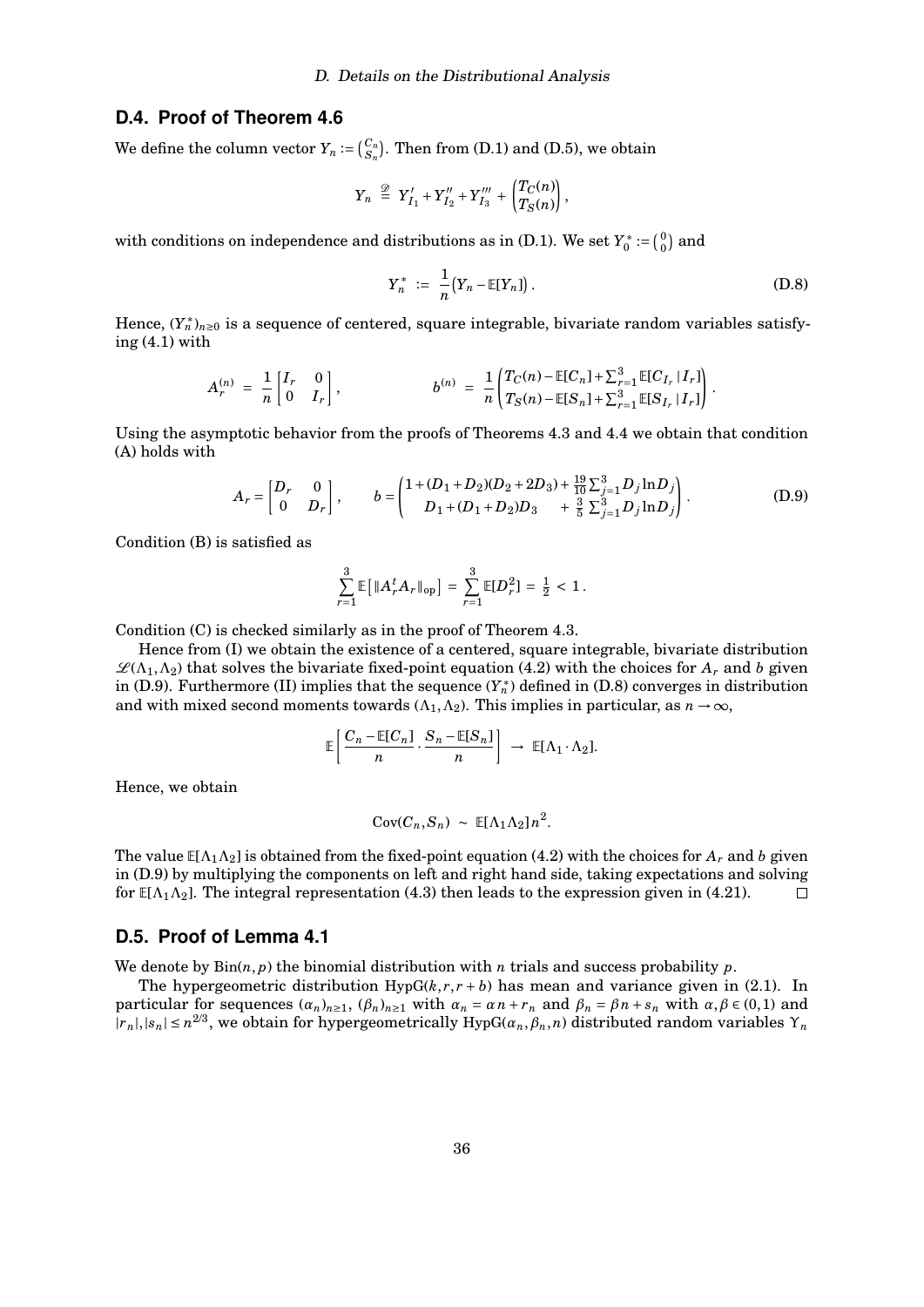#### E. Experimental Validation of Asymptotics

that  $Var(Y_n) \leq n$  and moreover

$$
\left\| \frac{\Upsilon_n}{n} - \alpha \beta \right\|_2 \le \left\| \frac{\Upsilon_n}{n} - \frac{\mathbb{E} \Upsilon_n}{n} \right\|_2 + \left\| \frac{\mathbb{E} \Upsilon_n}{n} - \alpha \beta \right\|_2
$$

$$
= \frac{\sqrt{\text{Var}(\Upsilon_n)}}{n} + \left| \frac{\alpha_n \beta_n}{n^2} - \alpha \beta \right|_2
$$

$$
\le n^{-1/2} + \frac{\alpha |s_n|}{n} + \frac{\beta |r_n|}{n} + \frac{|r_n s_n|}{n^2}
$$

$$
\le n^{-1/2} + 2n^{-1/3} + n^{-2/3} \le 4n^{-1/3}.
$$
 (D.10)

Now, we first condition on  $V := (V_1, \ldots, V_b) = (v_1, \ldots, v_b) =: v$ , where *v* satisfies  $v_i \in [0,1]$  and  $\sum_{r=1}^b v_r = 1$ . Conditionally on  $V = v$ , the random variables  $\sum_{j \in J_i} L_j$  have a binomial Bin(*n*,*w<sub>i</sub>*) distribution, where  $w_i$  := ∑<sub>*j*∈*J*<sub>*i*</sub></sub>  $v_j$  for  $i = 1, 2$ . We denote

$$
B_n^v := \bigcap_{i=1}^2 \Big\{ \sum_{j \in J_i} L_j \in \Big[ n w_i - n^{2/3}, n w_i + n^{2/3} \Big] \Big\}.
$$

Then by Chernoff's bound [\[McDiarmid, 1998,](#page-40-19) p. 195], we obtain uniformly in *v* that

$$
\mathbb{P}(B_n^v) \ge 1 - 4\exp\left(-2n^{1/3}\right) \to 1 \qquad \text{as } n \to \infty. \tag{D.11}
$$

We abbreviate  $W_i := \sum_{j \in J_i} V_j$  for  $i = 1, 2$  and let  $Z_n^v$  denote  $Z_n$  conditional on  $V = v$ . By  $\mathbb{P}_V$  we denote the distribution of  $V$ . Then, we obtain with  $(D.10)$ 

$$
\mathbb{E}\left[\left|\frac{Z_n}{n} - W_1 W_2\right|^2\right] = \int \mathbb{E}\left[\left|\frac{Z_n^v}{n} - w_1 w_2\right|^2\right] d\mathbb{P}_V(v)
$$
\n
$$
\leq \iint_{B_n^v} \left|\frac{Z_n^v}{n} - w_1 w_2\right|^2 d\mathbb{P} + 4 \exp(-2n^{1/3}) \cdot \max_{0 \leq z \leq n} \left|\frac{z}{n} - w_1 w_2\right|^2 d\mathbb{P}_V(v)
$$
\n
$$
\leq 4n^{-1/3} + 4 \exp(-2n^{1/3})
$$
\n
$$
\to 0, \qquad \text{as } n \to \infty,
$$

which concludes the proof.

# **D.6. Proof of Lemma [4.2](#page-20-3)**

Let  $i \in \{1,...,n\}$  be arbitrary. The strong law of large numbers implies that  $L_i/n \rightarrow V_i$  almost surely as  $n \to \infty$ . The function  $x \mapsto x \ln(x)$  is continuous on [0,1] (with the convention  $x \ln(x) = 0$  for  $x = 0$ ). Hence, as  $n \to \infty$ ,

$$
\left|\frac{L_i}{n}\ln\left(\frac{L_i}{n}\right)-V_i\ln V_i\right|^2\,\,\to\,\,0\qquad\text{almost surely}.
$$

Since the non-positive function  $x \mapsto x \ln(x)$ ,  $x \in [0,1]$  is lower bounded (e.g. by  $-1/e$ ) the square in the latter display is uniformly bounded (e.g. by  $(2/e)^2$ ). Hence the dominated convergence theorem implies

$$
\mathbb{E}\Big[\Big|\frac{L_i}{n}\ln\Big(\frac{L_i}{n}\Big)-V_i\ln V_i\Big|^2\Big]\ \to\ 0,\qquad\text{as }n\to\infty\,.
$$

This concludes the proof.

 $\Box$ 

<span id="page-36-0"></span> $\Box$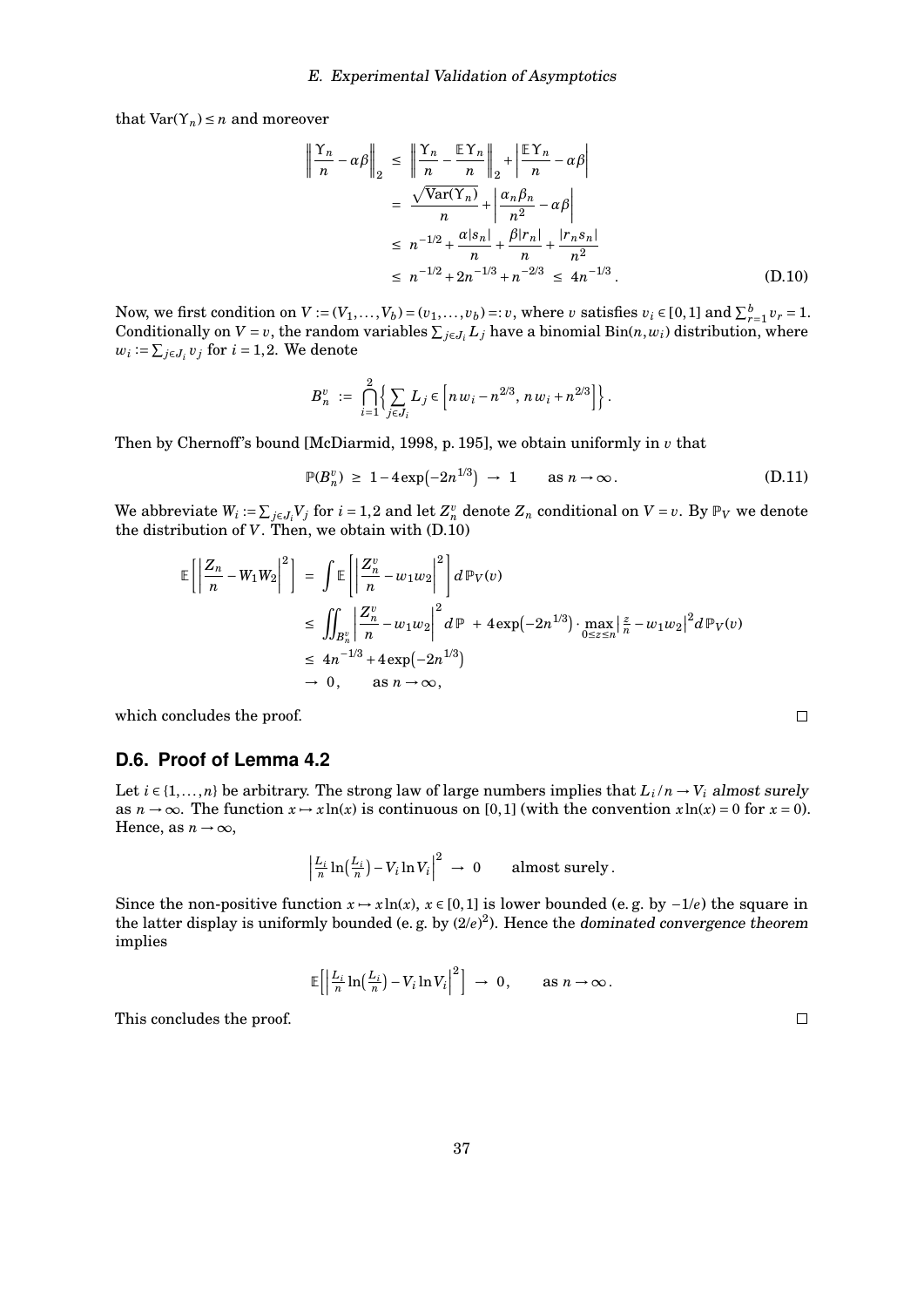# E. Experimental Validation of Asymptotics



<span id="page-37-0"></span>**Figure 5:** Comparison of sample means with the asymptotics computed in Section [3.](#page-6-0) The asymptotics are shown as solid line  $\rightarrow$ , the sample means are indicated by circles  $\circ$ . Additionally, the error bars show the sample standard deviation. On the *x*-axis, the input size *n* is shown, the *y*-axis shows the corresponding counts normalized by *n*ln*n*.



<span id="page-37-1"></span>**Figure 6:** Comparison of sample variances with the asymptotics computed in Section [4.](#page-16-0) The asymptotics are shown as solid line  $\rightarrow$ , the sample variances are indicated by circles  $\circ$ . On the *x*-axis, the input size *n* is shown, the *y*-axis shows the corresponding variances normalized by *n* 2 .



<span id="page-37-2"></span>**Figure 7:** Histograms for the distributions of the normalized number of comparisons  $C_n^*$ , swaps  $S_n^*$  and executed Bytecode instructions  $BC_n^*$  from the sample of 10000 random permutations of size  $n = 10^6$ .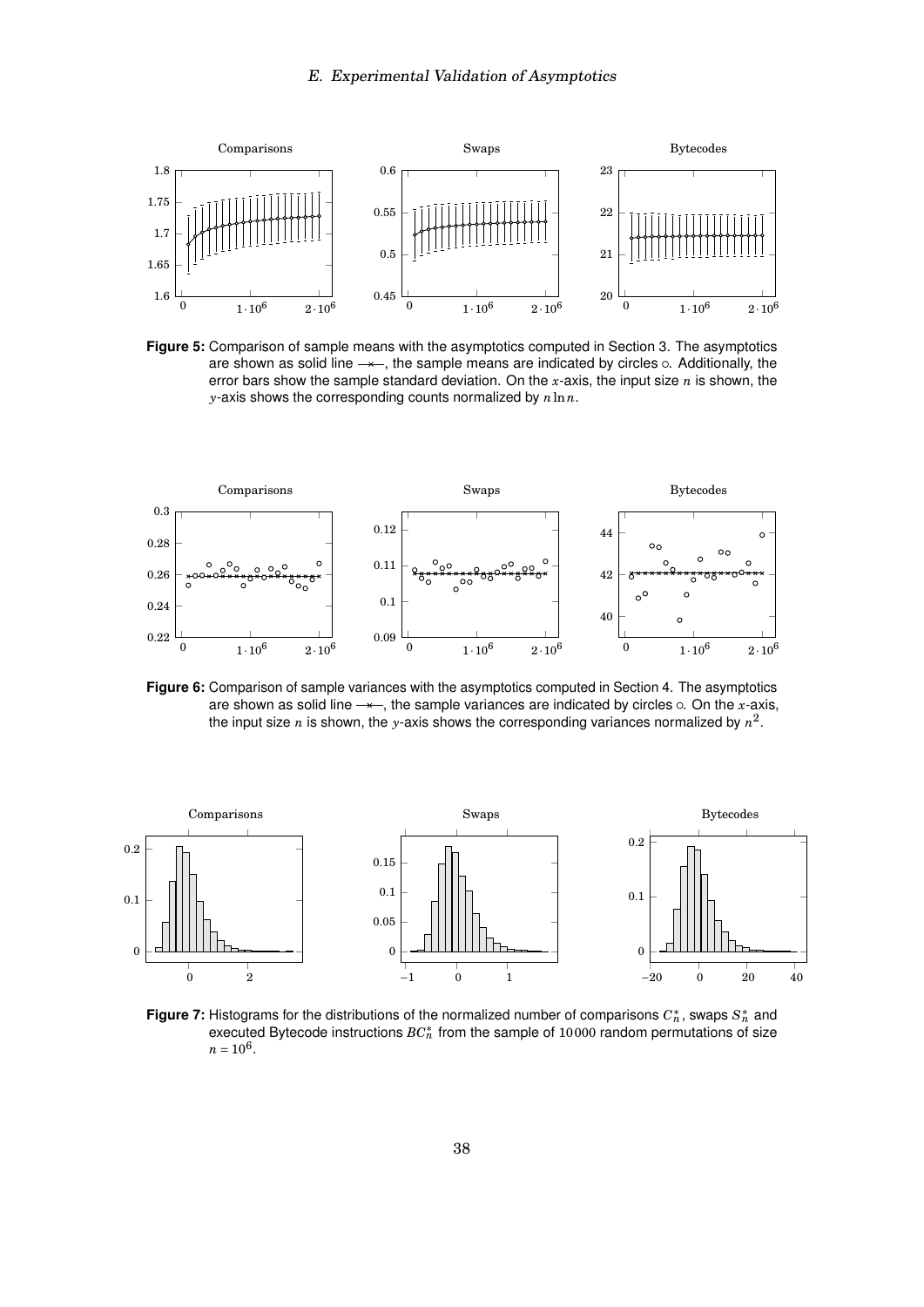#### E. Experimental Validation of Asymptotics



<span id="page-38-1"></span>**Figure 8:** This figure shows the distributions of the normalized number of comparisons  $C_n^*$  for small  $n$ . The distributions are computed by unfolding the distributional recurrence [\(D.1\)](#page-32-1). This figure serves as visual evidence for the convergence of cost distributions to a limit law. It is heavily inspired by a corresponding figure for classic Quicksort [\[Sedgewick and Flajolet, 1996,](#page-40-20) Figure 1.3].

# <span id="page-38-0"></span>**E. Experimental Validation of Asymptotics**

In this paper, we computed asymptotics for mean and variance of the costs of Yaroslavskiy's algorithm. Whereas the results for the mean are very precise and indeed can be made exact with some additional diligence, our contraction arguments only provide leading term asymptotics. In this section, we compare the asymptotic approximations with experimental sample means and variances.

We use the Java implementation given in Appendix [C](#page-30-0) and run it on 10000 pseudo-randomly generated permutations of  $\{1,\ldots,n\}$  for each of the 20 sizes in  $\{10^5, 2\cdot 10^5, \ldots, 2\cdot 10^6\}$ . Note that for sensible estimates of variances, much larger samples are needed than for means. The experiment itself is done using our tool MaLiJAn, which automatically counts the number of comparisons, swaps and Bytecode instructions [\[Wild et al., 2013\]](#page-41-0).

Figure [5](#page-37-0) shows the results for the expected costs and Figure [6](#page-37-1) compares asymptotic and sampled variances. The histograms in Figure [7](#page-37-2) give some impression how the limit laws will look like.

It is clearly visible in Figure [5](#page-37-0) that for the given range of input sizes, the average costs computed in Section [3](#page-6-0) are extremely precise. In fact, hardly any deviation between prediction and measurement is visible. The variances in Figure [6](#page-37-1) show more erratic behavior. As variances are much harder to estimate than means, this does not come as a surprise. From the data we cannot tell whether the true variances show some oscillatory behavior (in lower order terms) or whether we observe sampling noise. Nevertheless, Figure [6](#page-37-1) shows that for the given range of sizes, the asymptotic is a sensible approximation of the exact variance.

Figure [8](#page-38-1) shows how fast the exact probability distribution of the normalized number of comparisons approaches a smooth limiting shape even for tiny *n*. This strengthens the above quantitative arguments that the limiting distributions computed in this paper are useful approximations of the true behavior of costs in Yaroslavskiy's algorithm.

# **ACKNOWLEDGEMENTS**

We would like to thank two anonymous reviewers for their helpful comments and suggestions.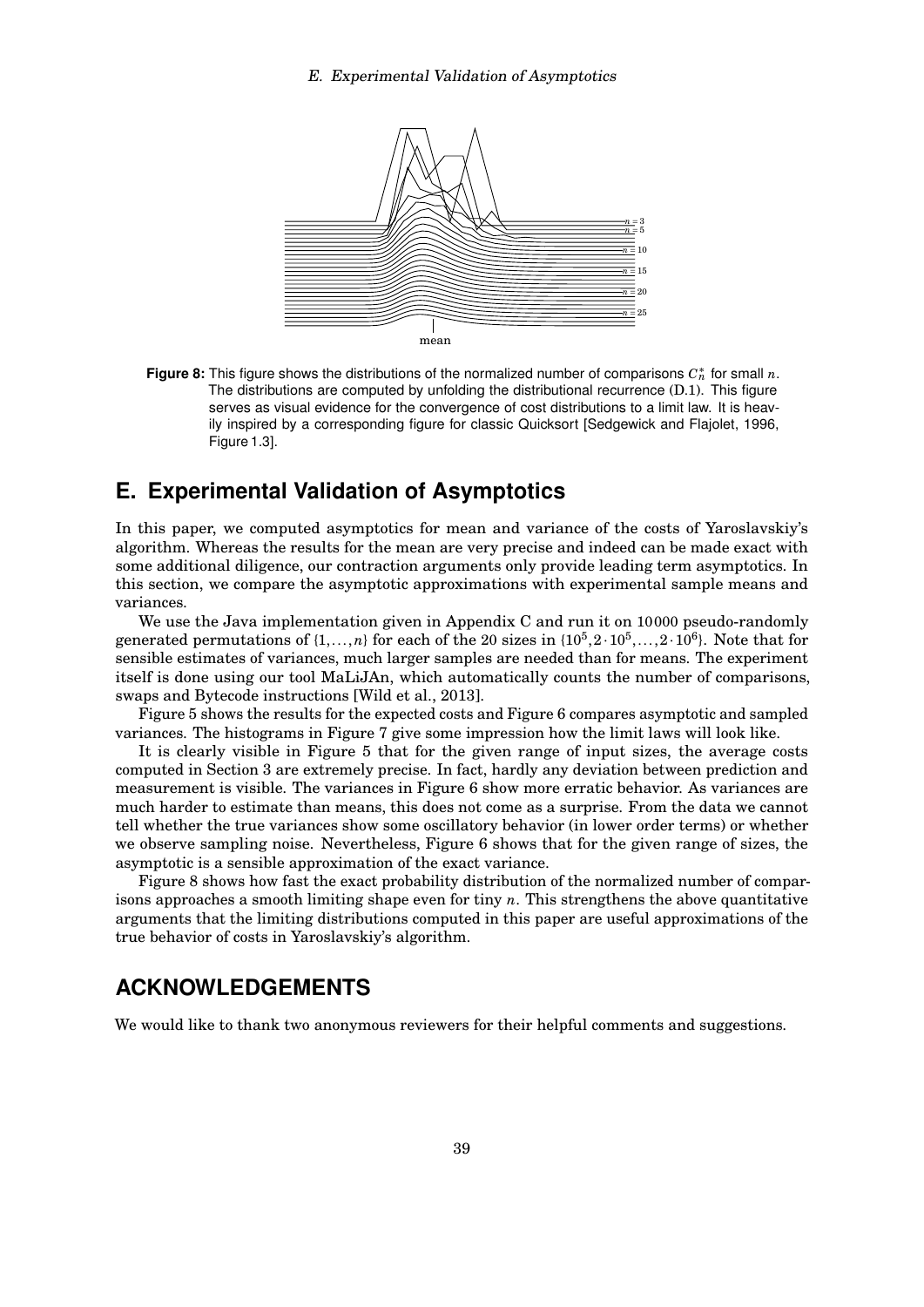# **References**

- <span id="page-39-11"></span>Jon L. Bentley and M. Douglas McIlroy. Engineering a sort function. *Software: Practice and Experience*, 23(11):1249–1265, 1993.
- <span id="page-39-14"></span>Andrea Camesi, Jarle Hulaas, and Walter Binder. Continuous Bytecode Instruction Counting for CPU Consumption Estimation. In *Third International Conference on the Quantitative Evaluation of Systems*, pages 19–30. IEEE, 2006. ISBN 0-7695-2665-9.
- <span id="page-39-8"></span>Hua-Huai Chern and Hsien-Kuei Hwang. Transitional behaviors of the average cost of quicksort with median-of-(2*t*+1). *Algorithmica*, 29(1-2):44–69, 2001.
- <span id="page-39-3"></span>Thomas H. Cormen, Charles E. Leiserson, Ronald L. Rivest, and Clifford Stein. *Introduction to Algorithms*. MIT Press, 3rd edition, 2009. ISBN 978-0-262-03384-8.
- <span id="page-39-17"></span>Herbert A. David and Haikady N. Nagaraja. *Order Statistics (Wiley Series in Probability and Statistics)*. Wiley-Interscience, 3rd edition, 2003. ISBN 0-471-38926-9.
- <span id="page-39-15"></span>Edsger W. Dijkstra. *A Discipline of Programming*. Prentice Hall PTR, Upper Saddle River, NJ, USA, 1st edition, 1976. ISBN 013215871X.
- <span id="page-39-9"></span>Marianne Durand. Asymptotic analysis of an optimized quicksort algorithm. *Information Processing Letters*, 85(2):73–77, 2003.
- <span id="page-39-10"></span>Maarten H. van Emden. Increasing the efficiency of quicksort. *Communications of the ACM*, pages 563–567, 1970.
- <span id="page-39-7"></span>James Allen Fill and Svante Janson. Smoothness and decay properties of the limiting Quicksort density function. In *Mathematics and computer science (Versailles, 2000)*, Trends Math., pages 53–64. Birkhäuser, Basel, 2000.
- <span id="page-39-6"></span>James Allen Fill and Svante Janson. Quicksort asymptotics. *J. Algorithms*, 44(1):4–28, 2002.
- <span id="page-39-19"></span>Ronald L. Graham, Donald E. Knuth, and Oren Patashnik. *Concrete mathematics: a foundation for computer science*. Addison-Wesley, 1994. ISBN 978-0-20-155802-9.
- <span id="page-39-5"></span>Pascal Hennequin. Combinatorial analysis of Quicksort algorithm. *Informatique théorique et applications*, 23(3):317–333, 1989.
- <span id="page-39-12"></span>Pascal Hennequin. *Analyse en moyenne d'algorithmes : tri rapide et arbres de recherche*. PhD Thesis, Ecole Politechnique, Palaiseau, 1991.
- <span id="page-39-0"></span>C. A. R. Hoare. Algorithm 64: Quicksort. *Communications of the ACM*, 4(7):321, July 1961a.
- <span id="page-39-1"></span>C. A. R. Hoare. Algorithm 63: Partition. *Communications of the ACM*, 4(7):321, July 1961b.
- <span id="page-39-2"></span>C. A. R. Hoare. Quicksort. *The Computer Journal*, 5(1):10–16, January 1962.
- <span id="page-39-18"></span>Hsien-Kuei Hwang and Ralph Neininger. Phase change of limit laws in the quicksort recurrence under varying toll functions. *SIAM J. Comput.*, 31(6):1687–1722 (electronic), 2002.
- <span id="page-39-16"></span>Maurice G. Kendall. *The advanced theory of statistics*. Charles Griffin, London, 2nd edition, 1945.
- <span id="page-39-4"></span>Donald E. Knuth. *The Art Of Computer Programming: Searching and Sorting*. Addison Wesley, 2nd edition, 1998. ISBN 978-0-20-189685-5.
- <span id="page-39-13"></span>Donald E. Knuth. *The Art of Computer Programming: Volume 1, Fascicle 1. MMIX, A RISC Computer for the New Millennium*. Addison-Wesley, 2005. ISBN 0-201-85392-2.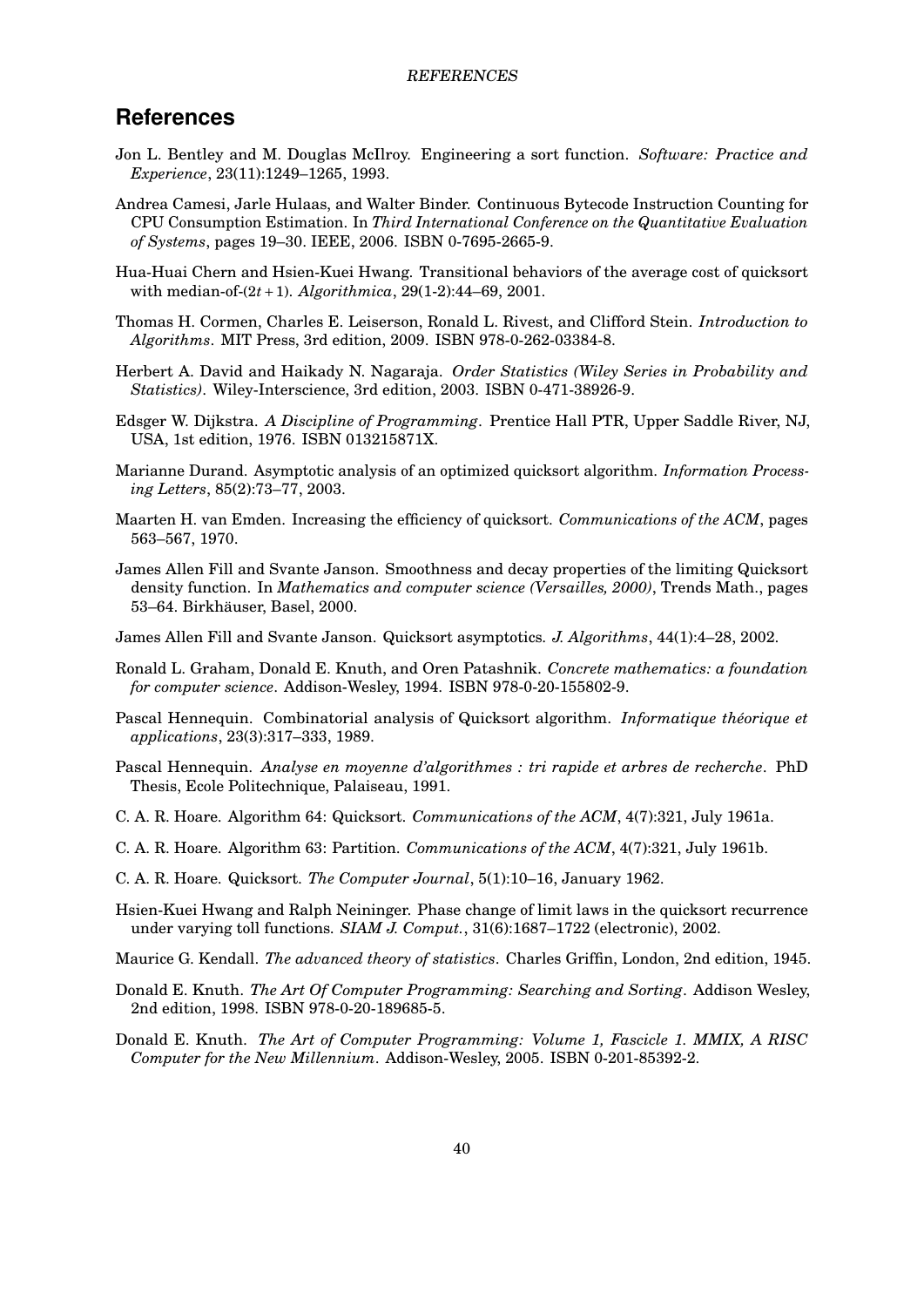#### REFERENCES

- <span id="page-40-17"></span>Shrinu Kushagra, Alejandro López-Ortiz, Aurick Qiao, and J. Ian Munro. Multi-Pivot Quicksort: Theory and Experiments. In *ALENEX 2014*, pages 47–60. SIAM, 2014.
- <span id="page-40-18"></span>Ulrich Laube and Markus E. Nebel. Maximum likelihood analysis of algorithms and data structures. *Theoretical Computer Science*, 411(1):188–212, January 2010.
- <span id="page-40-10"></span>Tim Lindholm and Frank Yellin. *Java Virtual Machine Specification*. Addison-Wesley Longman Publishing, Boston, MA, USA, 2nd edition, April 1999. ISBN 0-201-43294-3.
- <span id="page-40-14"></span>Hosam M. Mahmoud. *Sorting: A distribution theory*. John Wiley & Sons, Hoboken, NJ, USA, 2000. ISBN 1-118-03288-8.
- <span id="page-40-7"></span>Conrado Martínez and Salvador Roura. Optimal Sampling Strategies in Quicksort and Quickselect. *SIAM Journal on Computing*, 31(3):683, 2001.
- <span id="page-40-19"></span>Colin McDiarmid. Concentration. In *Probabilistic methods for algorithmic discrete mathematics*, pages 195–248. Springer, Berlin, 1998.
- <span id="page-40-2"></span>Colin McDiarmid and Ryan B. Hayward. Large deviations for Quicksort. *J. Algorithms*, 21(3): 476–507, 1996.
- <span id="page-40-13"></span>Colin L. McMaster. An analysis of algorithms for the Dutch National Flag Problem. *Communications of the ACM*, 21(10):842–846, October 1978.
- <span id="page-40-12"></span>S. J. Meyer. A failure of structured programming. Technical report, Zilog Corp., Cupertino, CA, USA, 1978.
- <span id="page-40-11"></span>Markus E. Nebel and Sebastian Wild. Pivot Sampling in Dual-Pivot Quicksort, 2014. URL <http://arxiv.org/abs/1403.6602>.
- <span id="page-40-15"></span>Ralph Neininger. On a multivariate contraction method for random recursive structures with applications to Quicksort. *Random Structures & Algorithms*, 19(3-4):498–524, 2001.
- <span id="page-40-3"></span>Mireille Regnier. A limiting distribution for Quicksort. *Informatique théorique et applications*, 23 (3):335–343, 1989.
- <span id="page-40-4"></span>Uwe Rösler. A limit theorem for "quicksort". *Informatique théorique et applications*, 25(1):85–100, 1991.
- <span id="page-40-16"></span>Uwe Rösler. On the analysis of stochastic divide and conquer algorithms. *Algorithmica*, 29(1): 238–261, 2001.
- <span id="page-40-0"></span>Robert Sedgewick. *Quicksort*. PhD Thesis, Stanford University, 1975.
- <span id="page-40-1"></span>Robert Sedgewick. The analysis of Quicksort programs. *Acta Inf.*, 7(4):327–355, 1977.
- <span id="page-40-20"></span>Robert Sedgewick and Philippe Flajolet. *An Introduction to the Analysis of Algorithms*. Addison-Wesley-Longman, 1996. ISBN 978-0-201-40009-0.
- <span id="page-40-6"></span>Richard C. Singleton. Algorithm 347: an efficient algorithm for sorting with minimal storage [M1]. *Communications of the ACM*, 12(3):185–186, March 1969.
- <span id="page-40-5"></span>Kok Hooi Tan and Petros Hadjicostas. Some properties of a limiting distribution in Quicksort. *Statistics & Probability Letters*, 25(1):87–94, October 1995.
- <span id="page-40-8"></span>Sebastian Wild. Java 7's Dual Pivot Quicksort. Master thesis, University of Kaiserslautern, 2012.
- <span id="page-40-9"></span>Sebastian Wild and Markus E. Nebel. Average Case Analysis of Java 7's Dual Pivot Quicksort. In Leah Epstein and Paolo Ferragina, editors, *ESA 2012*, volume 7501 of *LNCS*, pages 825–836. Springer, 2012.